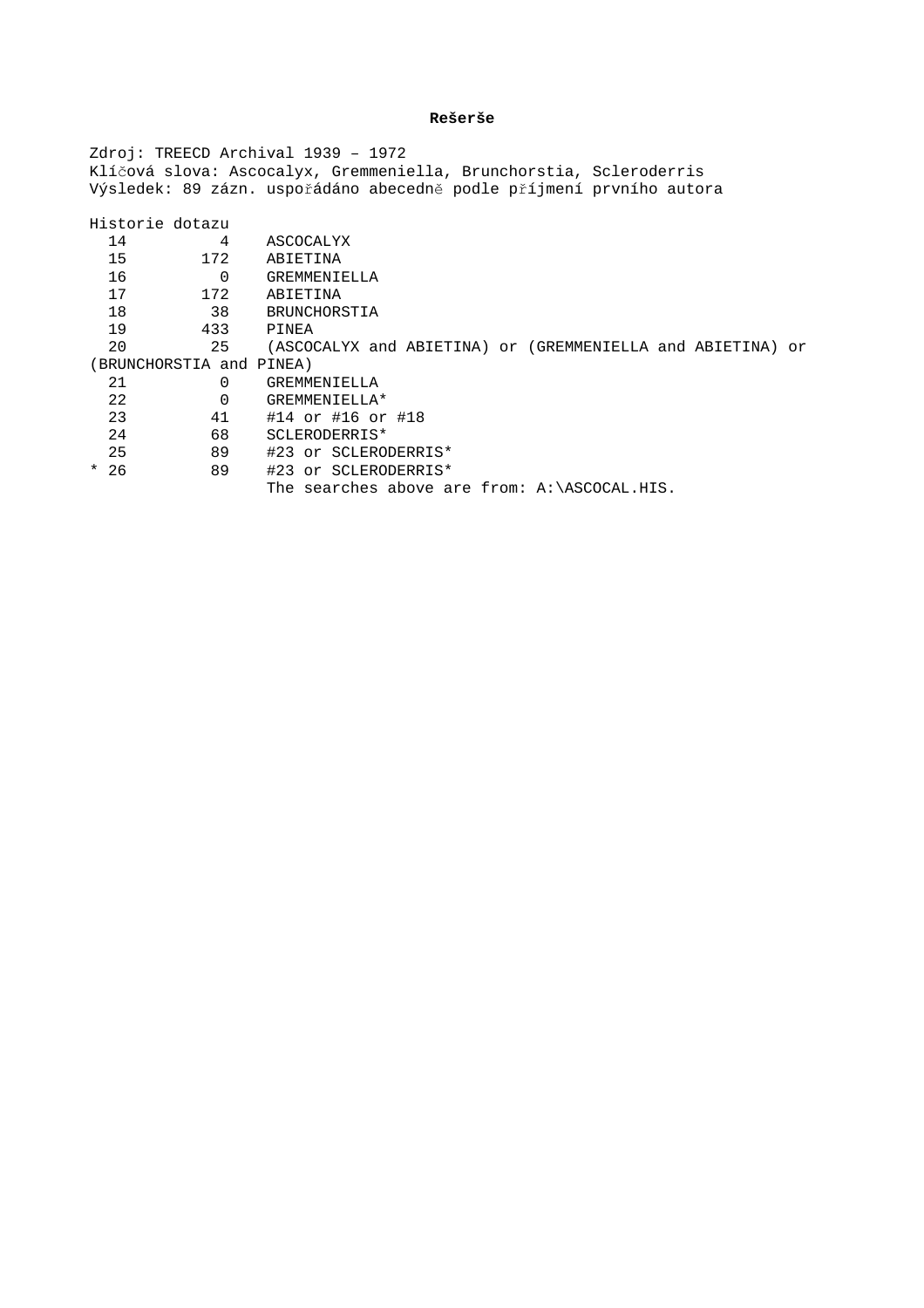Record 1 of 89 - TREECD 1939-1972 TI - TITLE: A review of forest tree diseases observed [in Italy] from 1950 to 1962. AU - AUTHOR(S): Biraghi,-A SO - SOURCE (BIBLIOGRAPHIC CITATION): 1963, Ann. Accad. Ital. Sci. For. 12, 1963 (33-109). 87 refs. PY - PUBLICATION YEAR: 1963 LA - LANGUAGE OF TEXT: Italian LS - LANGUAGE OF SUMMARIES: French AB - ABSTRACT: The host genera considered are Abies, Cedrus, Cupressus, Larix, Picea, Pinus, Pseudotsuga, Aesculus, Acer, Alnus, Carpinus, Castanea, Eucalyptus, Fagus, Populus, Quercus and Robinia. Detailed notes are given on the most important pathogens (Phytophthora cambivora, Endothia parasitica, Scleroderris lagerbergii, Melampsora pinitorqua, Cronartium flaccidum [asclepiadeum], and Fomes annosus), together with some experimental data. DE - DESCRIPTORS: Abies-spp.--diseases; Acer-spp.--diseases; Aesculus-spp.; Alnus-spp.--diseases-and-disorders; Carpinus-spp.; Castanea-spp.; Cedrus-spp.; Cupressus-spp.--diseases; Eucalyptus-spp.-diseases; Fagus-spp.; Fungus-diseases; Larix-spp.-and-hybrids--diseases; Picea-Spp.--diseases; Pinus-spp.--diseasesand-disorders; Populus-spp.-and-hybrids--diseases-and-disorders; Protection, forest; Pseudotsuga-spp.; Quercus-spp.--diseases-and-disorders; Regeneration, natural-by-coppicing; Robinia-spp.; Italy-forest-tree-diseases GE - GEOGRAPHIC HEADINGS: Italy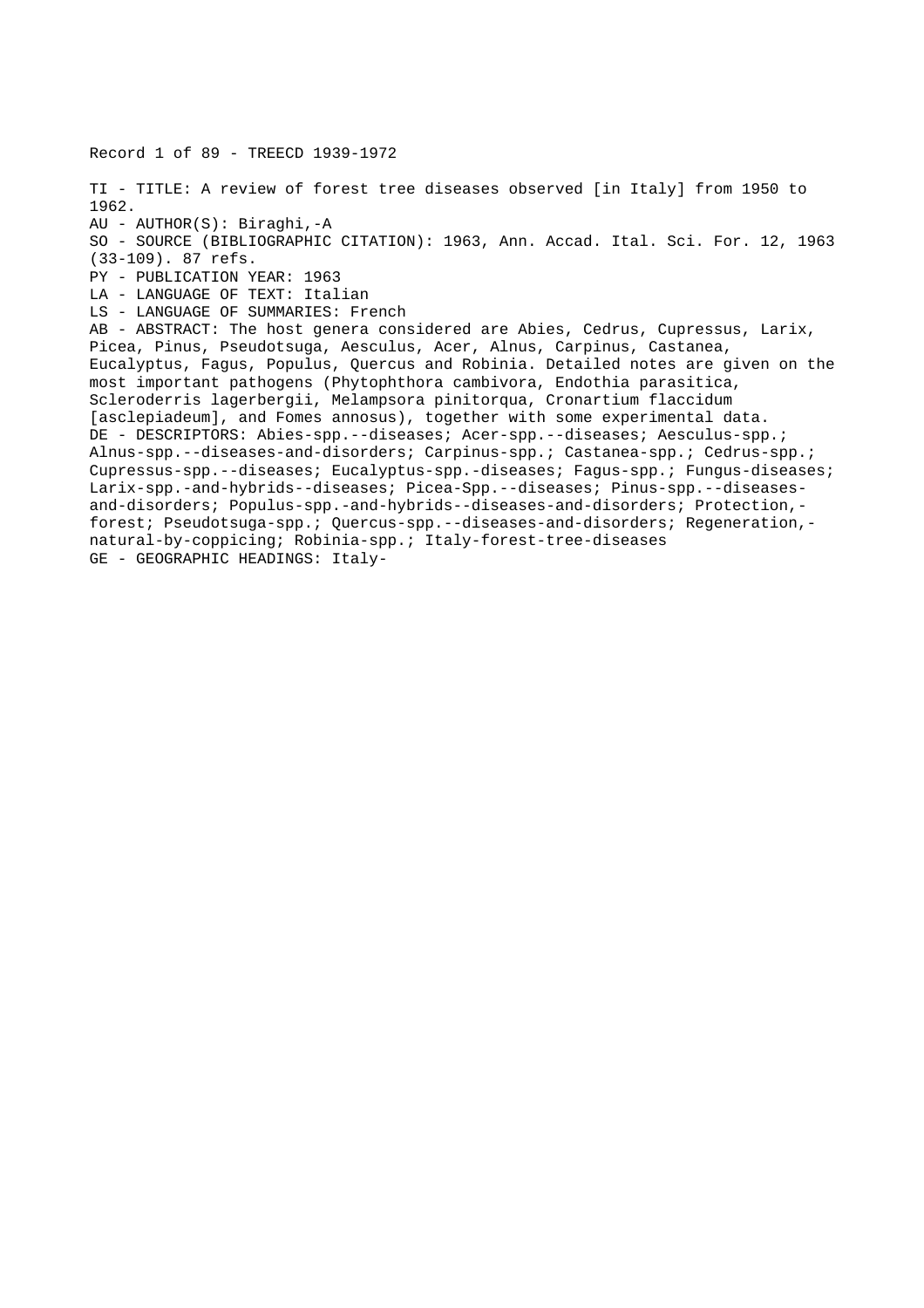Record 2 of 89 - TREECD 1939-1972 TI - TITLE: Tests of the resistance of forest trees to parasitic fungi in Sweden. AU - AUTHOR(S): Bjorkman,-E SO - SOURCE (BIBLIOGRAPHIC CITATION): 1971, Sveriges SkogsvForb. Tidskr. 1971 69 (5), (499-510). [Sv, en, 7 ref.]. PY - PUBLICATION YEAR: 1971 LA - LANGUAGE OF TEXT: English AB - ABSTRACT: Describes the development of this field of research in Sweden since the early 1950s, and the organization of and projects for future research, with emphasis on the genetic aspect. Investigations to date concentrate on Pinus sylvestris and Pinus contorta var. latifolia and their susceptibility to Lophodermium pinastri, Phacidium infestans, Scleroderris lagerbergii, Melampsora pinitorqua, and Peridermium pini. Preliminary observations on 6-year-old Pinus sylvestris 2 years after inoculation with P. infestans and S. lagerbergii suggested that resistance is greater in trees of northern than of southern origin, but no correlation between resistance and altitude of the provenance was detected. The programme also includes work on Picea abies. DE - DESCRIPTORS: Fungus-diseases-resistance/susceptibility; Lophodermiumpinastri; Melampsora-pinitorqua; Peridermium-pini; Phacidium-infestans; Piceaabies-diseases-&-disorders; Pinus-contorta-diseases-&-disorders; Pinussylvestris-diseases-&-disorders; Pinus-sylvestris-provenance; Scleroderrislagerbergii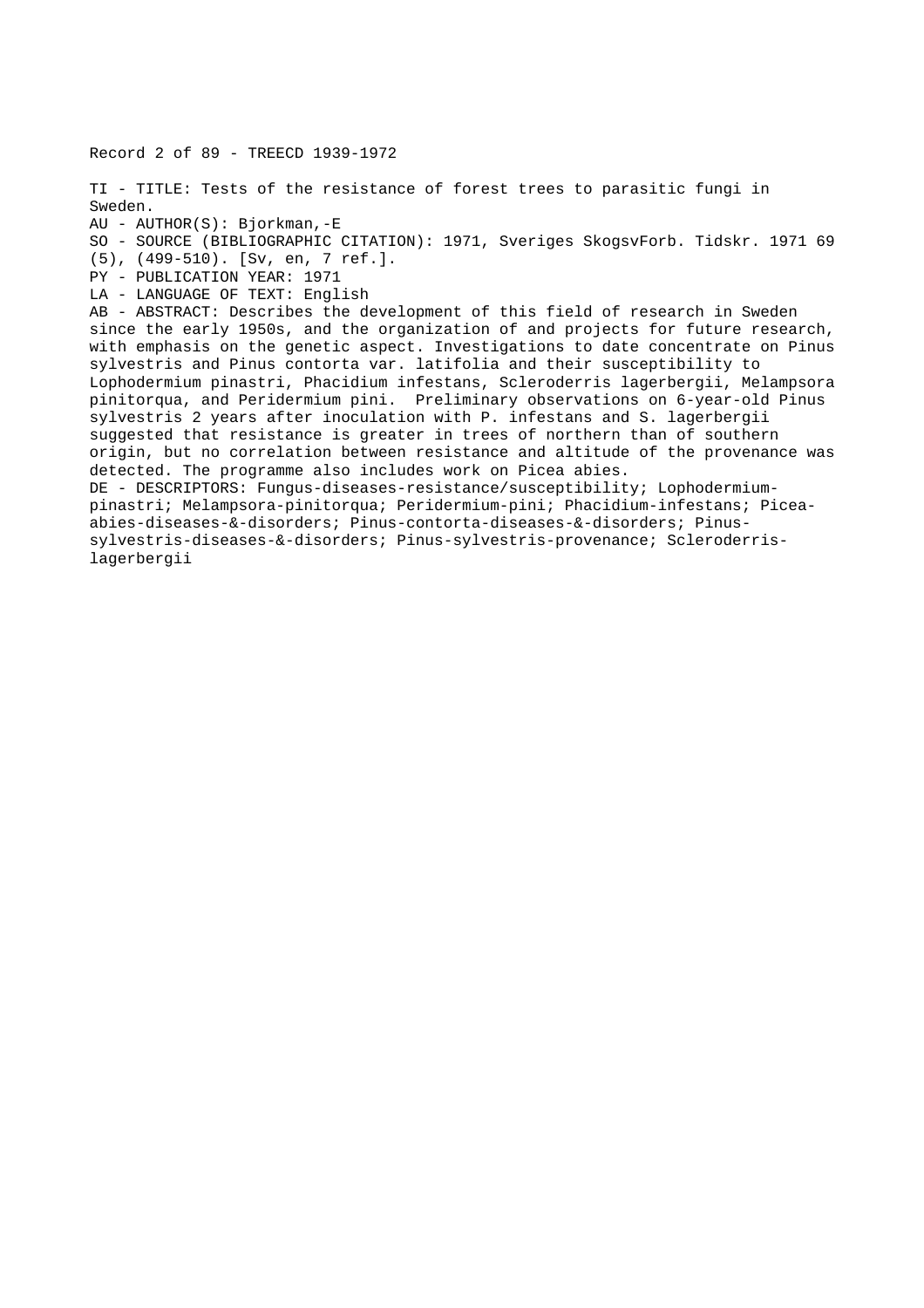Record 3 of 89 - TREECD 1939-1972

TI - TITLE: A new fungus disease in forest nurseries.

OT - ORIGINAL NON-ENGLISH TITLE: Ny svampsjukdom i skogstradsplantskolor.

AU - AUTHOR(S): Bjorkman,-E

SO - SOURCE (BIBLIOGRAPHIC CITATION): 1959, Skogen 1959 46 (14), (292-3).

PY - PUBLICATION YEAR: 1959

LA - LANGUAGE OF TEXT: Swedish

AB - ABSTRACT: Serious loss of Pine plants (10 million in one nursery) has recently been caused in Norrland by Crumenula (Scleroderris) abietina, previously known on young Pine and Spruce, but causing little damage. Spraying 2 + 0 Pine with Bordeaux mixture in July had no appreciable effect; research on control continues.

DE - DESCRIPTORS: Fungus-diseases; Nurseries-and-Nursery-practice-diseases; Picea-abies-diseases-and-disorders-of-seedlings; Pinus-sylvestris-diseases-anddisorders-of-seedlings; Protection,-forest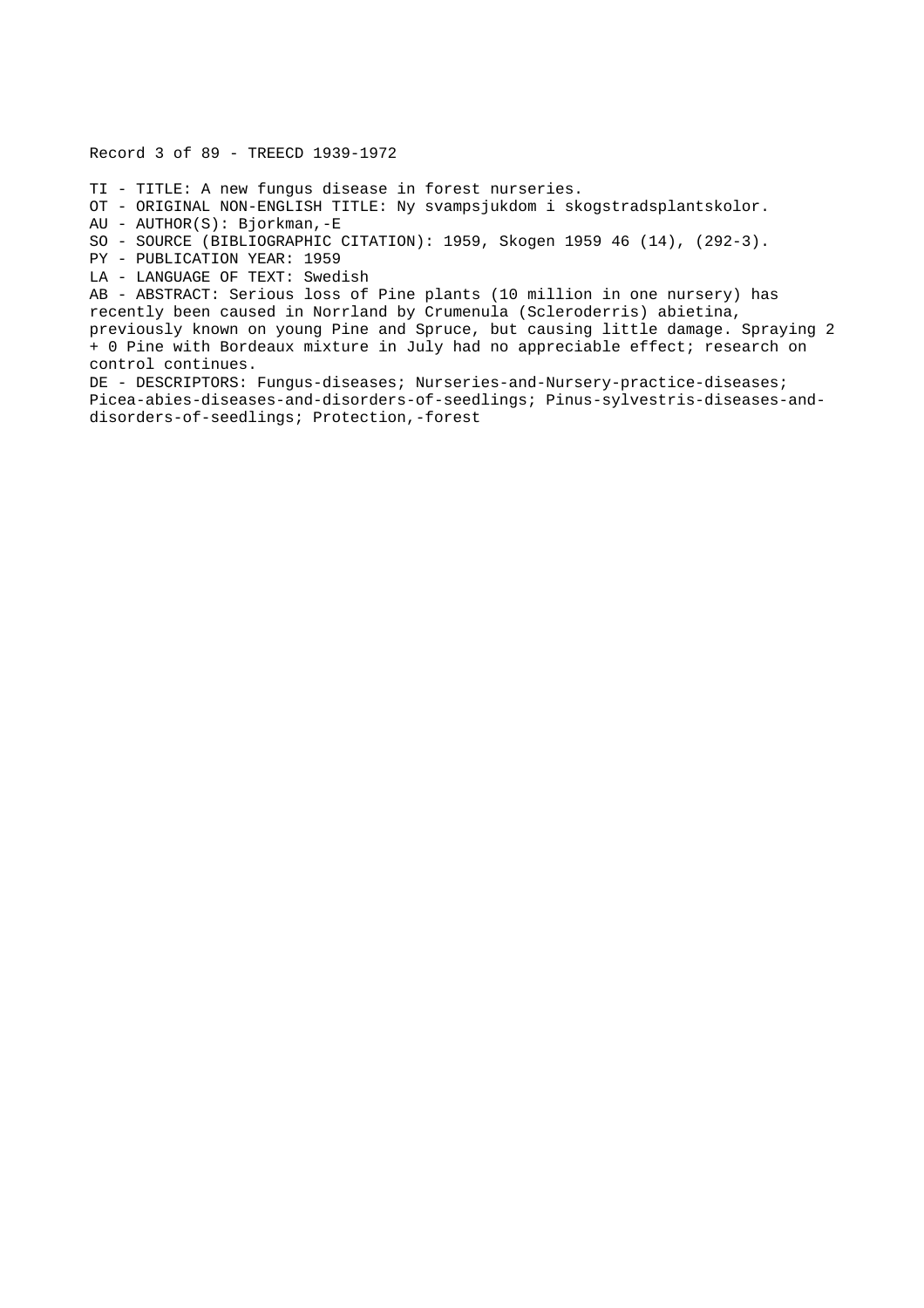Record 4 of 89 - TREECD 1939-1972 TI - TITLE: Austrian and Corsican Pine. AU - AUTHOR(S): Blokhuis,-JLW SO - SOURCE (BIBLIOGRAPHIC CITATION): 1966, Ned. Bosb. Tijdschr. 38 (3), 1966 (121-4). 6 refs. PY - PUBLICATION YEAR: 1966 LA - LANGUAGE OF TEXT: Dutch AB - ABSTRACT: Discusses in particular the damage caused to Pinus nigra vars. austriaca and calabrica by severe winters (often followed by Brunchorstia pinea attack), recommending selection of suitable sites, and heavy and early thinning to reduce the danger. DE - DESCRIPTORS: Die-back-relation-to-frost; Frost-injury; Frost-injury-dieback; Pinus-nigra-var.-austriaca-diseases-and-disorders; Pinus-nigra-var. austriaca-injury-by-frost; Pinus-nigra-var.-calabrica-diseases-and-disorders; Pinus-nigra-var.-calabrica-injury-by-frost; Protection,-forest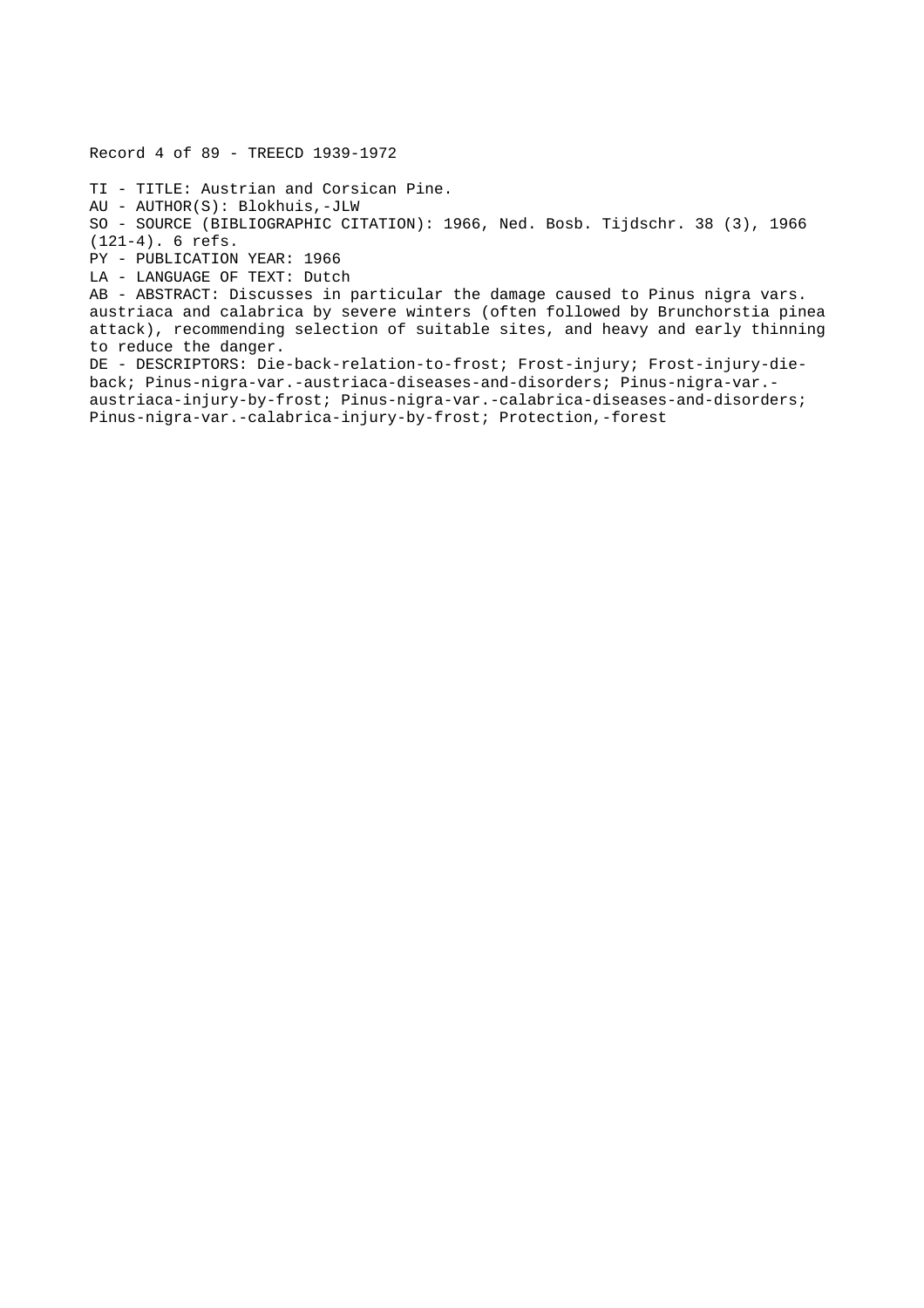Record 5 of 89 - TREECD 1939-1972 TI - TITLE: On the specificity of the in vitro and in vivo antifungal activity of benomyl. AU - AUTHOR(S): Bollen,-GJ; Fuchs,-A SO - SOURCE (BIBLIOGRAPHIC CITATION): 1970, Neth. J. Pl. Path. 1970 76 (6), (299-312). [73 refs.]. PY - PUBLICATION YEAR: 1970 LA - LANGUAGE OF TEXT: English LS - LANGUAGE OF SUMMARIES: Dutch AB - ABSTRACT: Tabulates results of studies on a great number of fungi (mainly soil fungi), to test the selectivity in vitro of this systemic fungicide, and data from literature on its effects in vivo on various pathogens and hosts [cf. F.A. 32 No. 2755]. Species of forestry interest tested in vitro included: Brunchorstia pinea (Scleroderris lagerbergii), classed as highly sensitive; Fomes annosus, Peniophora gigantea and Polyporus adustus, all classed as tolerant; Polyporus betulinus, classed as resistant; and various damping-off fungi. DE - DESCRIPTORS: Fomes-spp.-annosus; Fungicides,-application-toxieity-to-fungilaboratory-tests-&-testing; Fungicides-`Benomyl'; Fungicides-systemic; Peniophora-gigantea; Polyporus-spp.-adustus; Polyporus-spp.-betulinus; Scleroderris-lagerbergii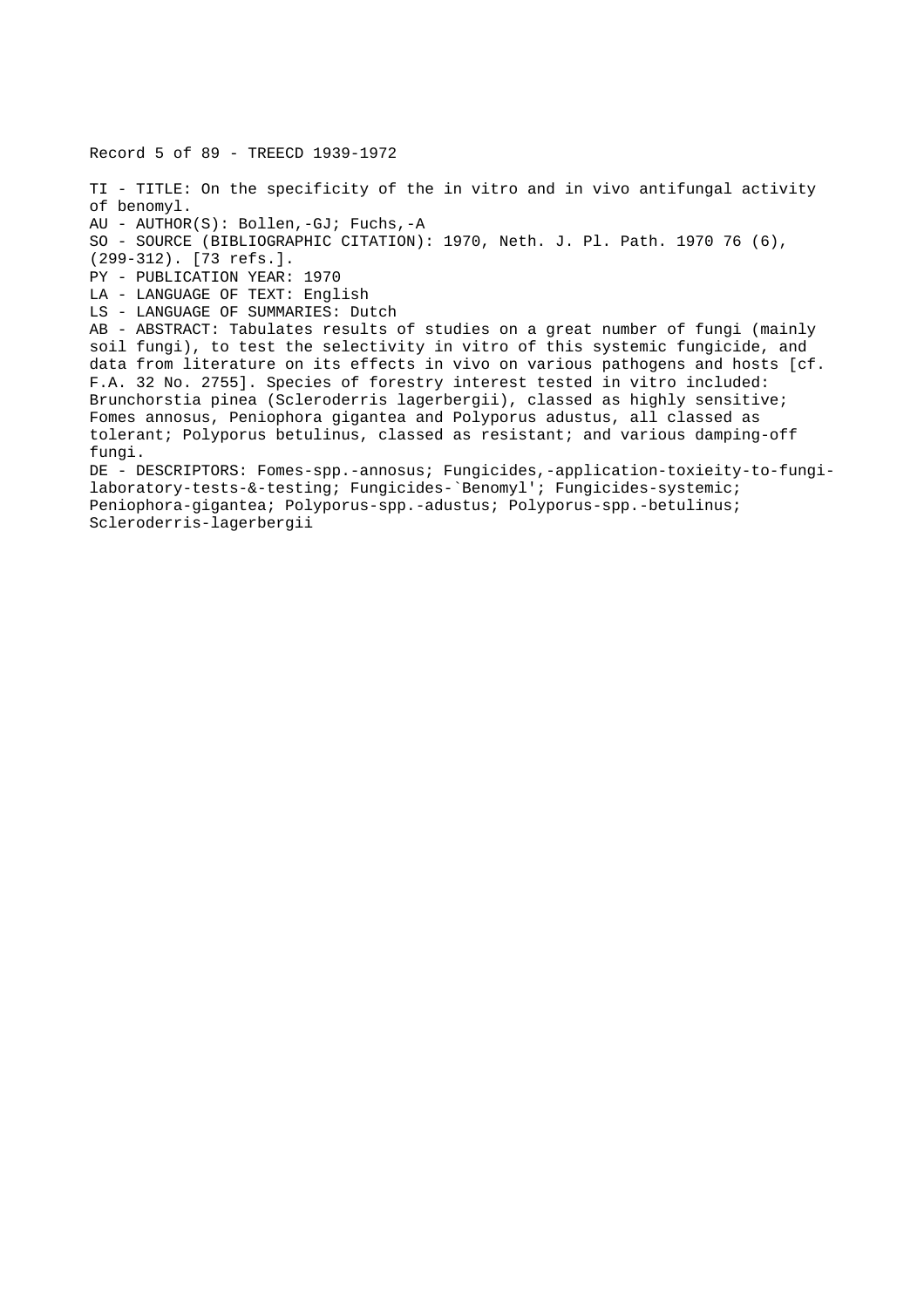TI - TITLE: The perfect stage of Brunchorstia destruens. OT - ORIGINAL NON-ENGLISH TITLE: A propos de la forme superieure de Brunchorstia destruens Eriksson. AU - AUTHOR(S): Boudru,-M SO - SOURCE (BIBLIOGRAPHIC CITATION): 1945, Bull. Soc. for. Belg. 1945 52 (12) (244-53). PY - PUBLICATION YEAR: 1945 LA - LANGUAGE OF TEXT: French AB - ABSTRACT: The object of this note is to show that Cenangium ferruginosum (C. abietis) and Crumenula pinicola have no genetic connexion with Brunchorstia destruens, but that the perfect stage of the latter is Crumenula abietina. From author's summary. [Cf. For. Abstr. 8 (No. 2720); 9 (No. 2547).]

Record 6 of 89 - TREECD 1939-1972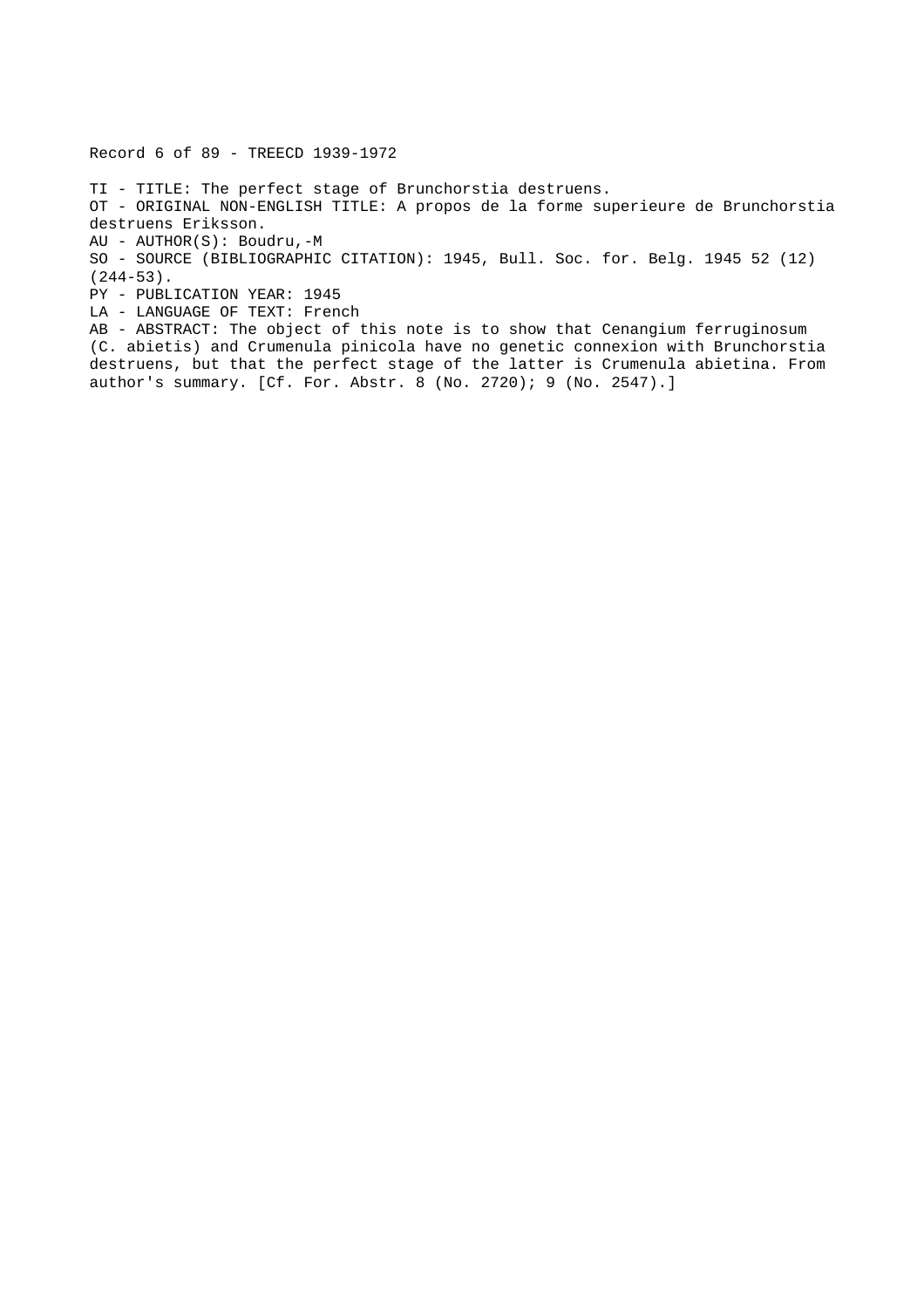Record 7 of 89 - TREECD 1939-1972

TI - TITLE: Brunchorstia destruens, die-back of Pinus nigra var. austriaca. OT - ORIGINAL NON-ENGLISH TITLE: La maladie des pousses du pin noir d'Autriche, Brunchorstia destruens Eriksson. AU - AUTHOR(S): Boudru,-M SO - SOURCE (BIBLIOGRAPHIC CITATION): 1946, Bull. Soc. for. Belg. 1946 53 (1/2) (2-14 + plate). [F].

PY - PUBLICATION YEAR: 1946

LA - LANGUAGE OF TEXT: English

AB - ABSTRACT: Reviews and analyses the existing data on Brunchorstia destruens, which causes a die-back of Austrian Pine. Deals with mode of attack, symptoms, systematy and morphology of the fungus, extent of the disease in Belgium and elsewhere, damage, and methods of control. [Cf. For. Abstr. 9 (No. 2117).] DE - DESCRIPTORS: Fungus-diseases; Pinus-nigra-var.-austriaca-disease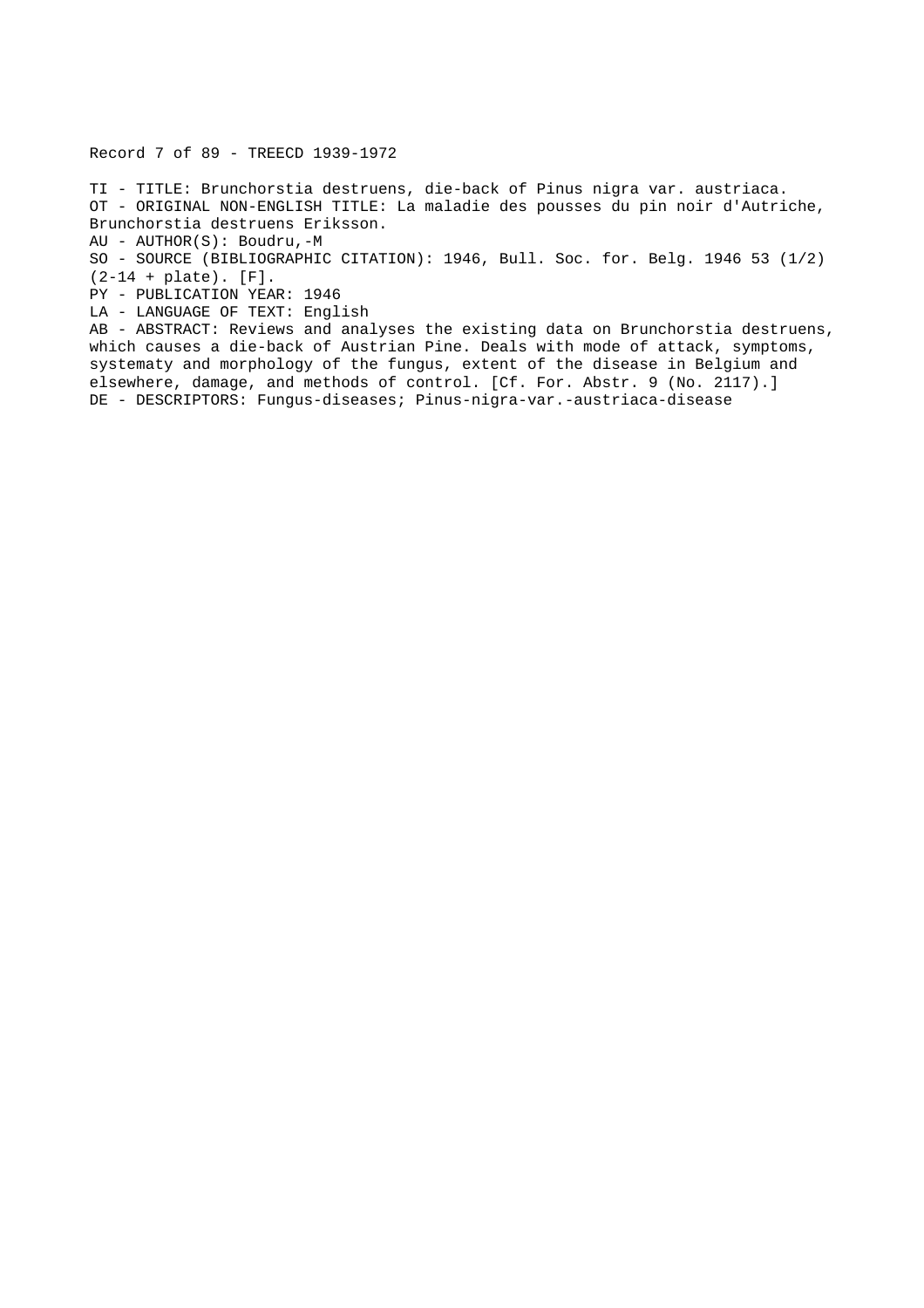Record 8 of 89 - TREECD 1939-1972 TI - TITLE: On the biology of Crumenula abietina. OT - ORIGINAL NON-ENGLISH TITLE: Contribution a la biologie de Crumenula abietina Lag. AU - AUTHOR(S): Boudru,-M SO - SOURCE (BIBLIOGRAPHIC CITATION): 1944, Trav. Sta. Rech. Groenendael, Ser. C 1944 [?1948]. No. 7 pp. 42. 14 refs. Repr. from Parasitica 3 (1), 1947 (1-37). PY - PUBLICATION YEAR: 1944 LA - LANGUAGE OF TEXT: French LS - LANGUAGE OF SUMMARIES: French, Flemish AB - ABSTRACT: A general account of the species together with a discussion of its relation to Brunchorstia destruens and its connexion with die-back of Corsican Pine in Belgium. [Cf. For. Abstr 9 (Nos. 2117, 2518).] DE - DESCRIPTORS: Die-back; Fungus-diseases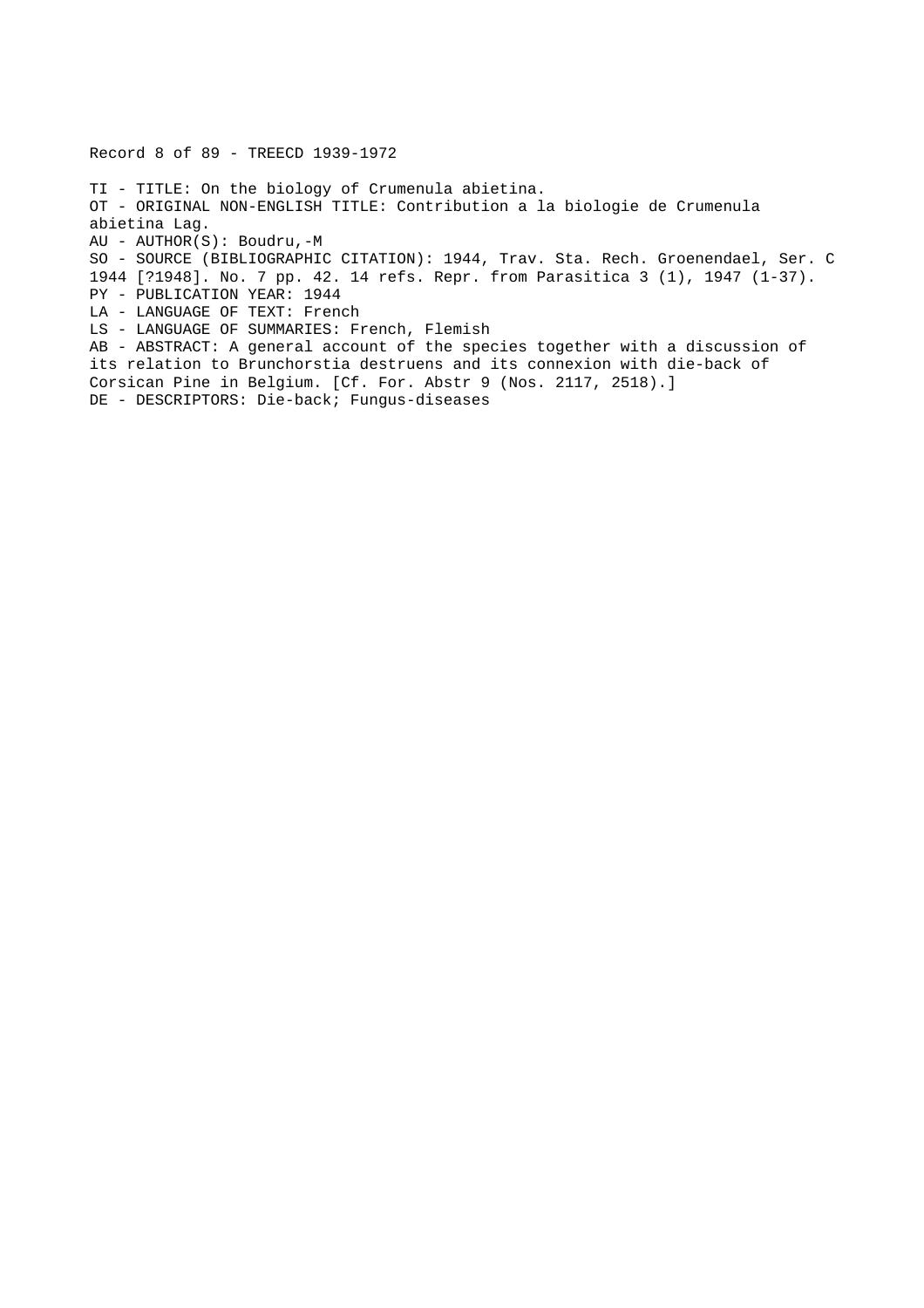Record 9 of 89 - TREECD 1939-1972

TI - TITLE: Cenangium abietis, Brunchorstia destruens, and Crumenula abietina. AU - AUTHOR(S): Bowen,-PR SO - SOURCE (BIBLIOGRAPHIC CITATION): 1940, Proc. Pa. Acad. Sci. 14 1940 (95-9). R.A.M. 20 (41). PY - PUBLICATION YEAR: 1940 LA - LANGUAGE OF TEXT: English AB - ABSTRACT: From cultural observations and inoculation experiments it is concluded that neither Cenangium abietis nor Brunchorstia destruens (which are distinct species) is parasitic on young Pines in the United States, and that B.

destruens is the imperfect stage of Crumenula abietina.

DE - DESCRIPTORS: Pinus-diseases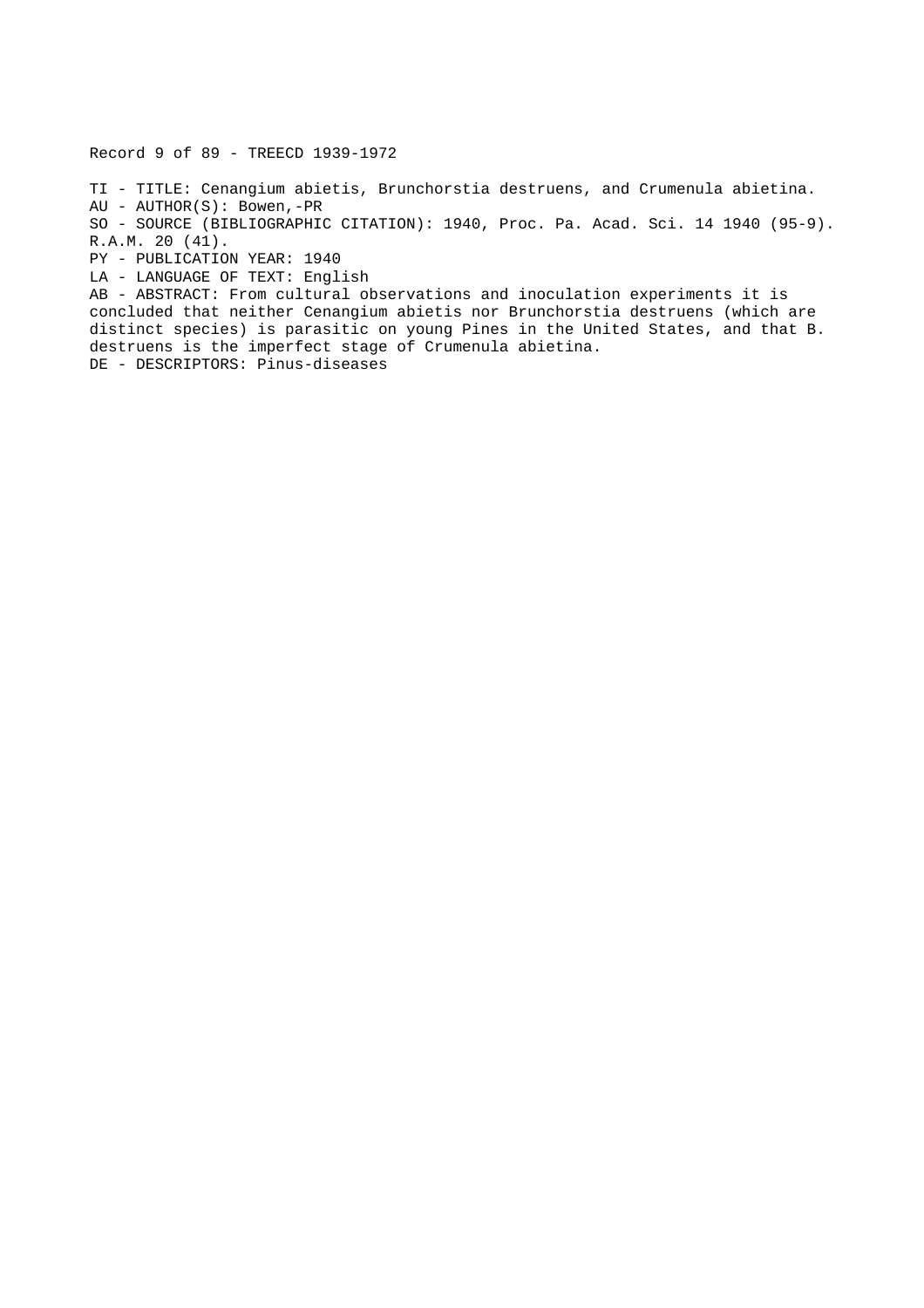Record 10 of 89 - TREECD 1939-1972 TI - TITLE: Ecology of Corsican Pine in Britain. AU - AUTHOR(S): Brown,-JMB SO - SOURCE (BIBLIOGRAPHIC CITATION): 1957, Rep. For. Comm., Lond. 1955/56, 1957  $(49-50)$ . PY - PUBLICATION YEAR: 1957 LA - LANGUAGE OF TEXT: English AB - ABSTRACT: Studies of the growth of Corsican Pine and the conditions under which it is growing in Britain are not yet complete, but have yielded useful information on the factors limiting its healthy growth in many places. Exposure to wind in particular renders it liable to attacks by the fungus Brunchorstia destruens. DE - DESCRIPTORS: Choice-of-species; Exotics-trials; Pinus-nigra-var.-calabricaplantations-in-UK; Regeneration,-artificial; Silviculture-; Wind-effect-onsusceptibility-to-disease; Great-Britain-exotics GE - GEOGRAPHIC HEADINGS: Great-Britain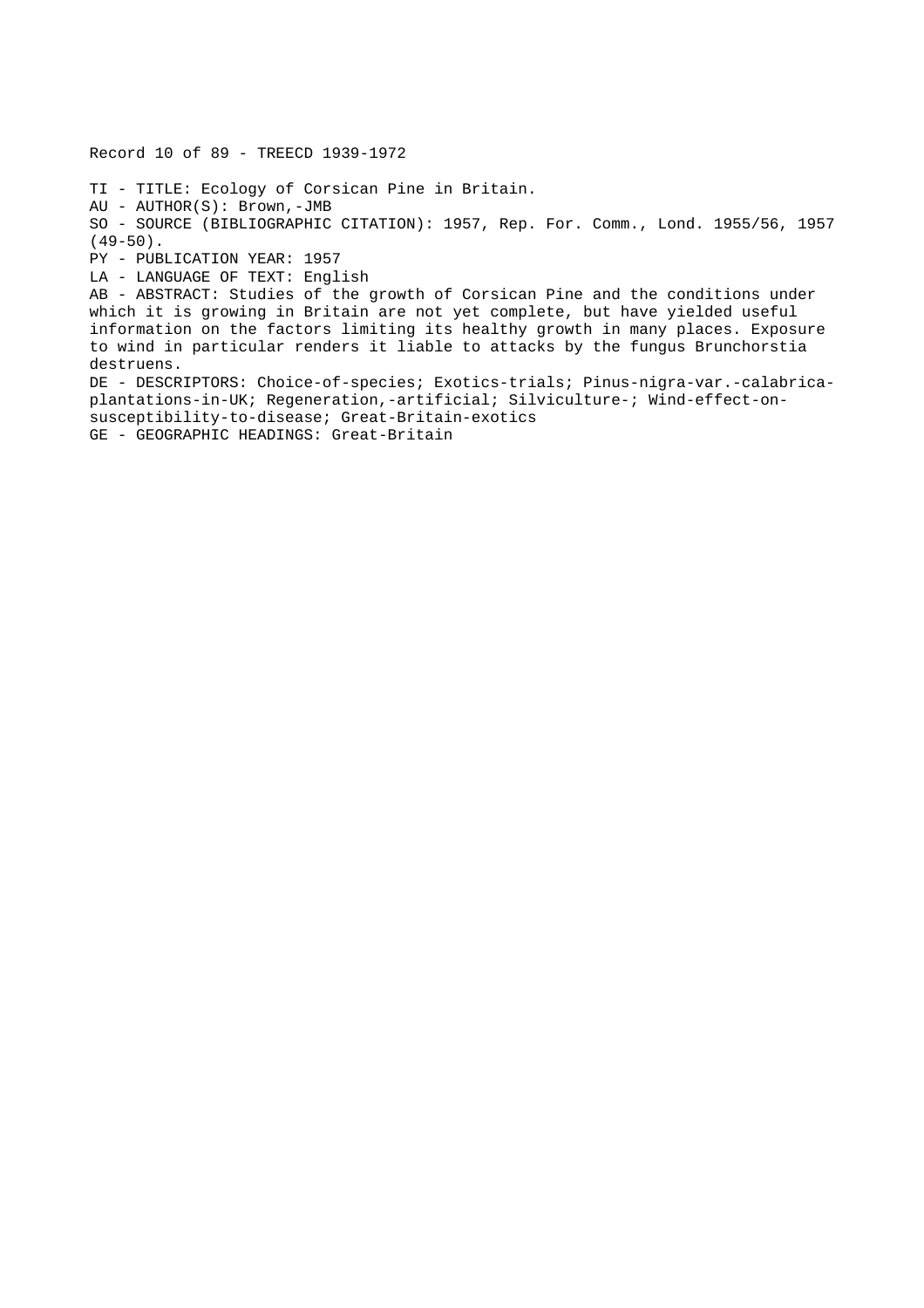Record 11 of 89 - TREECD 1939-1972

TI - TITLE: Ecology of Corsican Pine in Britain.

AU - AUTHOR(S): Brown,-JMB

SO - SOURCE (BIBLIOGRAPHIC CITATION): 1957, Rep. For. Res. For. Comm., Lond.

1956/57 1957 (61).

PY - PUBLICATION YEAR: 1957 LA - LANGUAGE OF TEXT: English

AB - ABSTRACT: A survey of the performance of Corsican Pine in Britain, in relation to climate, topography and soil, has been in progress. Particular attention has been given to the tree's behaviour in areas affected by smoke in S. Yorkshire. Atmospheric pollution considerably restricts the choice of species, and there is demand for a tree that combines general climatic tolerance on the Pennine uplands with ability to sustain healthy growth in spite of pollution. The limitations to the use of Corsican Pine in the Pennines appear to be due rather to general unsuitability of the climate than to ill-health caused by industrial smoke. From a preliminary examination of the relation between its site quality and the temperature factor it appears possible that temperature in the rhizosphere rather than air temperature is of principal significance in differentiating site quality in Britain. A feature of Corsican Pine stands on marginal sites is the susceptibility, usually shown only after the stand has closed canopy, to infection by the fungus Brunchorstia destruens. Though slow growth and susceptibility to B. destruens usually go together, many low-quality upland sites appear to remain unaffected by the fungus, and the particular connexion between the two may be coincidental. It is possible that severe winter cold may predispose to B. destruens attack in upland climates. DE - DESCRIPTORS: Ecology,-plant; Fumes,-industrial-susceptible-species; Fungusdiseases-climatic-factors; Fungus-diseases-effect-of-winter-temperature; Pinusnigra-var.-calabrica-in-Britain; Silvicultural-characters-of-trees; Sitequality-relation-to-soil-temperature; Soils-ecological-effects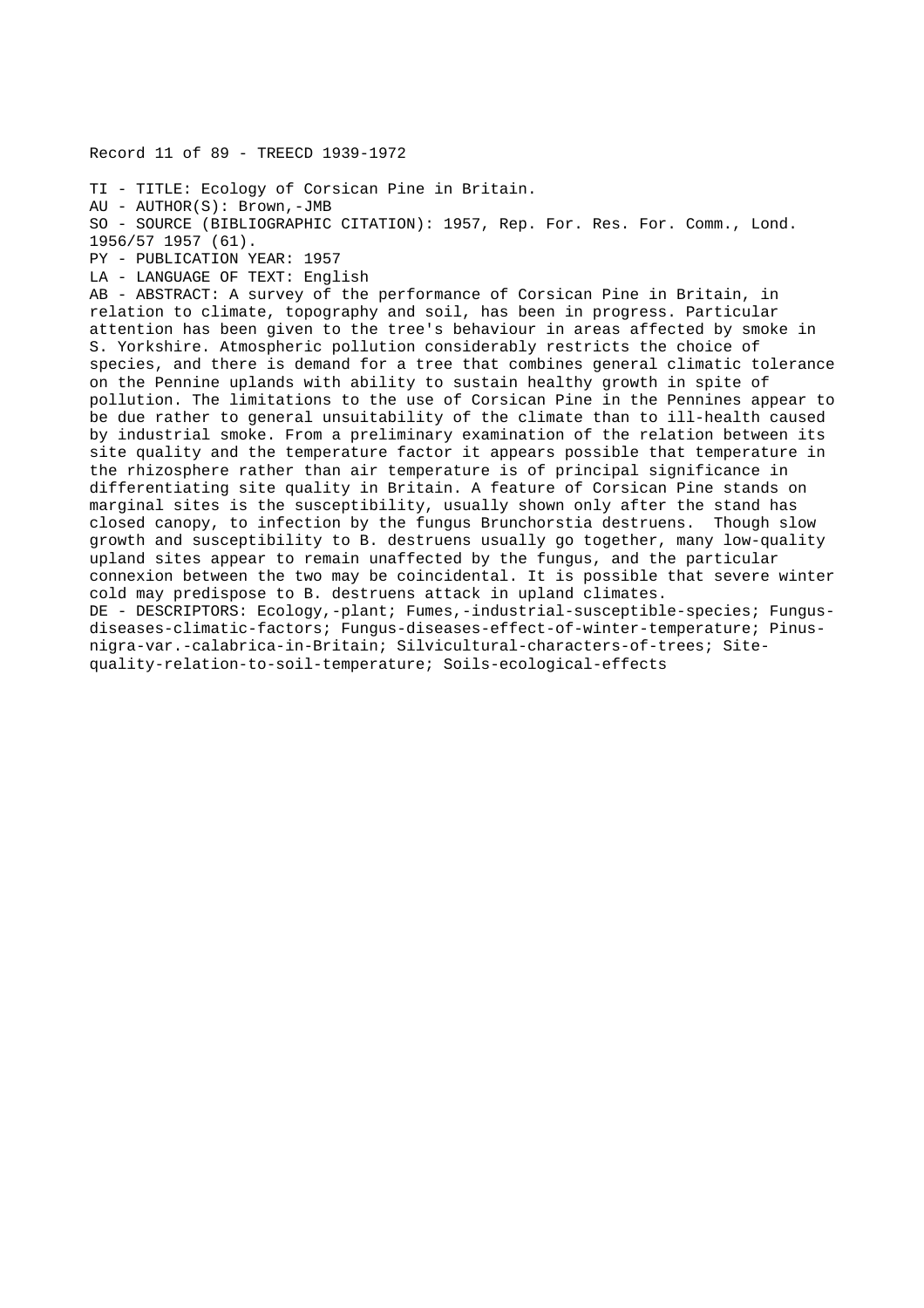Record 12 of 89 - TREECD 1939-1972

TI - TITLE: On a new devastating disease of Black Pine (Pinus austriaca Hoss). AU - AUTHOR(S): Brunchorst,-J

SO - SOURCE (BIBLIOGRAPHIC CITATION): 1971, Transl. Dep. Fish. For. Can. No. OOFF-176, 1971. pp. 21. [Transl. from Bergens Museums Arsberetning, Bergen No. 6, 1887 (3-16). De. Limited distribution.].

PY - PUBLICATION YEAR: 1971

LA - LANGUAGE OF TEXT: English

AB - ABSTRACT: A classical paper recording the complete failure of initially promising plantations of P. nigra var. austriaca in southern Norway in the late 19th century owing to attack by a fungus [Brunchorstia pinea] and giving a detailed description of the course of the disease, the symptoms on needles and shoots, and the anatomy and biology of the fungus.

DE - DESCRIPTORS: Die-back; Fungus-diseases-epidemiology; Pinus-nigra-s.s.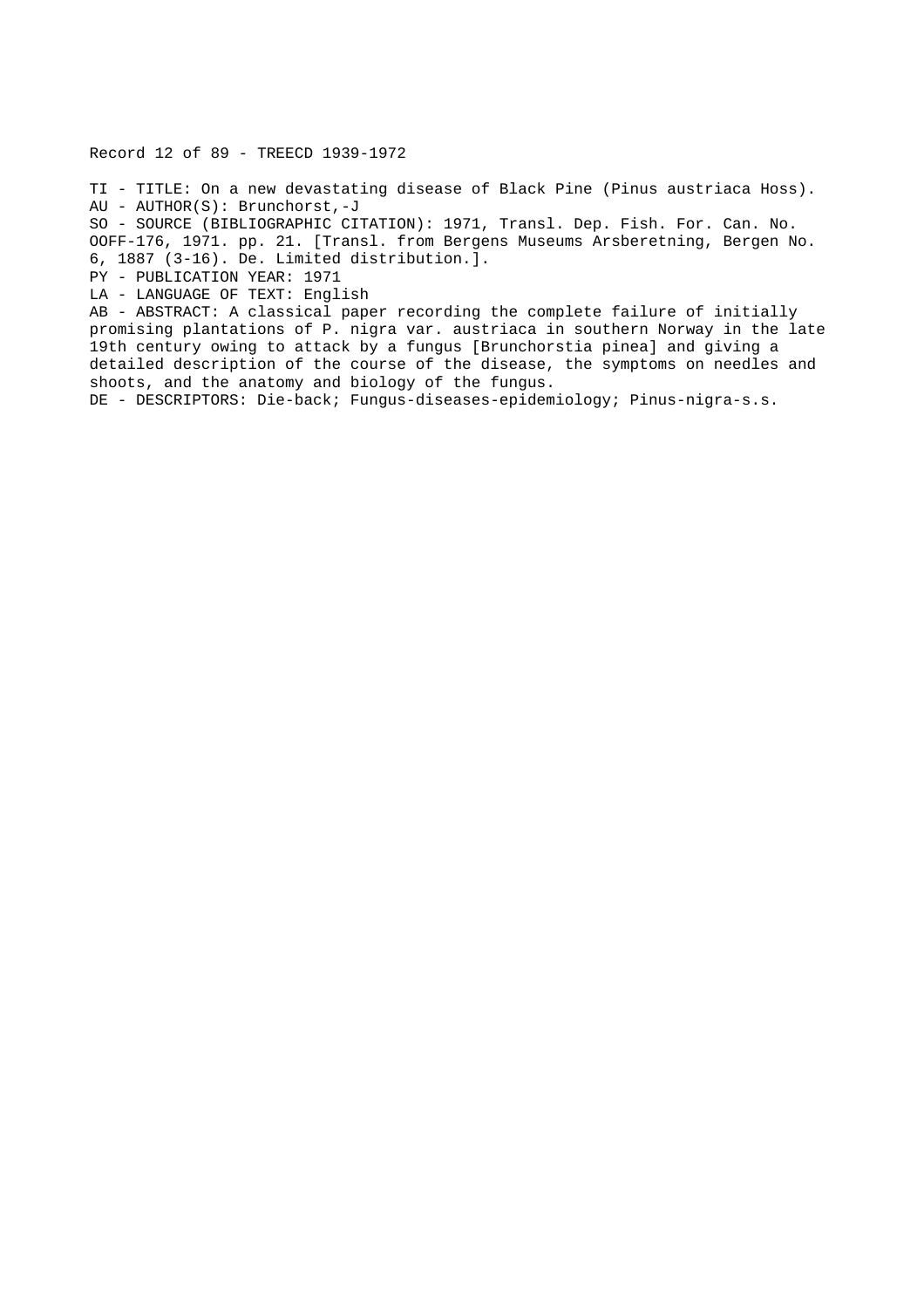Record 13 of 89 - TREECD 1939-1972 TI - TITLE: A shoot-tip injury of Pinus strobus caused by Scleroderris lagerbergii. AU - AUTHOR(S): Butin,-H SO - SOURCE (BIBLIOGRAPHIC CITATION): 1966, Phytopath. Z. 1966 56 (4), (353-62). [18 refs.]. PY - PUBLICATION YEAR: 1966 LA - LANGUAGE OF TEXT: German LS - LANGUAGE OF SUMMARIES: German, English AB - ABSTRACT: Describes damage to buds and shoots of the current year. As well as pycnidia of Brunchorstia pinea (the conidial stage of S. lagerbergii), Pleurophomella sp. and Naemospora strobi (both apparently saprophytic) were found. DE - DESCRIPTORS: Die-back; Fungus-diseases; Pinus-strobus-diseases-anddisorders-die-back; Protection,-forest-and-plantation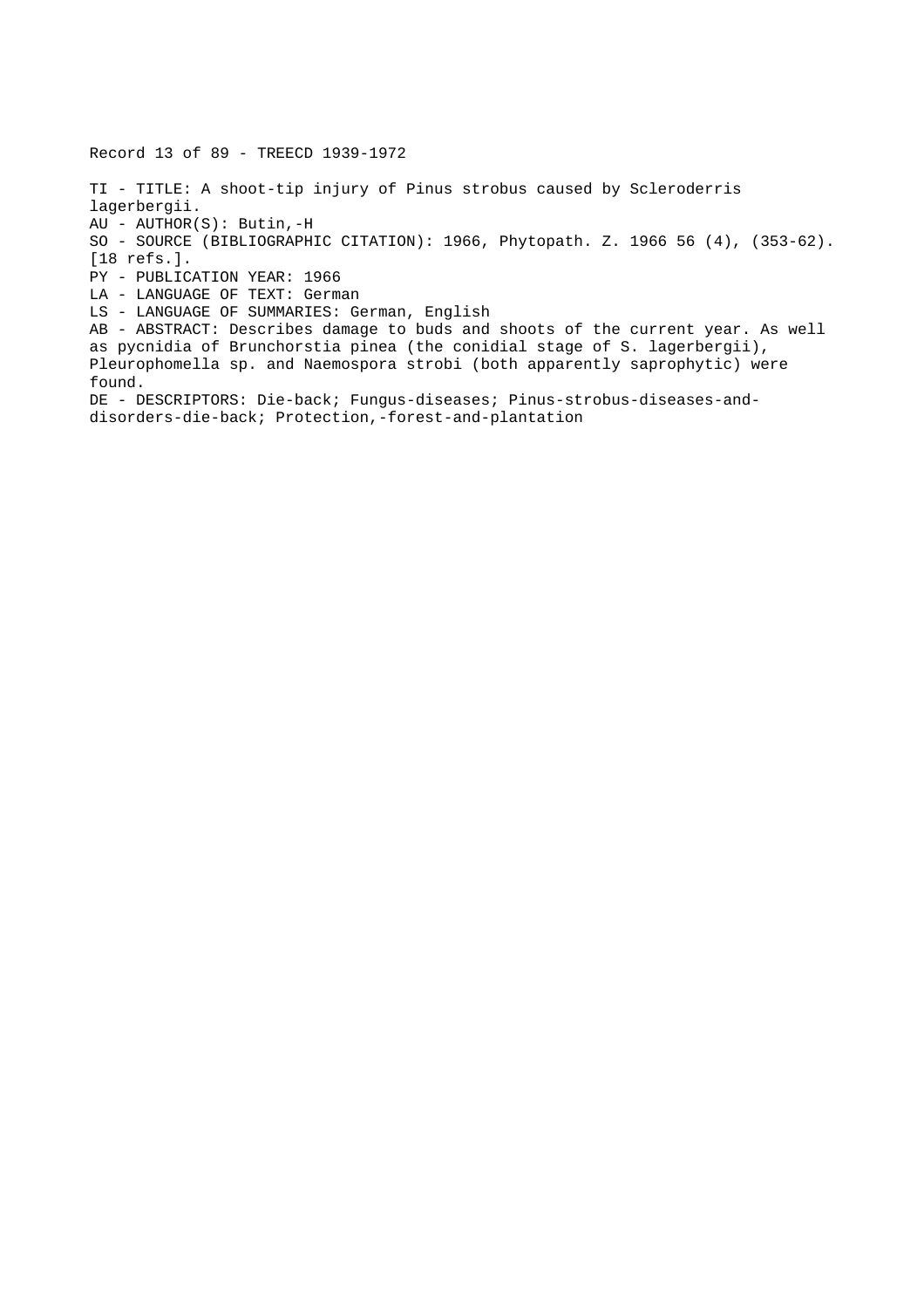Record 14 of 89 - TREECD 1939-1972

TI - TITLE: Susceptibility of three Pine species to Scleroderris lagerbergii in Upper Michigan. AU - AUTHOR(S): Cordell,-CE; Skilling,-DD; Benzie,-JW SO - SOURCE (BIBLIOGRAPHIC CITATION): 1968, Plant Dis. Reptr. 1968 52 (1), (37- 9). [4 refs.]. PY - PUBLICATION YEAR: 1968 LA - LANGUAGE OF TEXT: English AB - ABSTRACT: Mortality of young plantations in 5 areas was 20%, 52% and 82% for 6-year-old trees of Pinus sylvestris, P. banksiana and P. resinosa respectively. DE - DESCRIPTORS: Fungus-diseases-resistance; Pinus-banksiana-diseases-anddisorders; Pinus-sylvestris-diseases-and-disorders; Protection-of-forests-andplantations; Scleroderris-largerbergii-Crumenula-pinea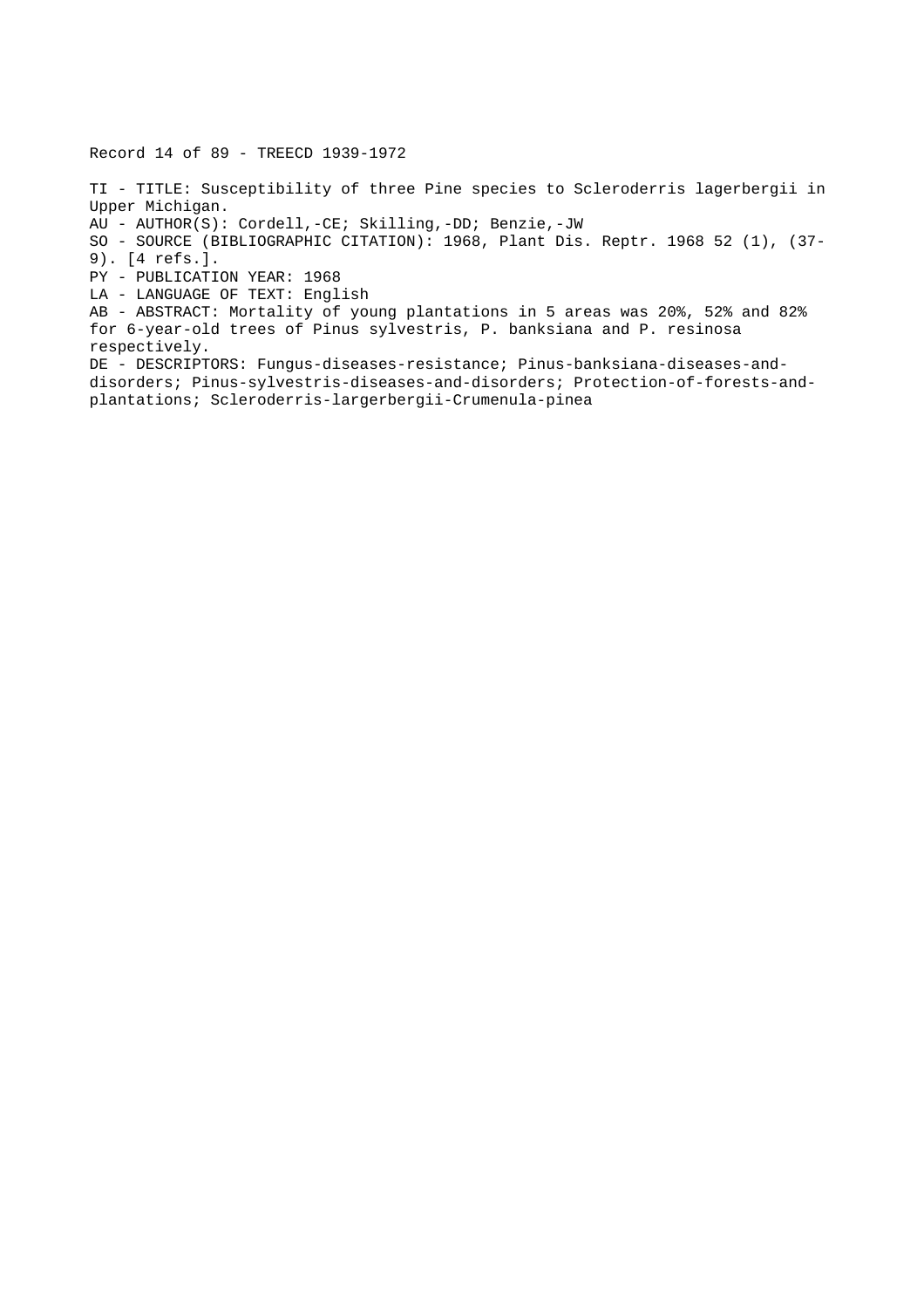Record 15 of 89 - TREECD 1939-1972

TI - TITLE: Provenance and resistance to Scleroderris lagerbergii Gremmen (Crumenula abietina Lagerb.) the international Scots Pine provenance experiment of 1938 at Matrand.

- AU AUTHOR(S): Dietrichson,-J
- SO SOURCE (BIBLIOGRAPHIC CITATION): 1968, Medd. Norske. Skogforsoksv. 1968 25
- (6), No. 92 (395-410). [13 refs.].
- PY PUBLICATION YEAR: 1968
- LA LANGUAGE OF TEXT: English
- LS LANGUAGE OF SUMMARIES: English, Norwegian

AB - ABSTRACT: Trees of 23 provenances were assessed for their resistance to attack (based on the healthiness of the crown in 11 classes, ranging from healthy to dead) after 29 years of growth. Mortality was found to be greatest in provenances in western and southern continental populations. A study of various independent variables showed that early cessation of growth, a high dry-matter content and rapid shoot or needle extension are all positively correlated with resistance to injury. Eight- to 10-year naturally regenerated trees, presumably of native or northern origin, found within or adjacent to the study area, were heavily infected, whereas nearly all the large trees of the same origin had escaped infection; the Matrand experiment lies in a frost locality, and frost damage was found on the small native trees but not the larger ones. A study of literature and earlier observations by the author [cf. F.A. 27 No. 3740] strongly suggest that cold damage is a primary cause of differences in resistance to S. lagerbergii; this hypothesis is also supported by the very good correlation between resistance and dry-matter content of the needles in autumn. DE - DESCRIPTORS: Fungus-diseases-relation-to-provenance; Nurseries-and-nurserypractice; Pinus-sylvestris-diseases-and-disorders; Pinus-sylvestris-injury-byfrost; Pinus-sylvestris-provenance-trials; Provenance-and-disease-resistance; Provenance-and-frost-resistance; Provenance-trials; Scleroderris-largerbergii-Crumenula-pinea; Silviculture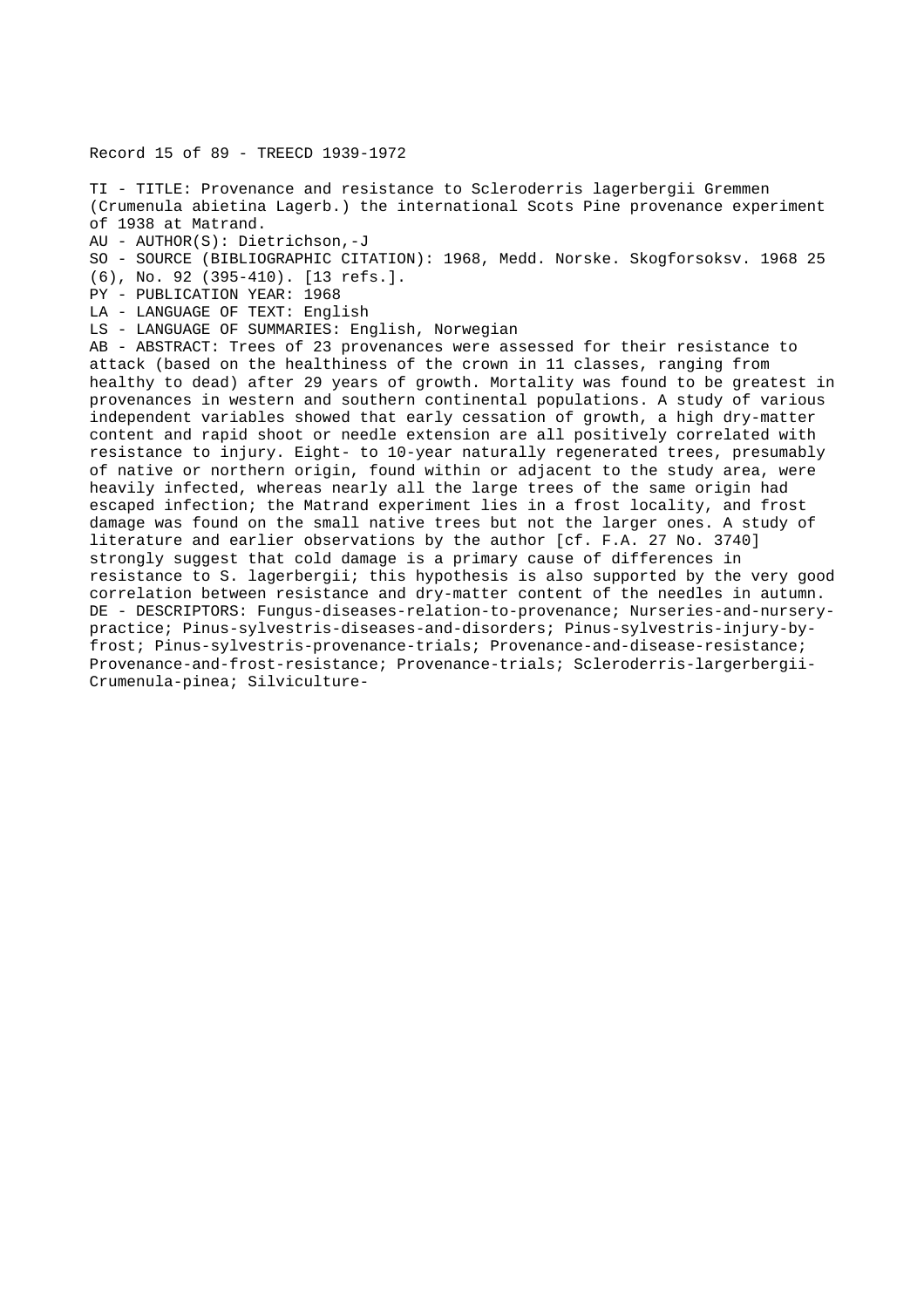Record 16 of 89 - TREECD 1939-1972 TI - TITLE: The occurrence of Brunchorstia pinea in upper Austria. AU - AUTHOR(S): Donaubauer,-E SO - SOURCE (BIBLIOGRAPHIC CITATION): 1968, Anz. Schadlingsk. 1968 41 (2), (24- 6). [11 refs.]. PY - PUBLICATION YEAR: 1968 LA - LANGUAGE OF TEXT: German LS - LANGUAGE OF SUMMARIES: German AB - ABSTRACT: A pathogen causing dieback of isolated trees of Pinus nigra var. austriaca in three different localities of upper Austria was identified as B. pinea. This is the first report of the disease within the natural range of Austrian Pine. [Cf. F.A. 28 No. 5877.] DE - DESCRIPTORS: Fungus-diseases; Fungus-diseases-distribution; Pinus-nigravar-.-austriaca-diseases-and-disorders; Protection,-forest-and-plantation; Scleroderris-lagerbergii; Austria-forest-diseases GE - GEOGRAPHIC HEADINGS: Austria-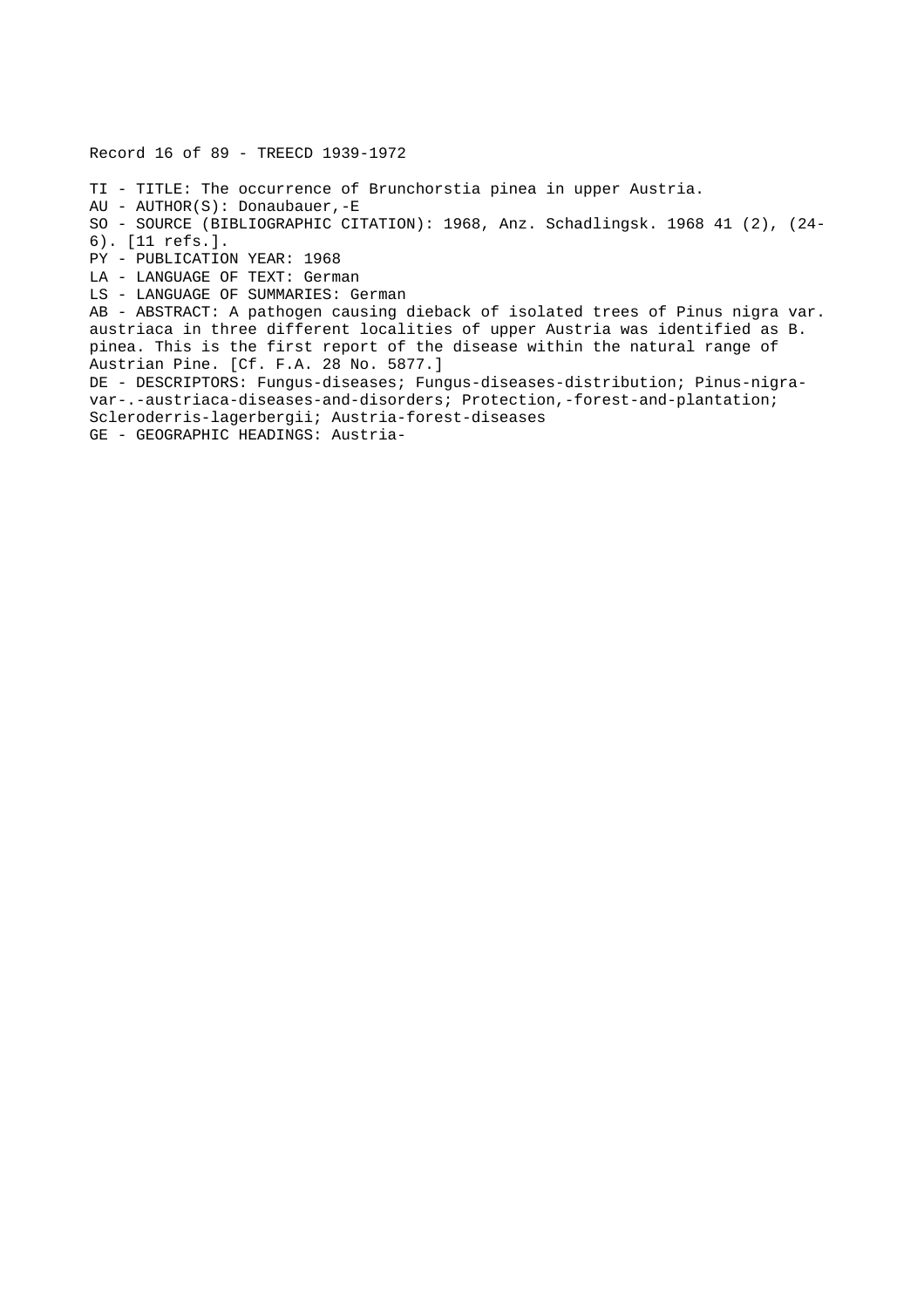## Record 17 of 89 - TREECD 1939-1972

TI - TITLE: The disastrous outbreak of Pine shoot disease 1959-60. OT - ORIGINAL NON-ENGLISH TITLE: Die Kieferntriebsterben-Kalamitat 1959/60. AU - AUTHOR(S): Donaubauer,-E SO - SOURCE (BIBLIOGRAPHIC CITATION): 1960, Allg. Forstztg. 71 (9/10), 1960: Suppl. (Informationsdienst No. 32). pp. [1-2]. PY - PUBLICATION YEAR: 1960 LA - LANGUAGE OF TEXT: German AB - ABSTRACT: Describes an outbreak of Brunchorstia pini, the imperfect form of Scleroderris lagerbergii [cf. F.A. 18 No. 1327] chiefly on Pintis nigra in the drier parts of Lower Austria, which was probably caused by exceptional shoot growth in a wet spring, followed by drought. The incidence was particularly heavy in 6- to 10-year-old mixed plantations of Pine and Robinia, where the Pine, possibly under the combined influence of N enrichment and competition for other nutrients, developed exceptionally long, soft and narrow needles. These could be seen developing even before the onset of the general symptoms, viz. discoloration from the needle base towards the top, progressing from the latest shoots inwards. Control by cutting out diseased parts or felling severely infected trees and burning the slash or treating it with a fungicide of long residual effectiveness is recommended, with a careful eye on the barkbeetle hazard created. DE - DESCRIPTORS: Diseases-of-trees; Fungus-diseases; Fungus-diseases-control-

silvicultural; Pinus-nigra-diseases; Protection,-forest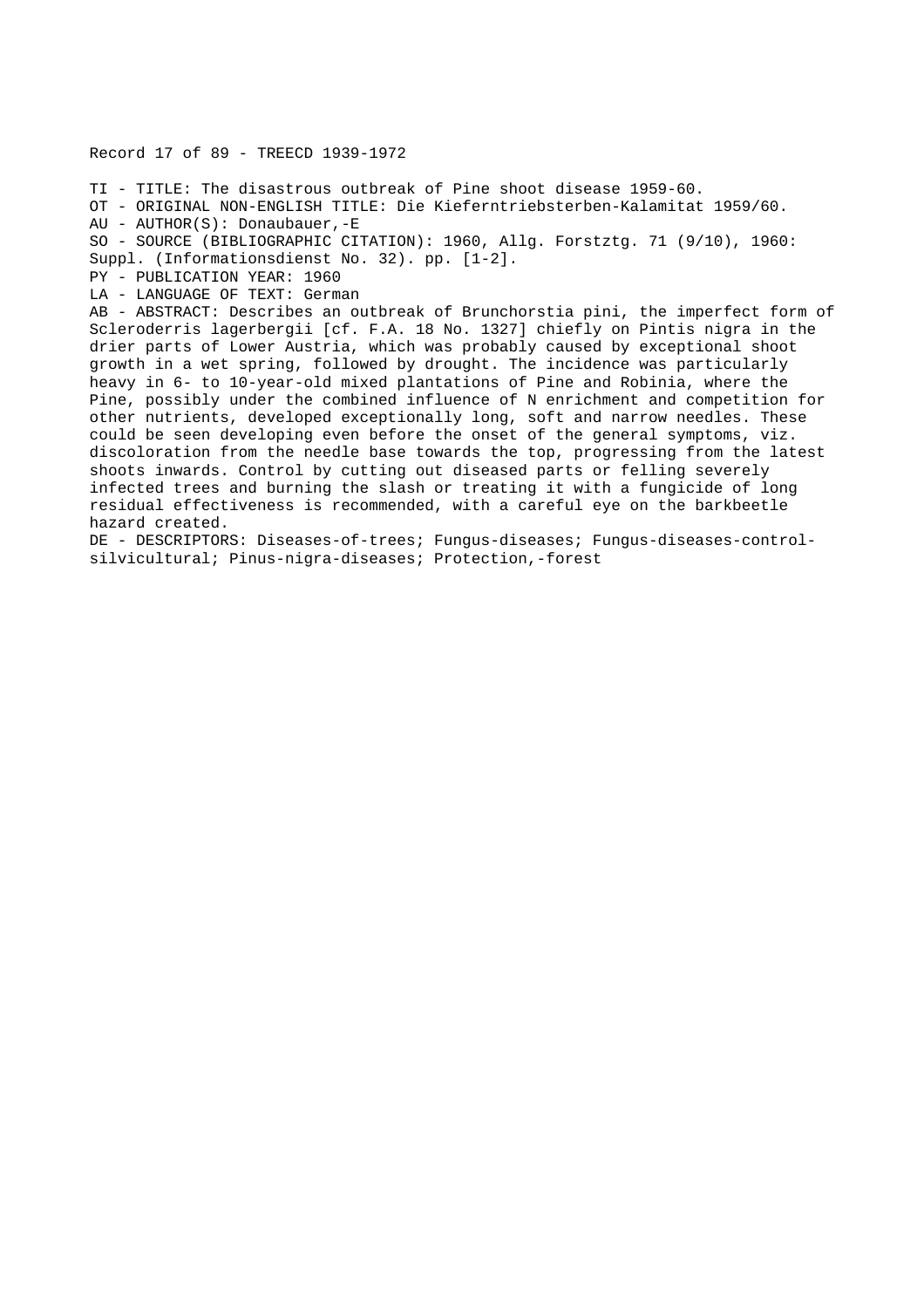Record 18 of 89 - TREECD 1939-1972

TI - TITLE: Larch dieback in high-altitude plantations.

AU - AUTHOR(S): Donaubauer,-E

SO - SOURCE (BIBLIOGRAPHIC CITATION): 1971, Cbl. ges. Forstw. 1971 88 (2), (65- 72). [De, en, 6 ref.].

PY - PUBLICATION YEAR: 1971

LA - LANGUAGE OF TEXT: English

AB - ABSTRACT: Describes Encoeliopsis (Crumenula; Scleroderris; Ascocalyx) laricina (imperfect stage Brunchorstia laricina) in plantations at high altitudes in the Tyrol; this is a first record for Austria. The disease usually caused a dieback affecting shoots of the last 1.5 years; bark necroses and girdling on 2-year-old shoots were also frequent. Fast-growing plants were most severely attacked. [Cf. FA 31 No. 2852.]

DE - DESCRIPTORS: Ascocalyx-laricina; Brunchorstia-laricina; Die-back; Larixdecidua-diseases-and-disorders-dieback,-wilts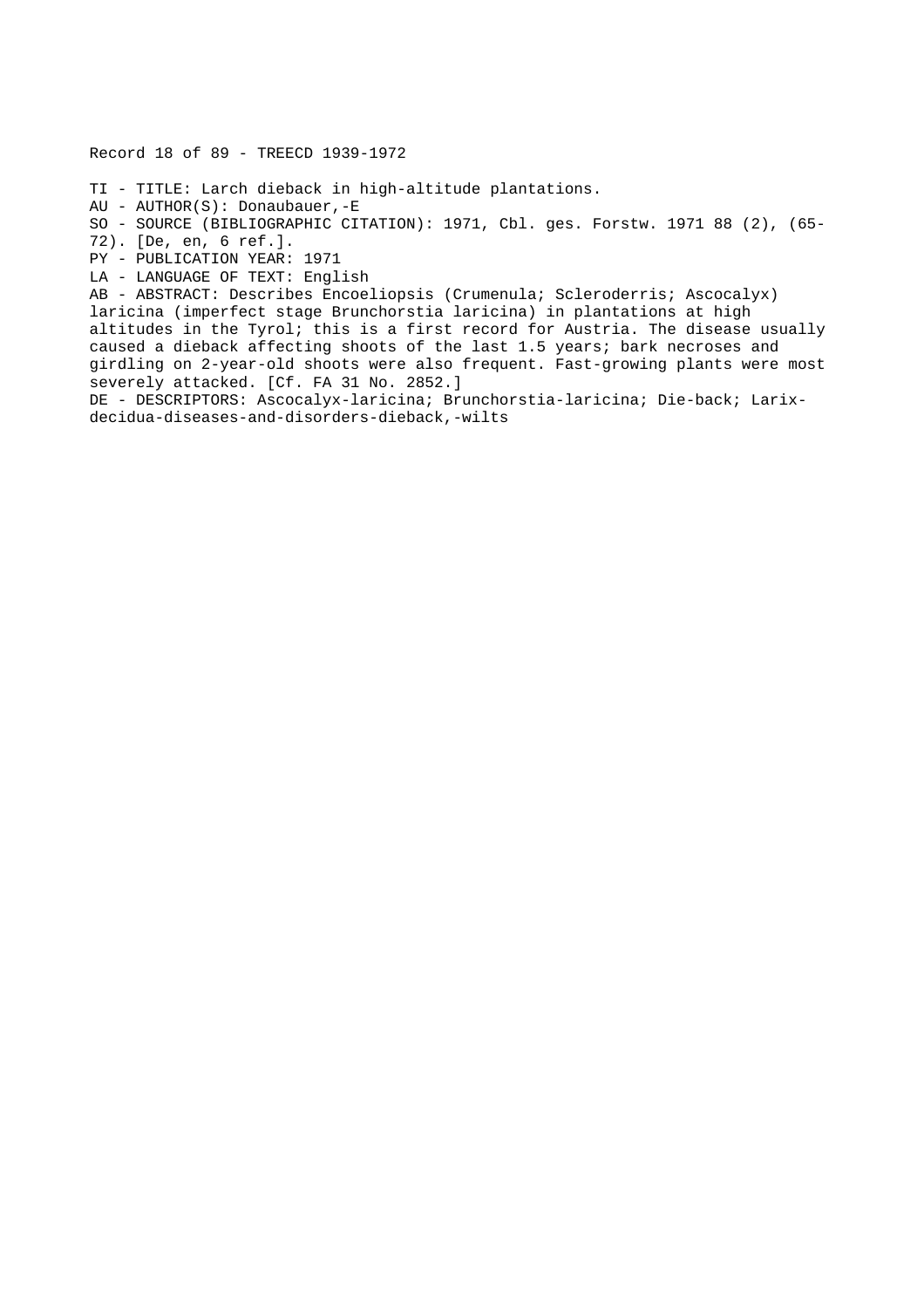Record 19 of 89 - TREECD 1939-1972

TI - TITLE: Implications of inoculum dispersal pattern, meteorological data, and serological comparisons to epidemiology of Scleroderris lagerbergii. AU - AUTHOR(S): Dorworth,-C; Mathieson,-B SO - SOURCE (BIBLIOGRAPHIC CITATION): 1971, Abstr. in Phytopathology 1971 61 (8), (890). PY - PUBLICATION YEAR: 1971 LA - LANGUAGE OF TEXT: English AB - ABSTRACT: Temperature differences in a plantation of Pinus resinosa were too slight to account for a 100% reduction of survival in depressions compared with adjacent areas; depressions received 1-4 times as much inoculum as adjacent areas, depending on their capacity to serve as air-drainage troughs or basins. Serological comparisons of five isolates of S. lagerbergii from central and N. Ontario indicated that four were identical and the fifth was closely related. It is suggested that S. lagerbergii in Ontario is a comparatively uniform clone that escaped from a relatively confined infection zone south of Lake Superior, and at higher latitudes the pattern of infection of this clone should resemble that described from Europe.

DE - DESCRIPTORS: Fungus-diseases-epidemiology; Fungus-diseases-infectionfactors-affecting; Scleroderris-lagerbergii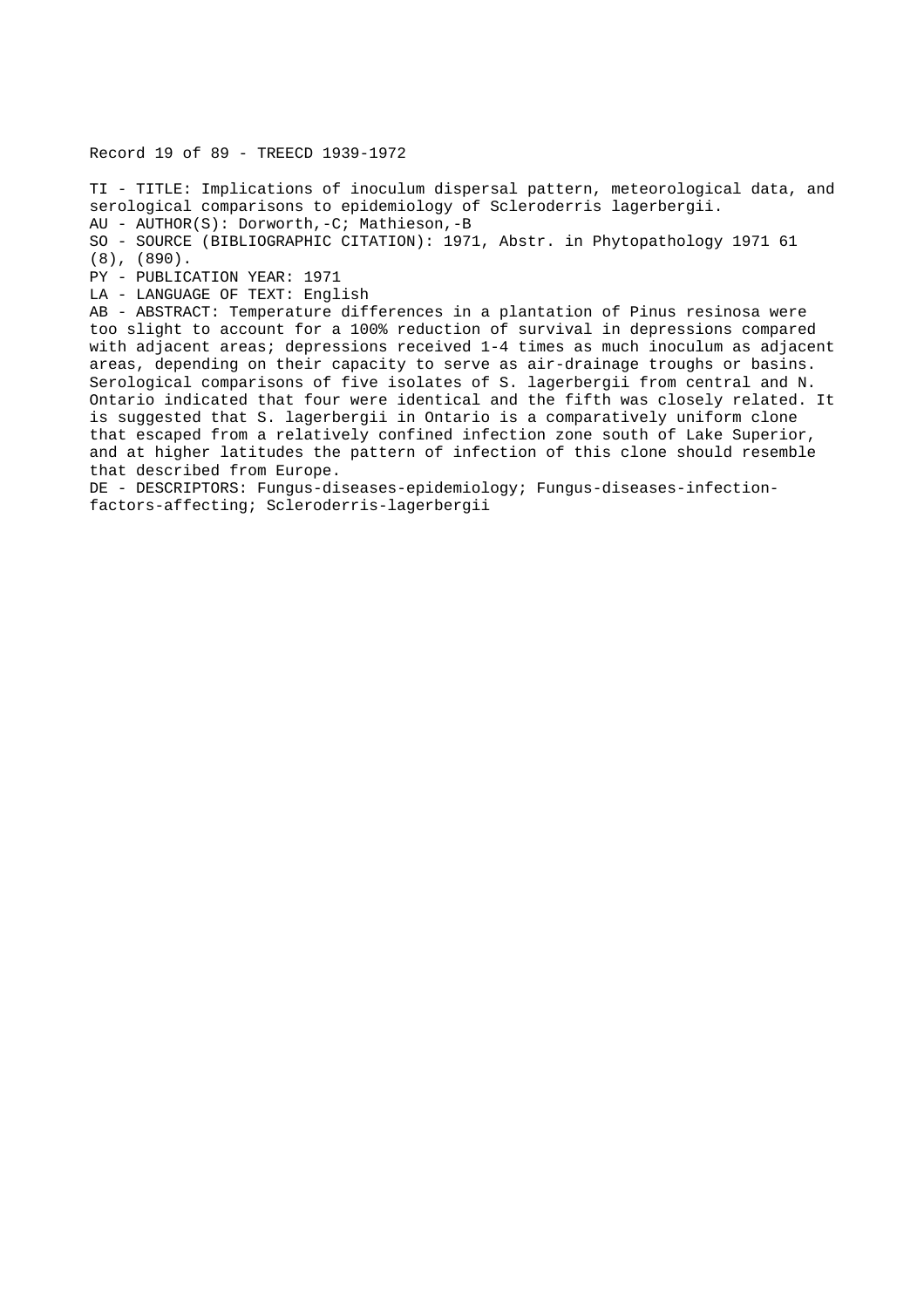Record 20 of 89 - TREECD 1939-1972

TI - TITLE: Diseases of conifers incited by Scleroderris lagerbergii Gremmen: a review and analysis. AU - AUTHOR(S): Dorworth,-CE SO - SOURCE (BIBLIOGRAPHIC CITATION): 1971, Publ. For. Serv. Can. No. 1289, 1971. pp. 42. [En, fr, 7 pp. of ref. From abstr. in Rev. Plant Path. 1972 51 (5), (No. 1994).]. PY - PUBLICATION YEAR: 1971 LA - LANGUAGE OF TEXT: English AB - ABSTRACT: Covers history, characterization, epidemiology, physiology and future research needs. S. lagerbergii is most virulent towards Pinus resinosa and P. banksiana, and less so towards P. sylvestris. A comparison is made of the syndrome in Europe, Britain and N. America. In N. America, the disease still primarily affects nursery stock and young plantations, and selection of diseasefree sites and healthy stock are necessary for control. The future course of the disease is discussed. DE - DESCRIPTORS: Fungus-diseases-resistance/susceptibility; Pinus-banksiana-

diseases-&-disorders; Pinus-resinosa-diseases-&-disorders; Pinus-spp.-diseases- &-disorders-dieback,-wilts; Pinus-sylvestris-diseases-&-disorders-dieback, wilts; Scleroderris-lagerbergii; Wilts-&-wilt-diseases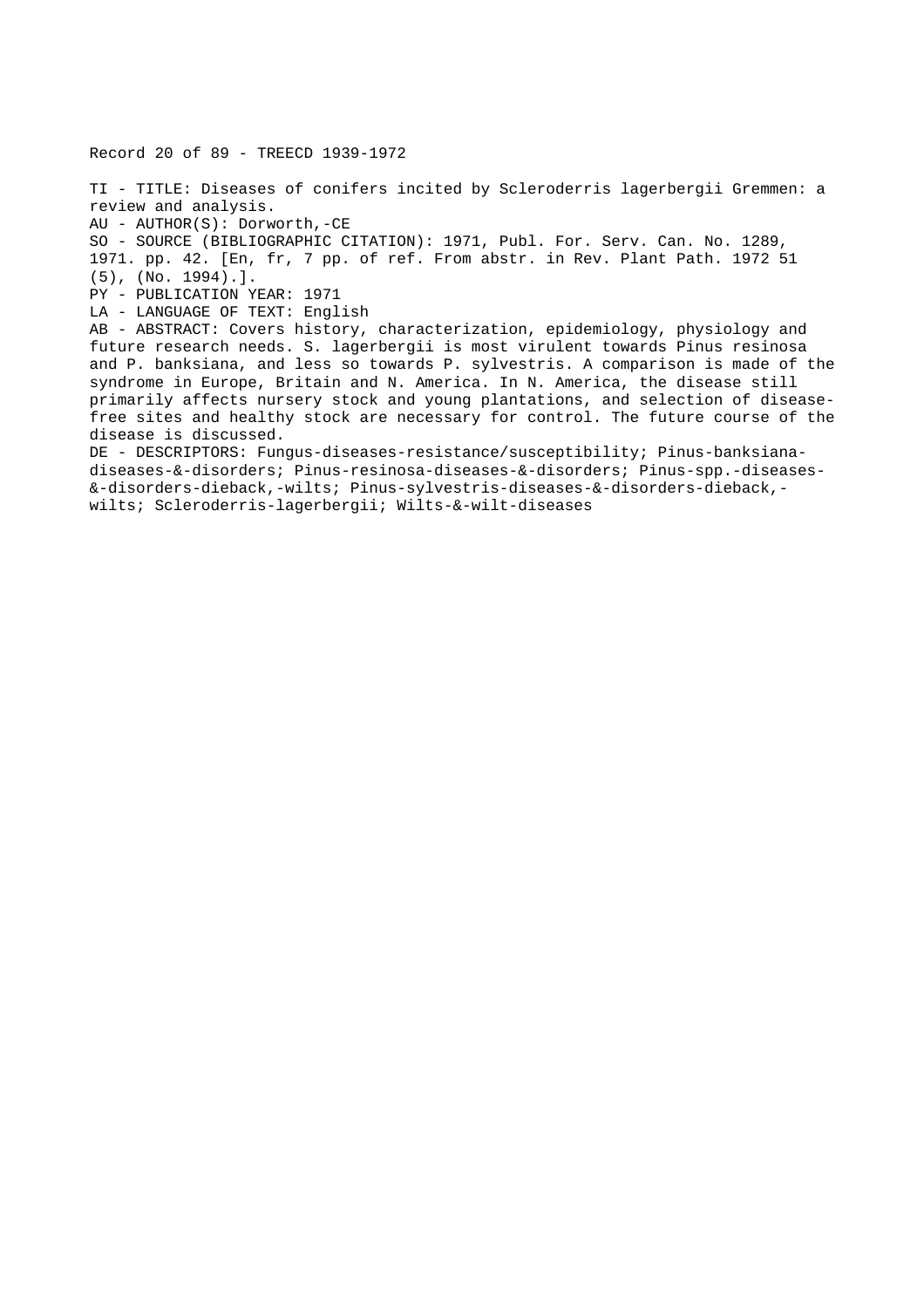Record 21 of 89 - TREECD 1939-1972

TI - TITLE: Cohabitation of Verticillium sp. and Scleroderris lagerbergii in Pinus resinosa. AU - AUTHOR(S): Dorworth,-CE SO - SOURCE (BIBLIOGRAPHIC CITATION): 1970, Abstr. in Phytopathology 1970 60 (9), (1289-90). PY - PUBLICATION YEAR: 1970 LA - LANGUAGE OF TEXT: English AB - ABSTRACT: A Verticillium sp. was isolated from the leading edge of several cankers on young Pinus resinosa and P. banksiana. The cankers exhibited green discoloration of the wood and inner bark typically associated with S. lagerbergii infection. Acetone extracts of the wood and from cultures of the Verticillium and S. lagerbergii all contained a green pigment. Experimental evidence indicated that the same pigment was extracted from each source. A genetic or ecological connexion between the two fungi is postulated. DE - DESCRIPTORS: Cankers-relation-to-fungi; Discoloration-in-wood-associatedwith-decay; Fungi-serological-relations; Fungus-diseases; Pinus-banksianafungi,-associated-with; Pinus-resinosa-fungi-associated-with; Scleroderrislagerbergii; Verticillium-sp.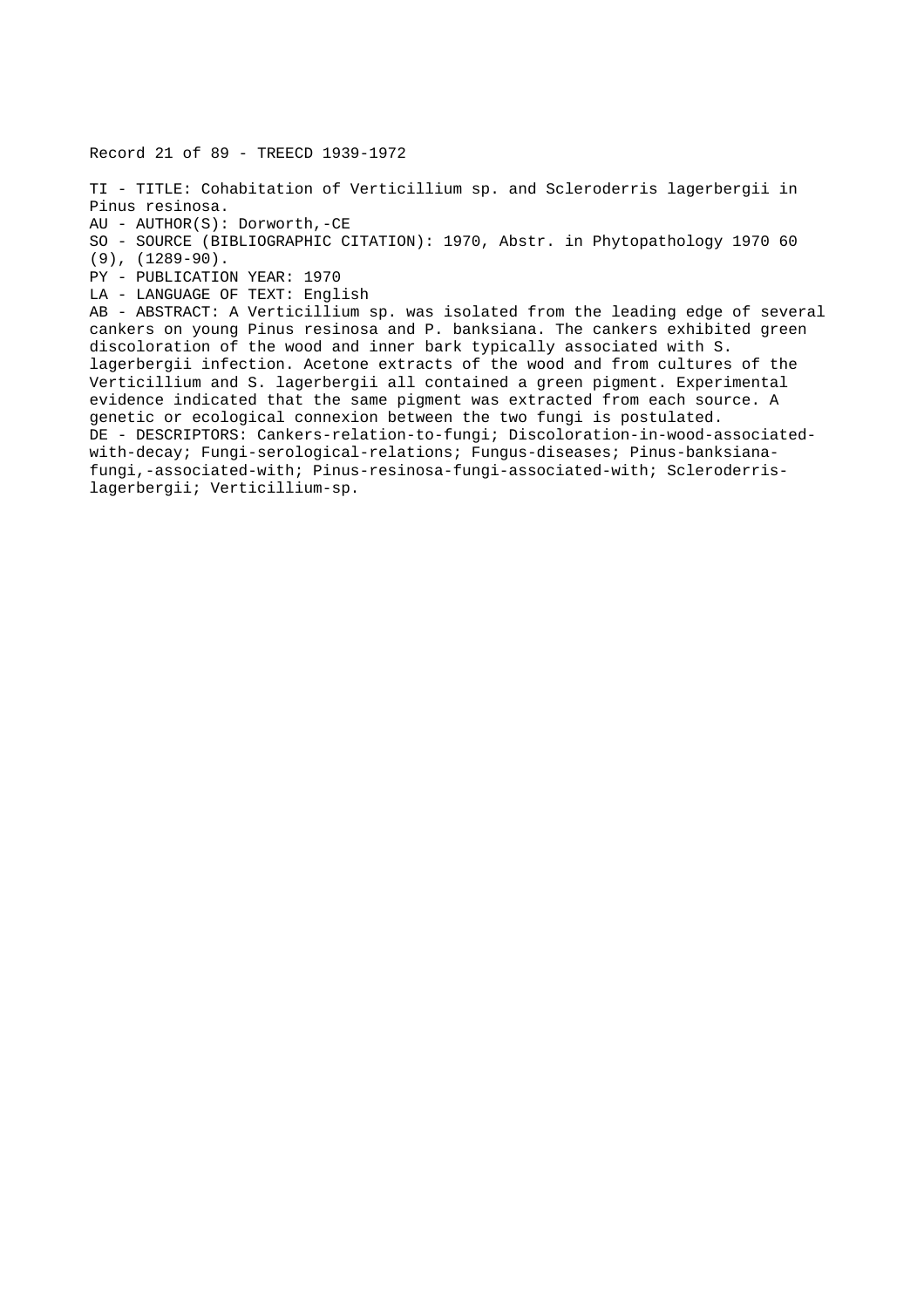Record 22 of 89 - TREECD 1939-1972 TI - TITLE: The genus Crumenula sensu Rehm, with particular attention to Crumenula dieback in species of Pinus. AU - AUTHOR(S): Ettlinger,-L SO - SOURCE (BIBLIOGRAPHIC CITATION): 1971, Transl. Environm. Can. No. OOENV 58, 1971. pp. 113 + 4 plates. [121 ref. Transl. from Beitrage zur Kryptogamenflora der Schweiz 1945 10 (1), (1-73).]. PY - PUBLICATION YEAR: 1971 LA - LANGUAGE OF TEXT: English AB - ABSTRACT: Part I, devoted to C. abietina [Scleroderris lagerbergii] and the dying of shoots in Pinus spp., contains a report on the disease based on the [pre-1945] literature, and an account of the author's observations on its incidence in Switzerland and on the morphology and physiology of the fungus. Part II comprises a short monograph on the remaining species of Crumenula, and a discussion of the nomenclature of the genus. In a supplement, a new habitat is reported for Brunchorstia gibbosa, the imperfect stage of a species of Crumenula hitherto unknown. [Cf. FA 30 No. 5273.] DE - DESCRIPTORS: Brunchorstia-gibbosa; Crumenula-; Fungi-; Fungi-systematy-& taxonomic-studies; Pinus-spp.-diseases-&-disorders-dieback,-wilts; Scleroderrislagerbergii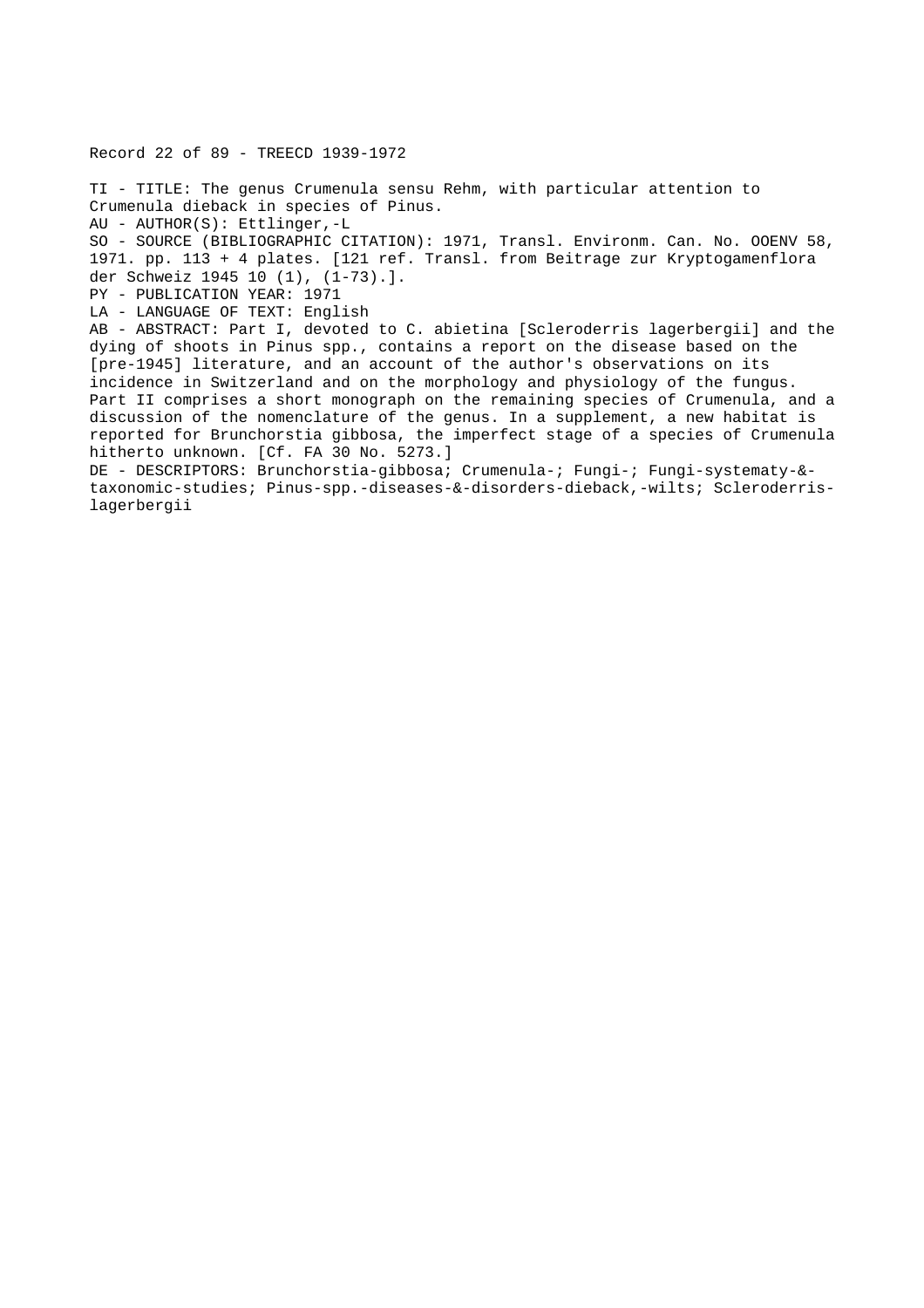## Record 23 of 89 - TREECD 1939-1972

TI - TITLE: The genus Crumenula sensu Rehm, with particular reference to the Crumenula die-back of Pinus spp. OT - ORIGINAL NON-ENGLISH TITLE: Uber die Gattung Crumenula sensu Rehm mit besonderer Berucksichtigung des Crumenula-Triebsterbens der Pinus-Arten. AU - AUTHOR(S): Ettlinger,-L SO - SOURCE (BIBLIOGRAPHIC CITATION): 1945, Kommissionsverlag Buchdruckerei

Buchler & Co., Bern. 1945 pp. 73 + [2] + 4 plates.

PY - PUBLICATION YEAR: 1945

LA - LANGUAGE OF TEXT: German

AB - ABSTRACT: A doctoral thesis. Part I deals with Crumenula abietina (Brunchorstia pinea), (a) reviewing the literature on this species and the dieback of Pinus spp. for which it is responsible; (b) recording for the first time its occurrence in Switzerland on Pinus spp. in alpine plantations, and describing studies on its morphology and physiology. The Swiss fungus shows some differences, but no more than those of a race with no clear morphological distinctions, from Danish material. The description of the spores of the B. pinea stage, however, is emended. In pure culture the Swiss fungus had a much higher growth rate over a rather wider temperature range than had the Danish. For both, the optimum was 18.9ř C. Growth ceased at 21.5ř in the Danish but continued in the Swiss race at 24.9ř, and both were apparently killed at 27.9ř. The temperature range explains the northern and alpine distribution of the fungus, which presumably would not tolerate regions with a hot summer. Its parasitic activity is held to be mainly during the dormancy of the trees, in the cold season. At rates of growth comparable to those in culture a longish period would be necessary for proliferation throughout the current year's shoot, but winter temperatures under the protection of a snow layer may well suffice, as growth in culture at 0ř was still about one-quarter of that at the optimum temperature. Part II deals with the remainder of the genus. C. pinicola (the type species), C. sororia and C. abietina are maintained as distinct species and differences between the three are discussed in detail, followed by a full description of C. laricina n. sp., the agent of a die-back and needle-cast of Larch in Swiss alpine plantations, and of its behaviour in culture. As inoculations have so far given negative results, the parasitism of the lastnamed is not finally proved, but is probable on other evidence. In a final section on the nomenclature and systematic status of the genus, Crumenula is proposed as a nomen conservandum. An appendix is devoted to Brunchorstia gibbosa, the Crumenula stage of which is unknown, and its differences from B. pinea are noted. B. gibbosa appears to be a pure saprophyte. There are 5 pages of references.

DE - DESCRIPTORS: Fungus-diseases; Needle-cast; Pinus-disease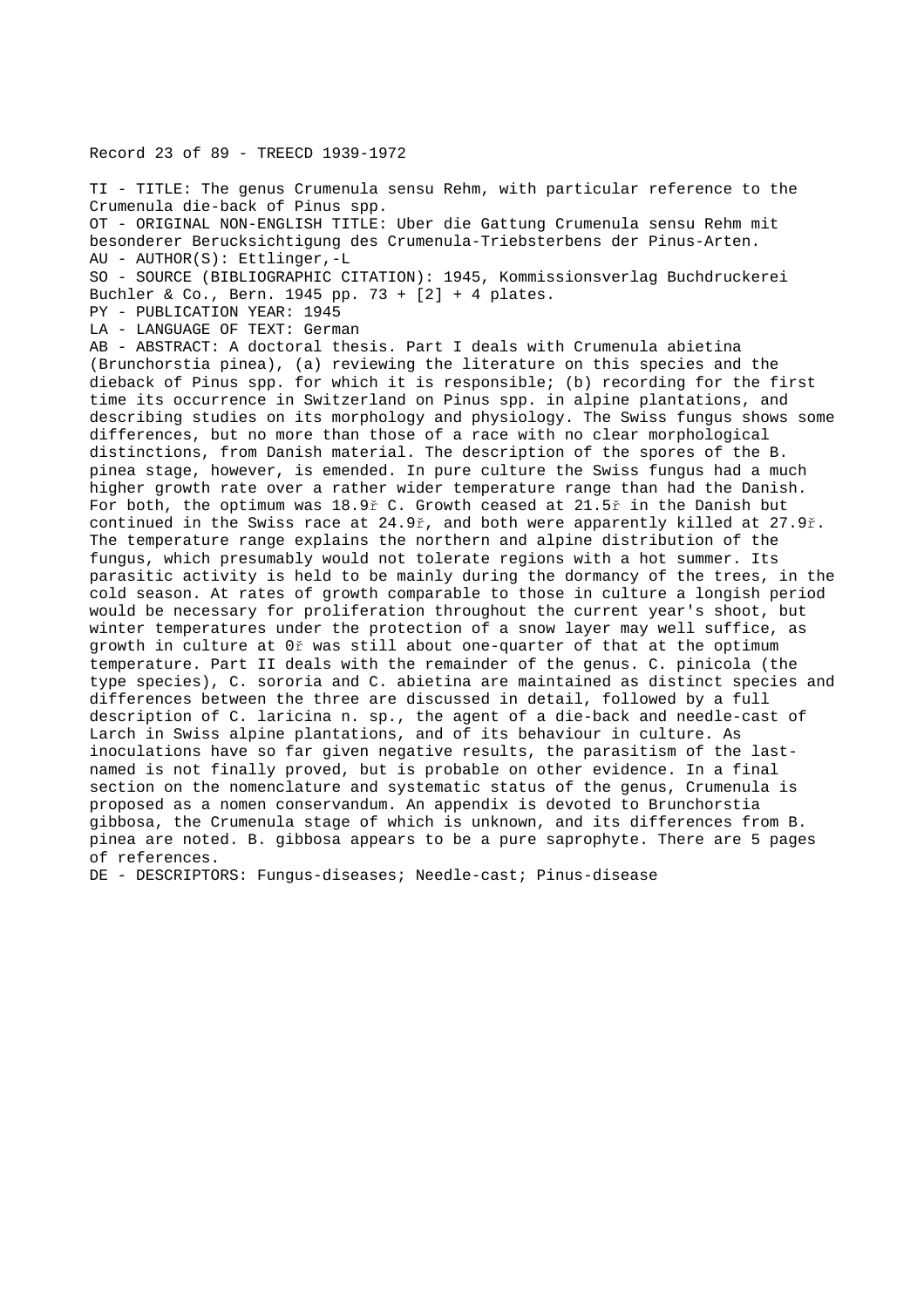Record 24 of 89 - TREECD 1939-1972

TI - TITLE: The die-back of Pine shots and its agent.

OT - ORIGINAL NON-ENGLISH TITLE: Das Treibsterben der Kiefern und sein Erreger. AU - AUTHOR(S): Ettlinger,-L

SO - SOURCE (BIBLIOGRAPHIC CITATION): 1943, Ber. schweiz. bot. Ges. 53 1943

(469-70). R.A.M. 23 (200).

PY - PUBLICATION YEAR: 1943

LA - LANGUAGE OF TEXT: German

AB - ABSTRACT: Crumenula abietina (Brunchorstia destruens) was found to be the agent of a die-back of Pine (Pinus cembra and other species) shoots in Alpine afforestation areas. A similar, hitherto unobserved, disease of Larches is referred to C. Laricina, n.sp. The fungus responsible for a shrivelling of Spruce crowns, described by H. C. Schellenberg in 1906, was identified as Valsa friesii and its suspected connexion with Cytospora pinastri verified. B. gibbosa, hitherto reported once from America, was collected in the Lucerne district.

DE - DESCRIPTORS: Larix-disease; Pinus-cembra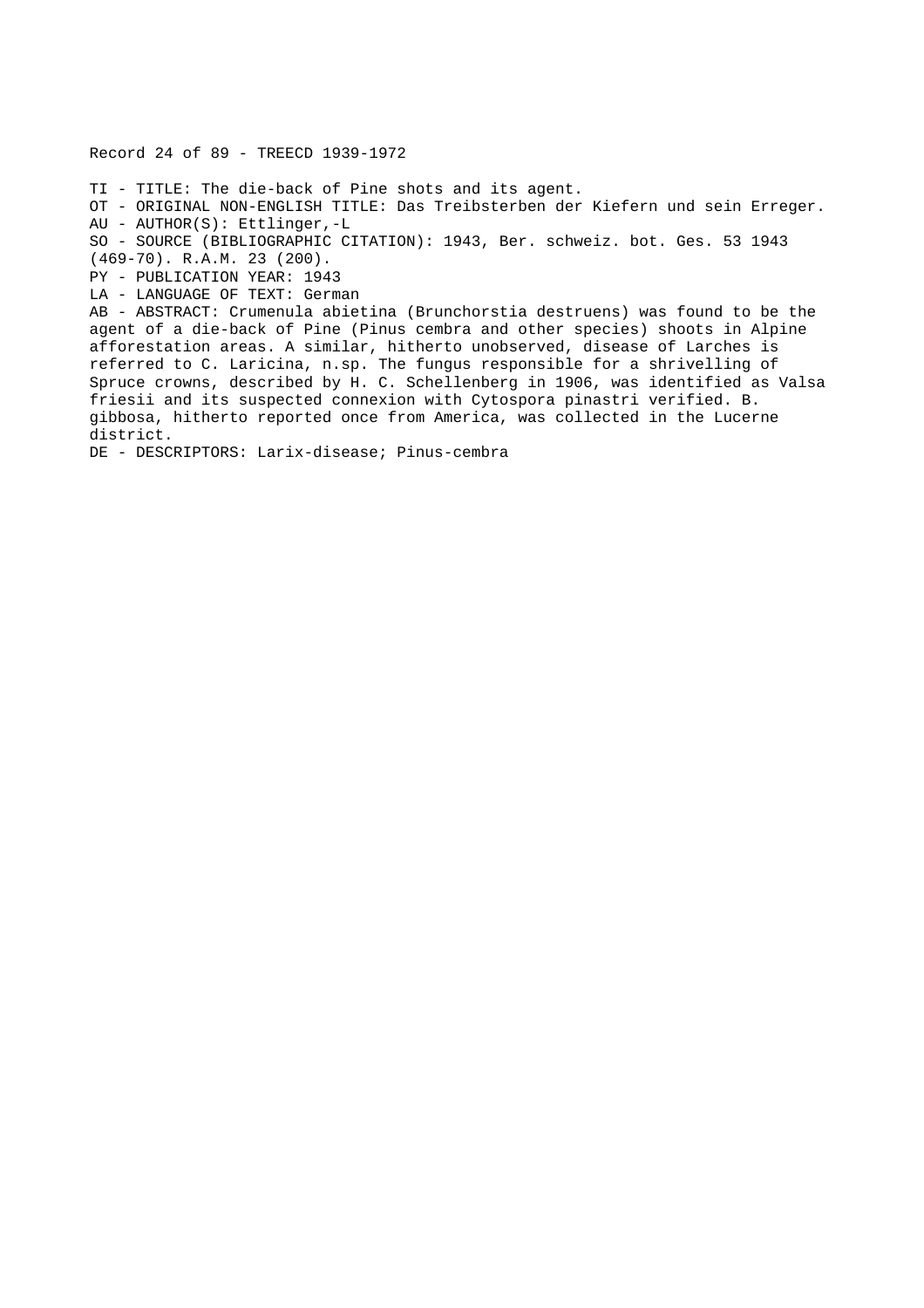Record 25 of 89 - TREECD 1939-1972

TI - TITLE: Bud and branch dry-out of the Pine. Crumenula pinea (Karst.) comb. nov. [Scleroderris lagerbergii]. AU - AUTHOR(S): Ferdinandsen,-CF; Jorgensen,-CA SO - SOURCE (BIBLIOGRAPHIC CITATION): 1970, Transl. Dep. Fish. For. Can. No. OOFF-95, 1970. pp. 14. [Transl. from Skovtraeernes sygdomme. Part I. Gyldendalske Boghandel, Nordisk Forlag, Copenhagen. 1938. pp. 196-205. Limited distribution.]. PY - PUBLICATION YEAR: 1970 LA - LANGUAGE OF TEXT: English DE - DESCRIPTORS: Die-back; Fungus-diseases-reactions-of-host; Scleroderrislagerbergii-Crumenula-abietina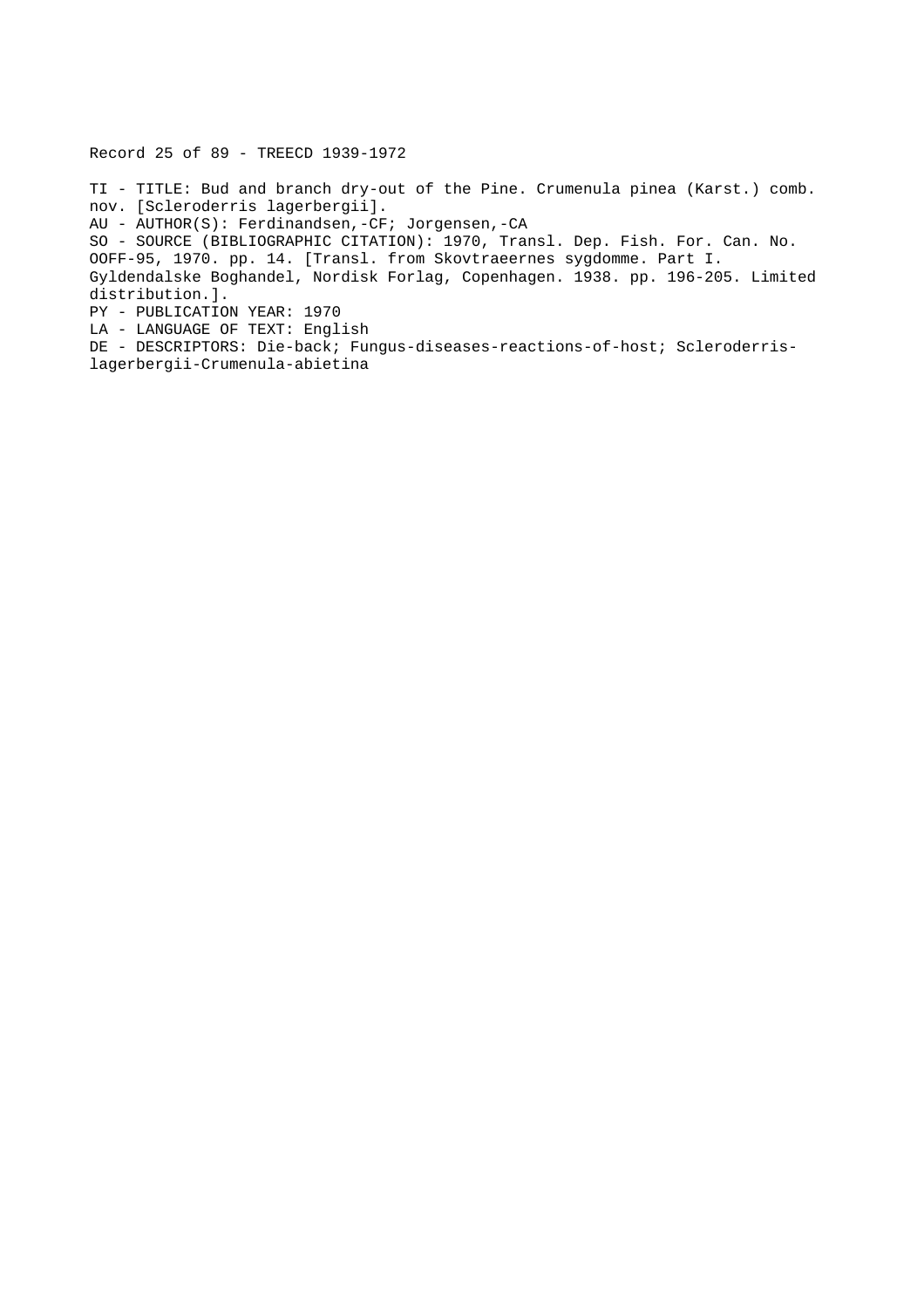Record 26 of 89 - TREECD 1939-1972

TI - TITLE: Scleroderris canker of Red Pine in New York State plantations. AU - AUTHOR(S): French,-WJ; Silverborg,-SB SO - SOURCE (BIBLIOGRAPHIC CITATION): 1967, Plant Dis. Reptr. 1967 51 (2), (108- 9). [4 refs.]. PY - PUBLICATION YEAR: 1967 LA - LANGUAGE OF TEXT: English AB - ABSTRACT: [Cf. F.A. 28 No. 5878.] Observations in 1966 on a plantation of Pinus resinosa established in 1948 showed that, out of 1000 trees planted, only 300 survived, and all survivors were infected with S. lagerbergii. Mortality was

greatest in the outer rows and least in 4 rows planted on a ridge. DE - DESCRIPTORS: Cankers-; Cankers-effect-of-position-in-stand; Fungusdiseases; Pinus-resinosa-diseases-and-disorders; Protection,-forest-andplantation; Rust-diseases; Scleroderris-lagerbergii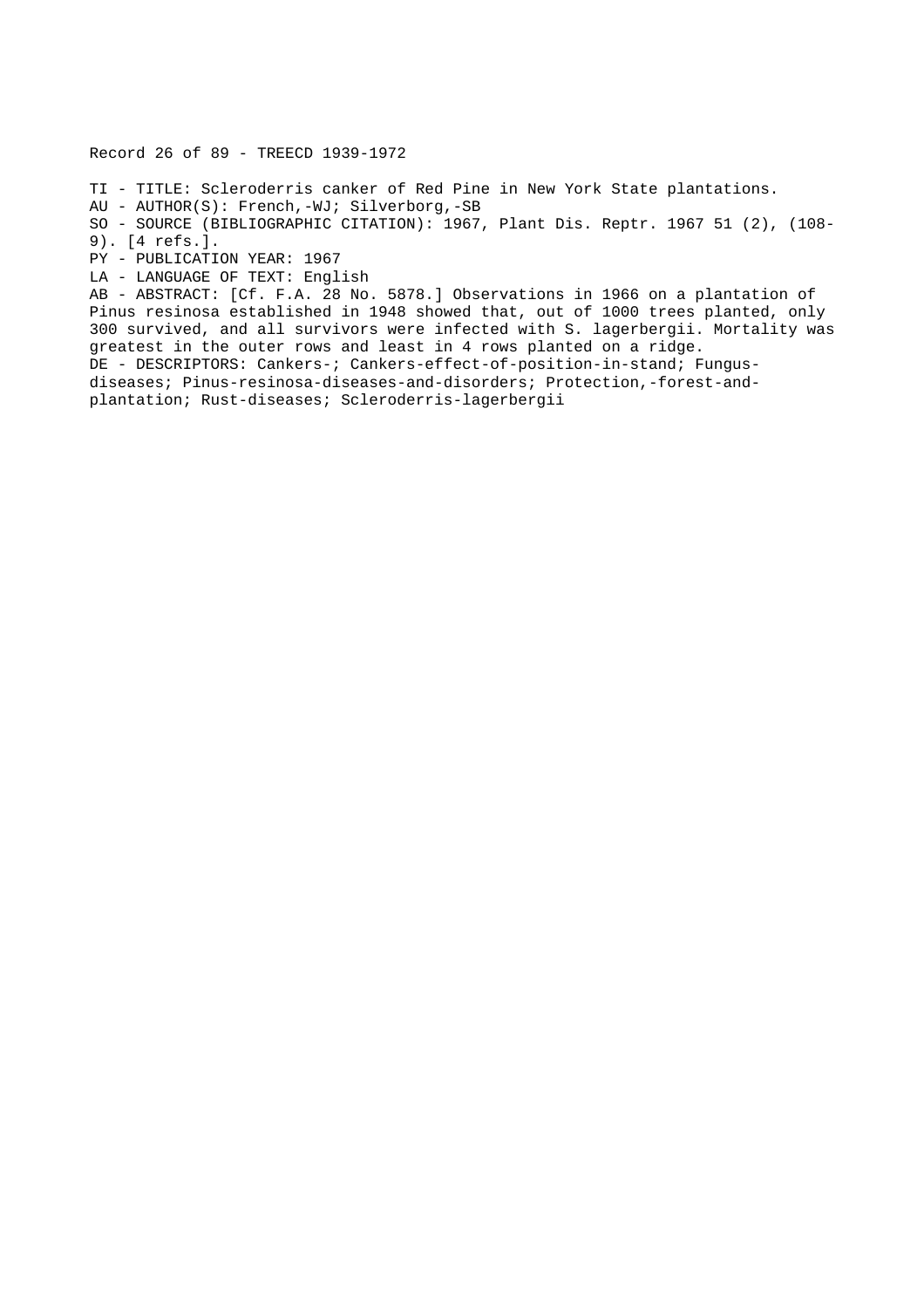Record 27 of 89 - TREECD 1939-1972

- TI TITLE: A shoot-blight disease of Western Larch in British Columbia.
- $AU AUTHOR(S): Funk, -A$
- SO SOURCE (BIBLIOGRAPHIC CITATION): 1969, Canad. J. Bot. 1969 47 (10), (1509-
- 11 + 1 plate). [6 refs.].
- PY PUBLICATION YEAR: 1969
- LA LANGUAGE OF TEXT: English
- LS LANGUAGE OF SUMMARIES: English, French

AB - ABSTRACT: Describes symptoms of a disease attacking young Larix occidentalis in the Kootenay region, and the morphology and biology of Encoelopsis (Crumenula, Scleroderris) laricina (cf. F.A. 15 No. 1122], its presumed cause' It is the chief fungus associated with the disease but inoculation tests have so far been inconclusive.

DE - DESCRIPTORS: Foliage-diseases; Fungus-diseases-detection; Fungus-diseasesdiagnosis; Fungus-diseases-of-foliage; Larix-occidentalis-diseases-&-disorders; Scleroderris-laricina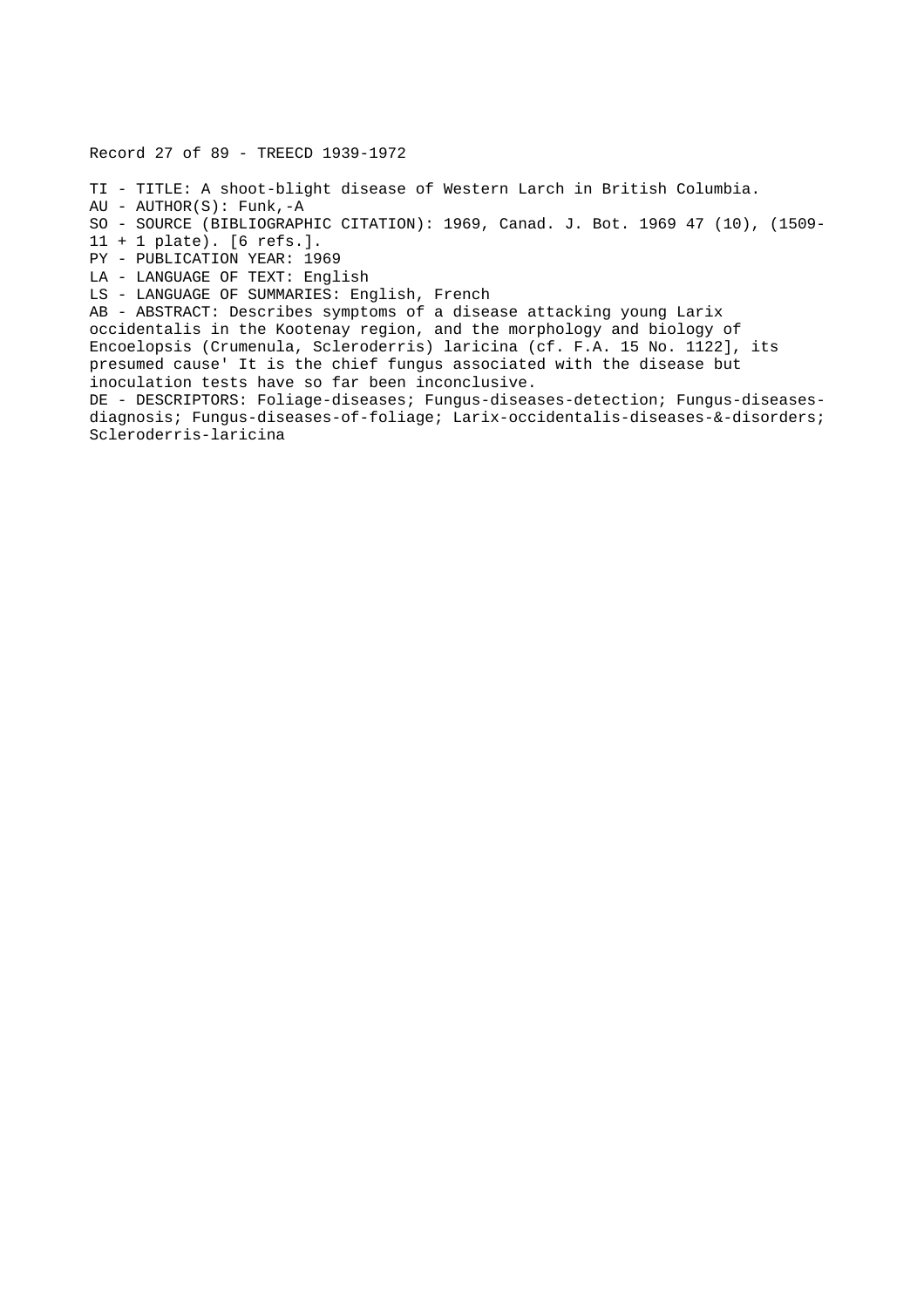Record 28 of 89 - TREECD 1939-1972 TI - TITLE: The [Brunchorstia] die-back of Pinus nigra, especially in the Netherlands and N.W. Germany. AU - AUTHOR(S): Gremmen,-J SO - SOURCE (BIBLIOGRAPHIC CITATION): 1967, Forst- u. Holzw. 1967 22 (7), (136- 7, 140-2). [14 refs.]. PY - PUBLICATION YEAR: 1967 LA - LANGUAGE OF TEXT: German LS - LANGUAGE OF SUMMARIES: German AB - ABSTRACT: Briefly discusses symptoms, hosts and distribution of the disease (which is unknown in the natural range of P. nigra), ecological conditions favouring it, and measures to reduce its incidence. [Cf. F.A. 28 Nos. 2475, 4071.] DE - DESCRIPTORS: Die-back; Fungus-diseases; Pinus-nigra-diseases-and-disorders; Protection,-forest-and-plantation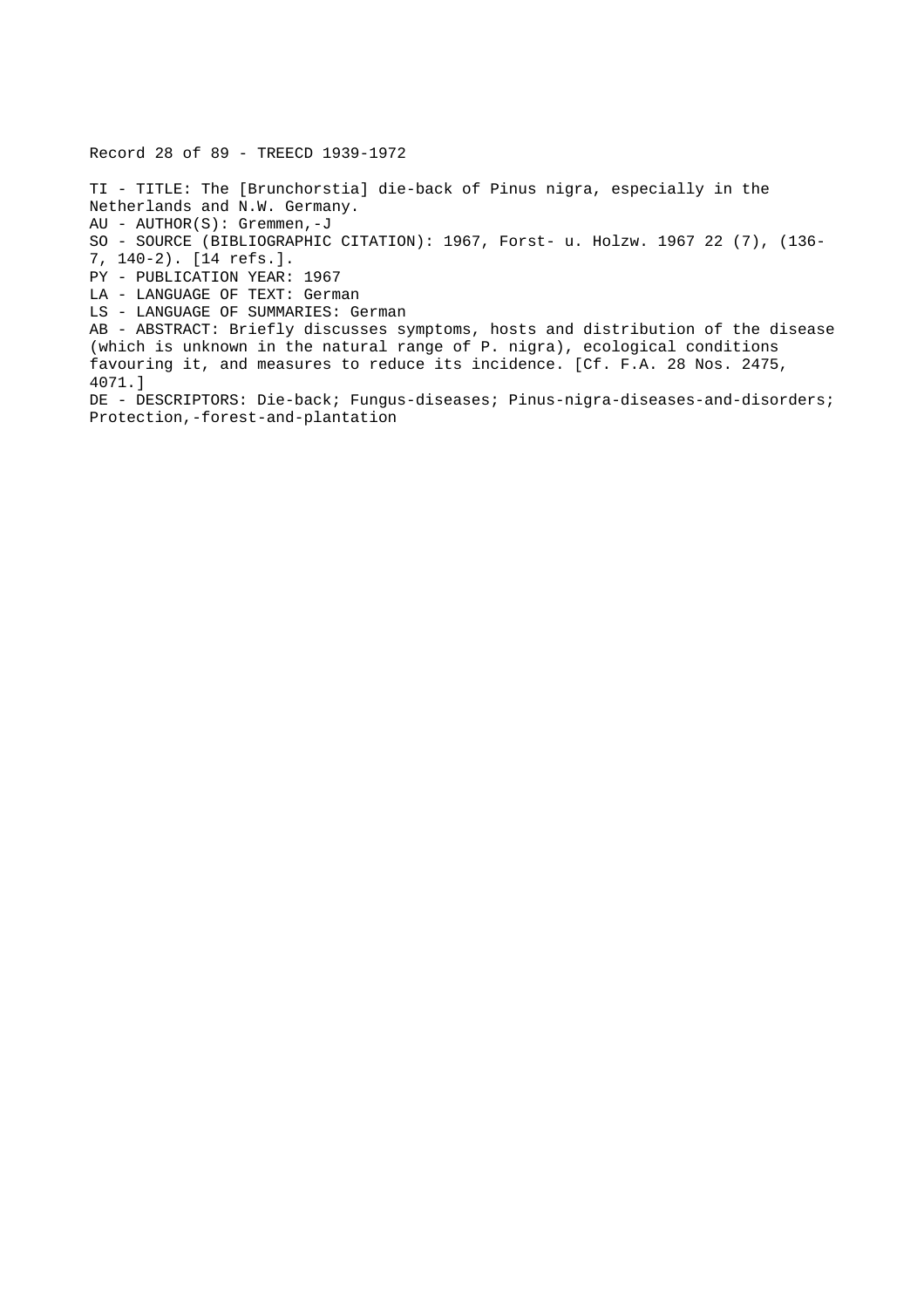Record 29 of 89 - TREECD 1939-1972

TI - TITLE: The biology of Brunchorstia pineaq, the cause of dieback of Austrian and Corsican Pines. AU - AUTHOR(S): Gremmen,-J SO - SOURCE (BIBLIOGRAPHIC CITATION): 1968, Ned. Bosb. Tijdschr. 1968 40 (6), (221-31). [15 refs.]. PY - PUBLICATION YEAR: 1968 LA - LANGUAGE OF TEXT: Dutch LS - LANGUAGE OF SUMMARIES: English AB - ABSTRACT: Reviews literature on modes of infection, especially infection through wounds. Studies in 1966-67 showed that in the Netherlands both ascospores and conidia may develop in late Nov.-July, whereas fructifications are absent during the rest of the year. Spraying the buds of young plants of Corsican Pine in the field in winter with conidial suspensions did not result in infection, whereas exposure of potted plants to ascospores or to conidial suspensions in the greenhouse in April-May resulted in 67.5 and 78.4% infection respectively. In natural conditions infection is likely to be related to adequate rainfall and low temperature. DE - DESCRIPTORS: Die-back; Fungus-diseases-infection-through-wounds; Pinusnigra-var.-calabrica-P.-n.-var.-corsicana,-P.-n.-var.-poiretiana-diseases-anddisorders; Protection-of-forests-and-plantations; Scleroderris-largerbergii-Crumenula-pinea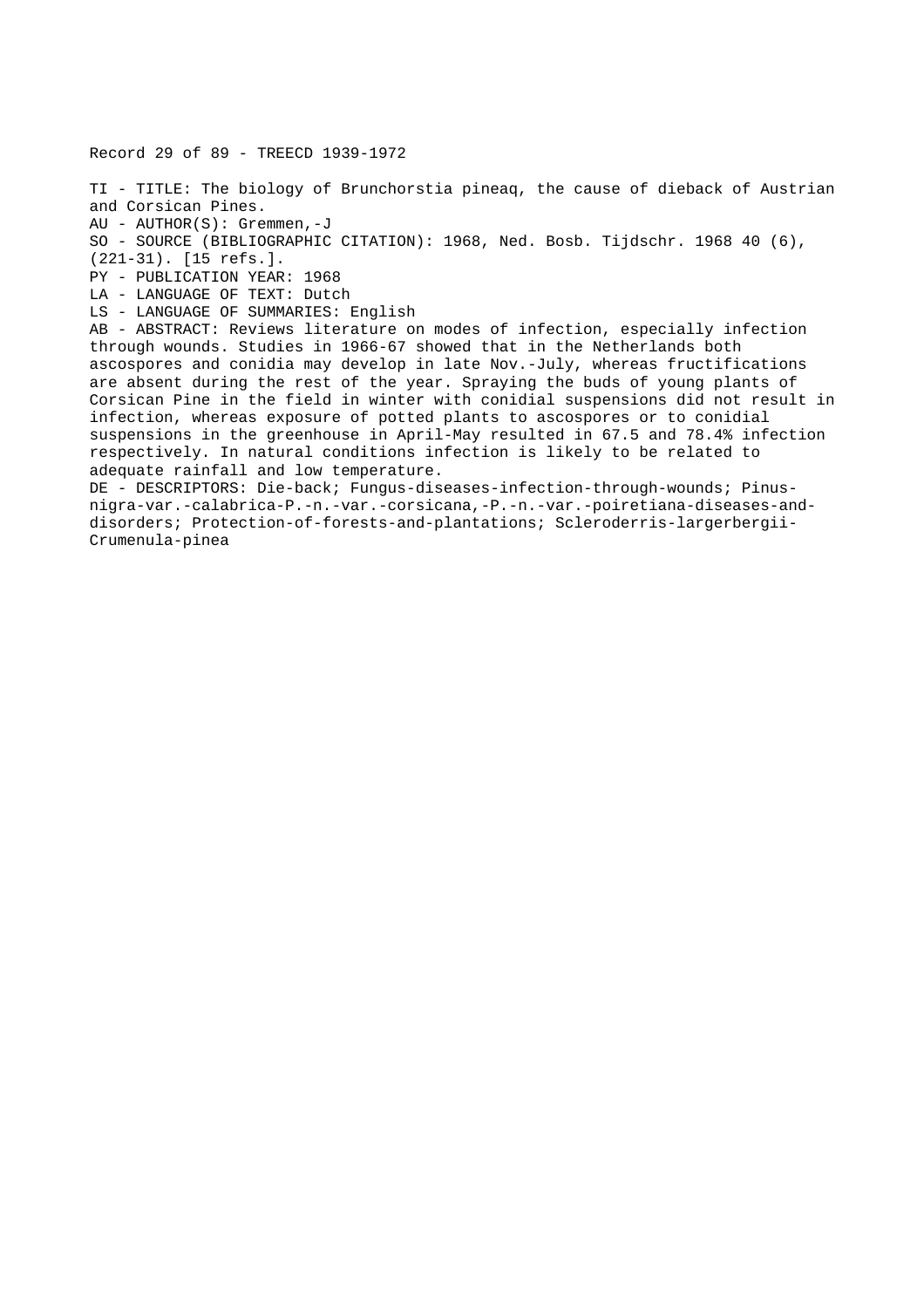Record 30 of 89 - TREECD 1939-1972

TI - TITLE: Brunchorstia pinea, a serious dieback of Austrian and Corsican Pine. AU - AUTHOR(S): Gremmen,-J SO - SOURCE (BIBLIOGRAPHIC CITATION): 1965, Ned. Bosb. Tijdschr. 37 (3), 1965 (87-98). 24 refs. PY - PUBLICATION YEAR: 1965 LA - LANGUAGE OF TEXT: Dutch LS - LANGUAGE OF SUMMARIES: English AB - ABSTRACT: Describes the severe infections by B. pinea (perfect form Scleroderris lagerbergii), that have occurred chiefly on 10- to 25-year stands in the northern Netherlands and are attributed to an extension of the range of the fungus (discussed in detail) after some cold and wet summers. It does not occur in the southern Netherlands, which should be preferred for future

plantings.

DE - DESCRIPTORS: Diseases-of-trees; Fungus-diseases; Fungus-diseases-climaticfactors; Pinus-nigra-var.-austriaca-diseases; Pinus-nigra-var.-calabricadiseases; Protection,-forest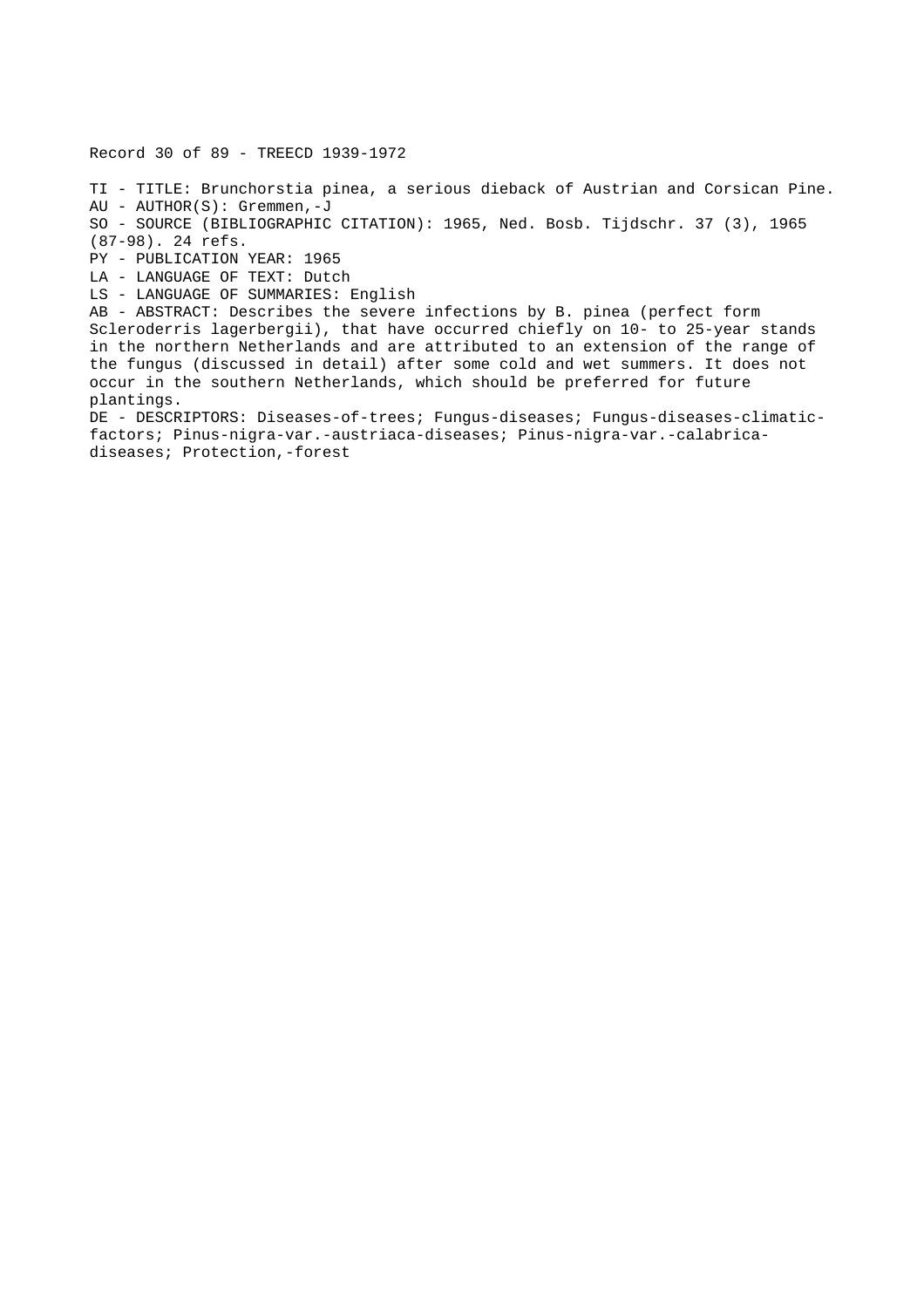Record 31 of 89 - TREECD 1939-1972 TI - TITLE: Attack on Norway Spruce by Brunchorstia pinea [perfect stage Scleroderris lagerbergii]. AU - AUTHOR(S): Gremmen,-J SO - SOURCE (BIBLIOGRAPHIC CITATION): 1966, Ned. Bosb. Tijdschr. 1966 38 (12), (454-7). [1 ref.]. PY - PUBLICATION YEAR: 1966 LA - LANGUAGE OF TEXT: Dutch LS - LANGUAGE OF SUMMARIES: English AB - ABSTRACT: The disease was observed in Spruce in 1966 in a 31-year-old stand of Spruce and Austrian Pine in which the Spruce was very much suppressed and the Pine already heavily infected. The fungus rarely attacks Spruce, and this is the first record of such an attack in the Netherlands. DE - DESCRIPTORS: Die-back; Fungus-diseases; Picea-abies-diseases-and-disordersdieback; Protection,-forest-and-plantation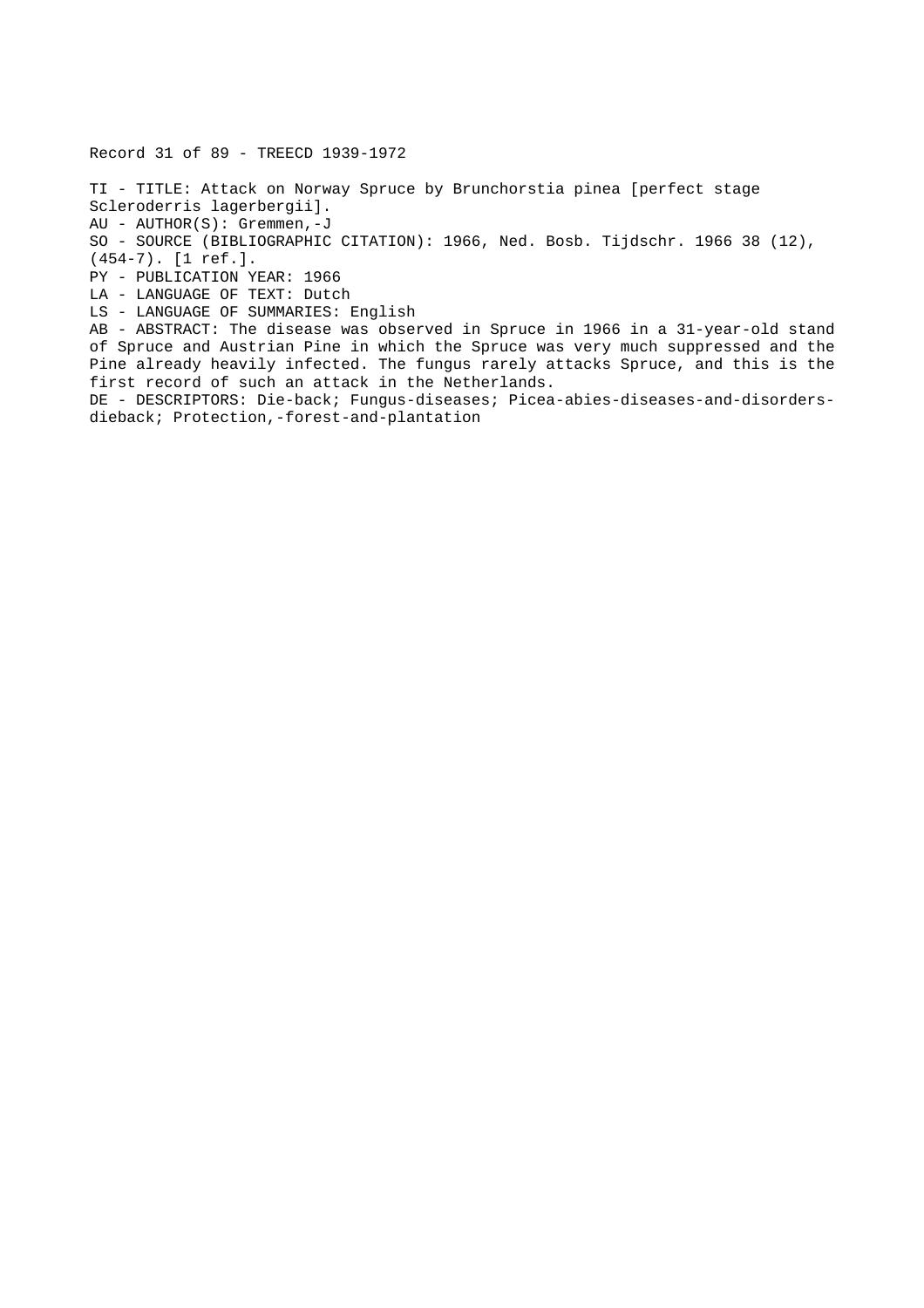Record 32 of 89 - TREECD 1939-1972

TI - TITLE: Some additional notes on Crumenula de Not. and Scleroderris (Fr.) de Not.

AU - AUTHOR(S): Gremmen,-J

SO - SOURCE (BIBLIOGRAPHIC CITATION): 1955, Sydowia, Annales Mycologici Ser. II, Horn 1955 9 (1/6), (231-2). 5 refs.

PY - PUBLICATION YEAR: 1955

LA - LANGUAGE OF TEXT: English

AB - ABSTRACT: Distinguishes Atropellis piniphilum and Crumenula sororia, giving main hosts for each; identifies the fungus described as C. laricionis Unam. (on Pinus nigra in Spain) with Cenangium acicolum; and proposes to alter the name of Scleroderris abietina (Lgbg.) Gremmen to S. lagerbergii. [Cf. F.A. 15 No. 1122.] DE - DESCRIPTORS: Botany-systematic; Fungi-systematic-studies; Pinus-nigra-fungi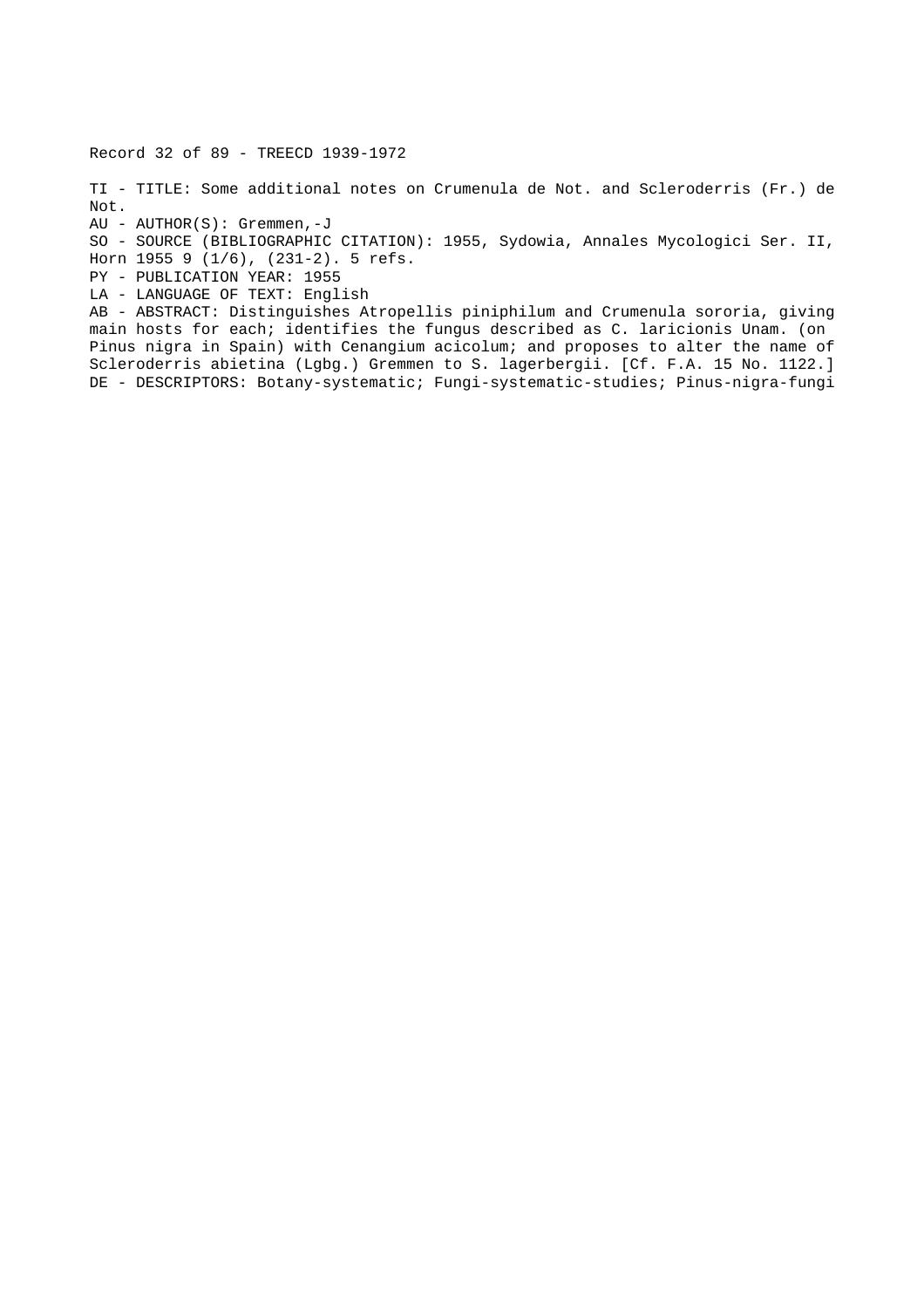Record 33 of 89 - TREECD 1939-1972 TI - TITLE: Recent information on the occurrence of Brunchorstia pinea [Scleroderris lagerbergii] in the Netherlands and in Belgium. AU - AUTHOR(S): Gremmen,-J SO - SOURCE (BIBLIOGRAPHIC CITATION): 1971, Ned. Bosb. Tijdschr. 1971 43 (3), (61-3). [5 refs.]. PY - PUBLICATION YEAR: 1971 LA - LANGUAGE OF TEXT: Dutch LS - LANGUAGE OF SUMMARIES: French AB - ABSTRACT: Includes observations on three stands, aged 8 or 17 years, of Pinus nigra var. calabrica in Belgium, the first records of the disease in that country. [Cf. F.A. 28 No. 5877; 30 No. 814.] DE - DESCRIPTORS: Fungus-diseases; Pinus-nigra-var.-maritima-P.n.-var. calabrica-diseases-&-disorders; Scleroderris-lagerbergii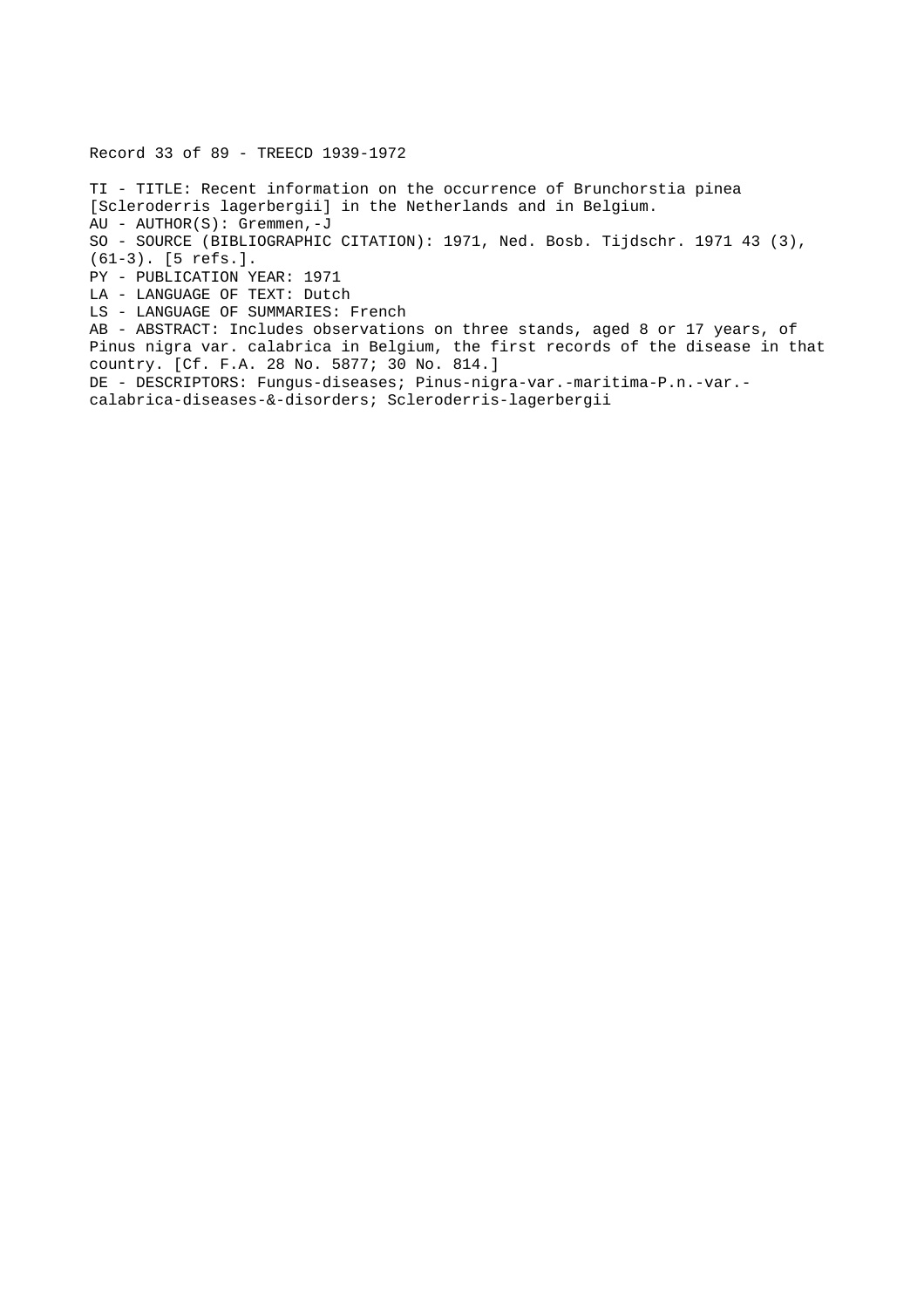Record 34 of 89 - TREECD 1939-1972 TI - TITLE: What is the real cause of Brunchorstia attack on Austrian and Corsican Pines? AU - AUTHOR(S): Gremmen,-J SO - SOURCE (BIBLIOGRAPHIC CITATION): 1966, Ned. Bosb. Tijdschr. 1966 38 (8), (304-9). [3 refs.]. PY - PUBLICATION YEAR: 1966 LA - LANGUAGE OF TEXT: Dutch LS - LANGUAGE OF SUMMARIES: English, English AB - ABSTRACT: [Cf. F.A. 26 No. 5352.] Damage by B. pinea is described and distinguished from stem cankering by Crumenula sororia and frost damage; B. pinea was not found on trees damaged by frost in 1955/56, and its occurrence in the years immediately preceding the two severe winters of 1955/56 and 1962/63 is reported. Outbreaks are attributed partly to high humidity in over-dense stands, and partly to cold wet summers in 1960-63. The disease is often particularly severe in areas sheltered by other stands, particularly on the western side. Conditions required for-successful attack are a favourable microclimate for spore germination (i.e. sufficient humidity) and weakness in the trees (e.g. from competition for nutrients and light). Trees should be well spaced and thinned early and the species should not be planted in the N. of the Netherlands, except along the coast. DE - DESCRIPTORS: Die-back; Frost-injury-relation-to-die-back; Fungus-diseases; Fungus-diseases-effect-of-frost; Fungus-diseases-infection-meteorologicalfactors; Pinus-nigra-var.-austriaca-diseases-and-disorders; Pinus-nigra-var.-

calabrica-diseases-and-disorders; Protection,-forest-and-plantation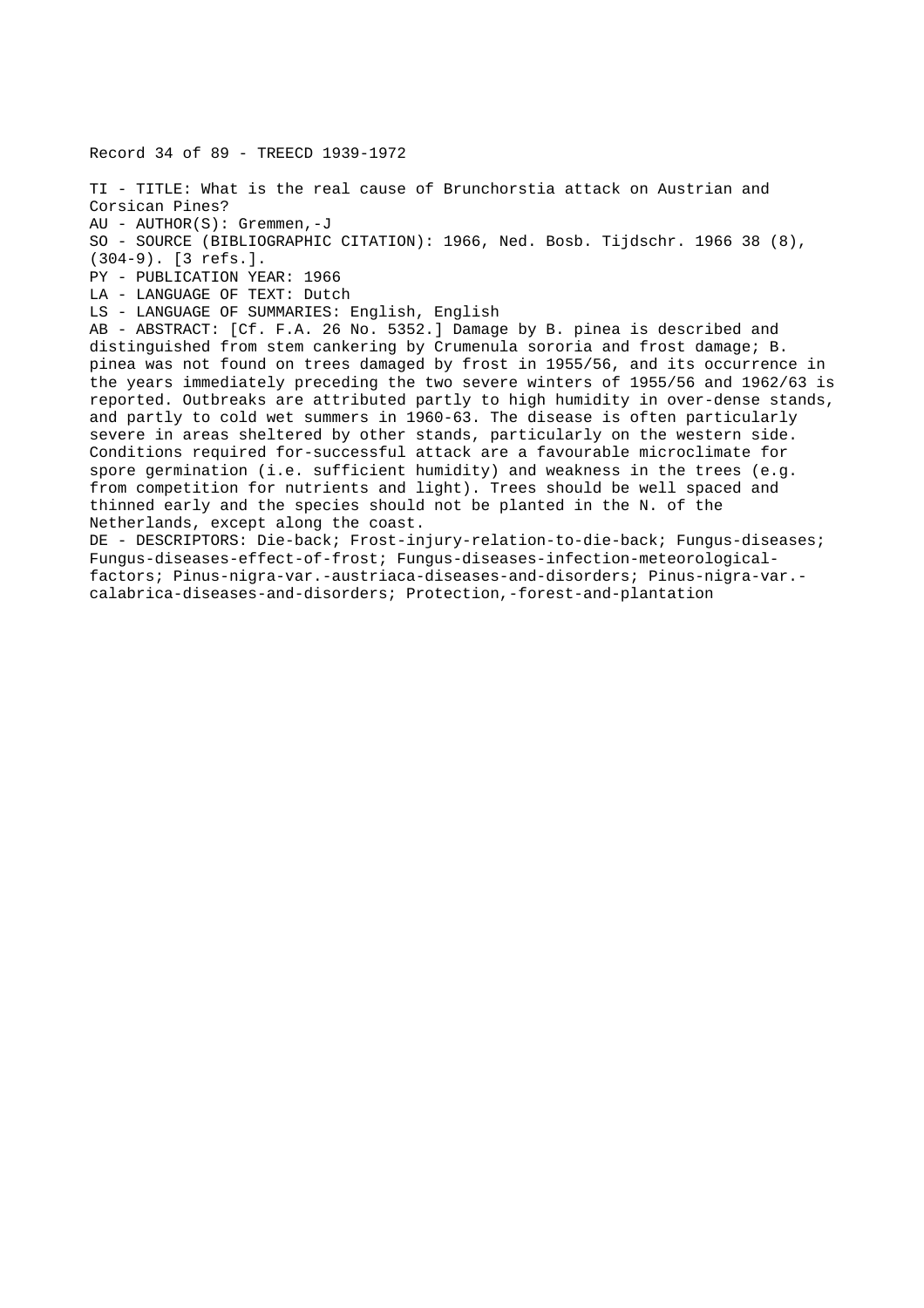TI - TITLE: On Grovesiella abieticola. AU - AUTHOR(S): Gremmen,-J; Morelet,-M SO - SOURCE (BIBLIOGRAPHIC CITATION): 1971, Europ. J. For. Path. 1971 1 (2), (80-7). [Fr, en, de, 16 ref.]. PY - PUBLICATION YEAR: 1971 LA - LANGUAGE OF TEXT: English AB - ABSTRACT: Describes Grovesiella (Scleroderris, Godronia) abieticola [cf. FA 28 No. 835; 30 No. 239; 33 No. 226] and discusses its taxonomy, hosts (Abies spp., Picea abies and Pseudotsuga menziesii), known distribution (N. America, Scotland and France), biology, etc. The pathogenicity of the fungus, which is associated with branch cankers and dieback of twigs, has not been conclusively established. DE - DESCRIPTORS: Abies-spp.-diseases-&-disorders; Fungi-; Fungi-systematy-& taxonomic-studies; Picea-abies-diseases-&-disorders-dieback,-wilts; Pseudotsuga-

menziesii-diseases-&-disorders-dieback,-wilts; Scleroderris-abieticola

Record 35 of 89 - TREECD 1939-1972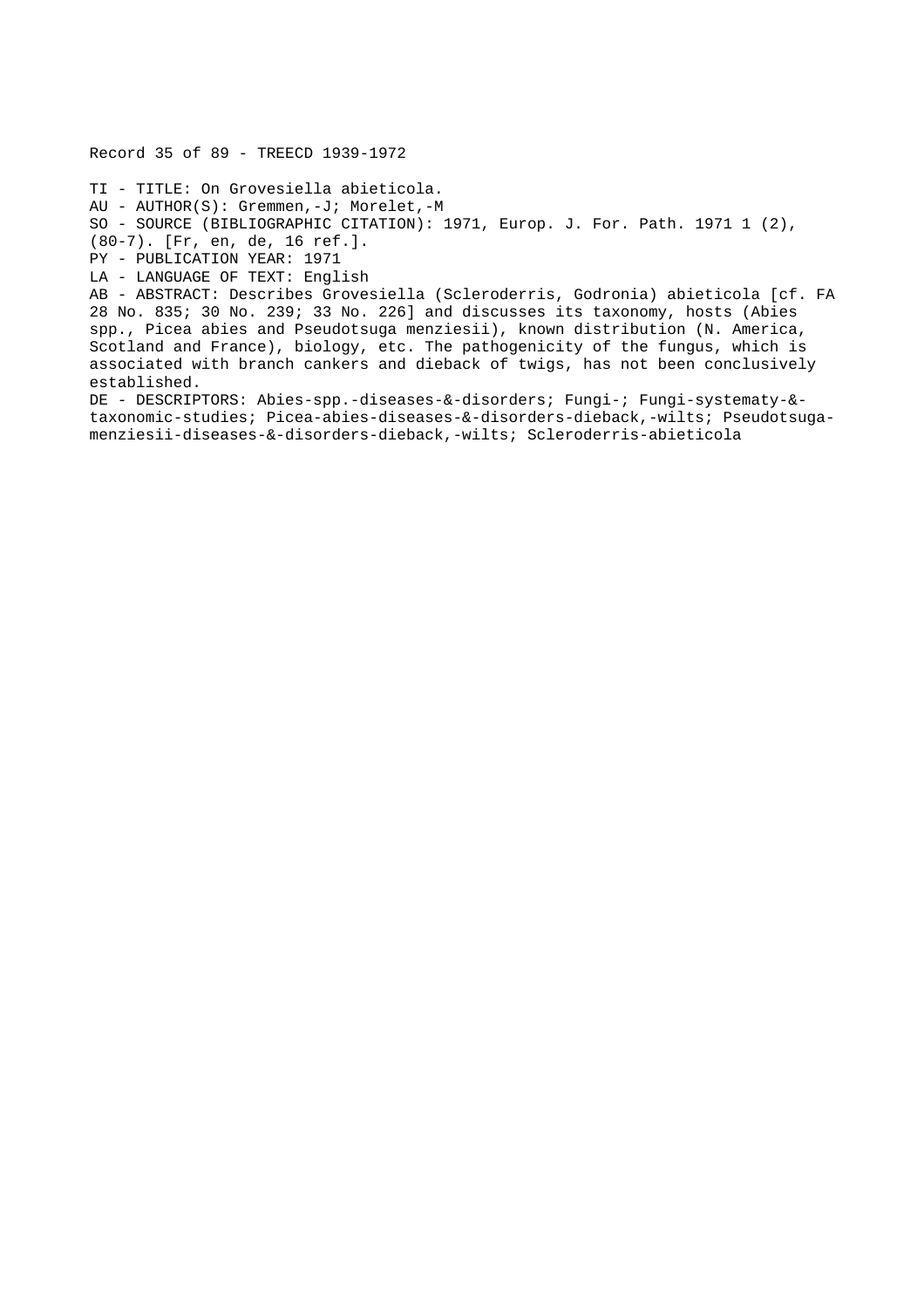Record 36 of 89 - TREECD 1939-1972

TI - TITLE: Crumenulopsis, a new name to replace Crumenula Rehm. AU - AUTHOR(S): Groves,-JW SO - SOURCE (BIBLIOGRAPHIC CITATION): 1969, Canad. J. Bot. 1969 47 (1), (47-51 + 1 fig.). [18 refs.]. PY - PUBLICATION YEAR: 1969 LA - LANGUAGE OF TEXT: English AB - ABSTRACT: Crumenula is considered illegitimate and the new combinations Crumenulopsis pinicola and C. sororia are proposed. Synonyms for C. pinicola

include Peziza, Trochila and Godronia pinicola, and those for C. sororia include G. sororia. These species are not known from N. America. [Cf. F.A. 30 No. 239.] DE - DESCRIPTORS: Cronartium-spp.-sororia; Fungi-; Fungi-systematic-andtaxonomic-studies; Scleroderris-largerbergii-Crumenula-pinea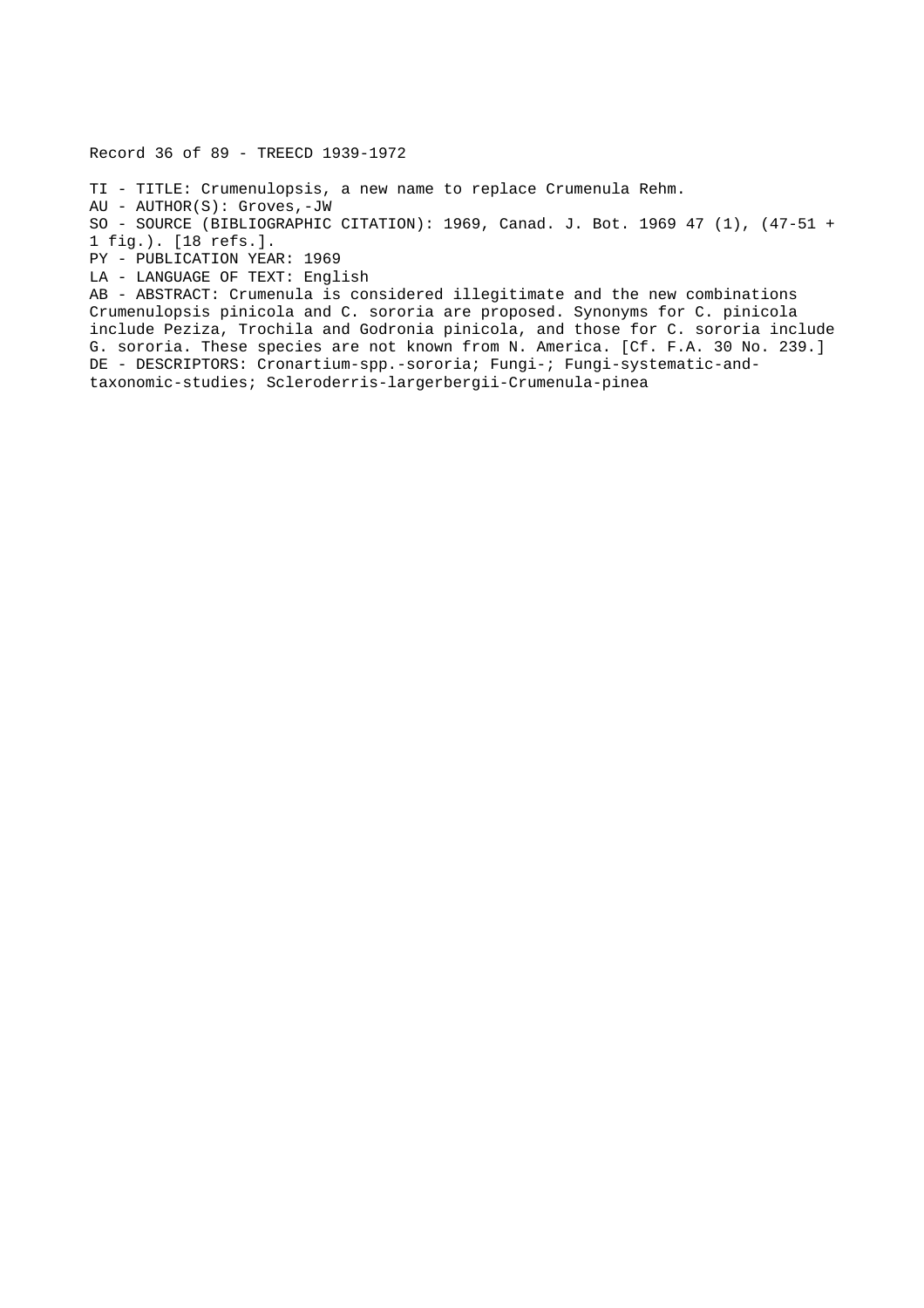Record 37 of 89 - TREECD 1939-1972

TI - TITLE: Two new species of Ascocalyx. AU - AUTHOR(S): Groves,-JW SO - SOURCE (BIBLIOGRAPHIC CITATION): 1968, Canad. J. Bot. 1968 46 (10), (1273-8 + 1 plate). PY - PUBLICATION YEAR: 1968 LA - LANGUAGE OF TEXT: English AB - ABSTRACT: A. tenuisporus from Abies lasiocarpa in the Yukon territory and British Columbia, and A. asiaticus from A. pindrow in Pakistan, are described and distinguished from A. abietis. The conidial states of all three species

belong to the genus Bothrodiscus. DE - DESCRIPTORS: Abies-Iasiocarpa; Abies-pindrow; Ascocalyx-abietis; Ascocalyxasiatica; Ascocalyx-tenuisporus; Fungi-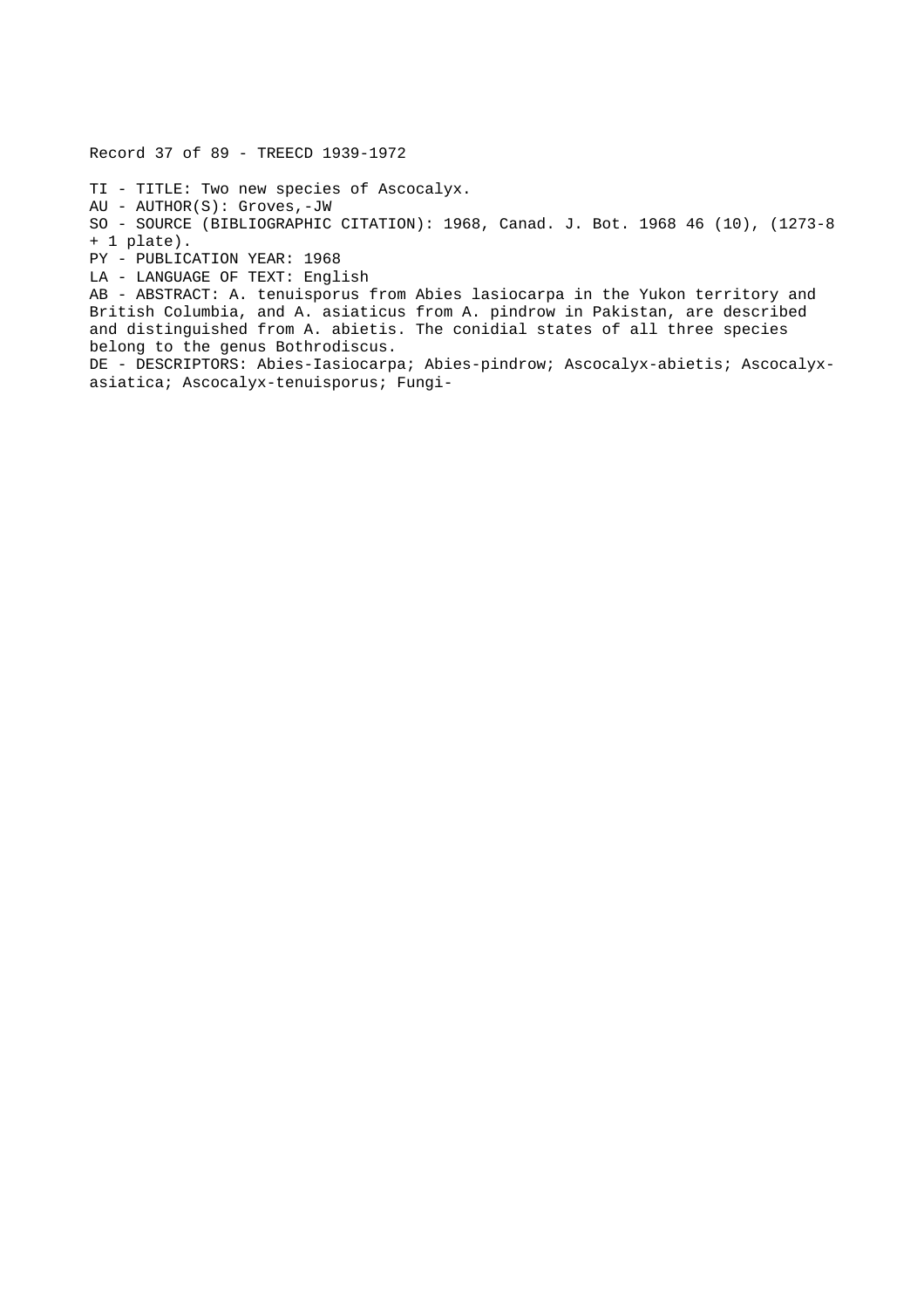Record 38 of 89 - TREECD 1939-1972 TI - TITLE: The genus Godronia. AU - AUTHOR(S): Groves,-JW SO - SOURCE (BIBLIOGRAPHIC CITATION): 1965, Canad. J. Bot. 1965 43 (10), (1195 - 1276 + 108 photos & drawings). [101 refs.]. PY - PUBLICATION YEAR: 1965 LA - LANGUAGE OF TEXT: English AB - ABSTRACT: A taxonomic study. Twenty-four species (including 7 new species) and 5 forms are recognized. Scleroderris and Crumenula are regarded as synonyms. Because of its strong host preferences, the genus is thought to be at least weakly parasitic. Three species G. (Cenangium, Peziza, Crumenula) urceolus, G. cassandrae f. betulicola, and G. multispora occur on Birch. [Cf. F.A. 30 Nos. 842-3.] DE - DESCRIPTORS: Betula-spp.-diseases-and-disorders; Botany-systematic; Cronartium-spp.-urceolus; Fungi-; Fungi-systematic-and-taxonomic-studies;

Godronia-cassandrae; Godronia-multispora; Scleroderris-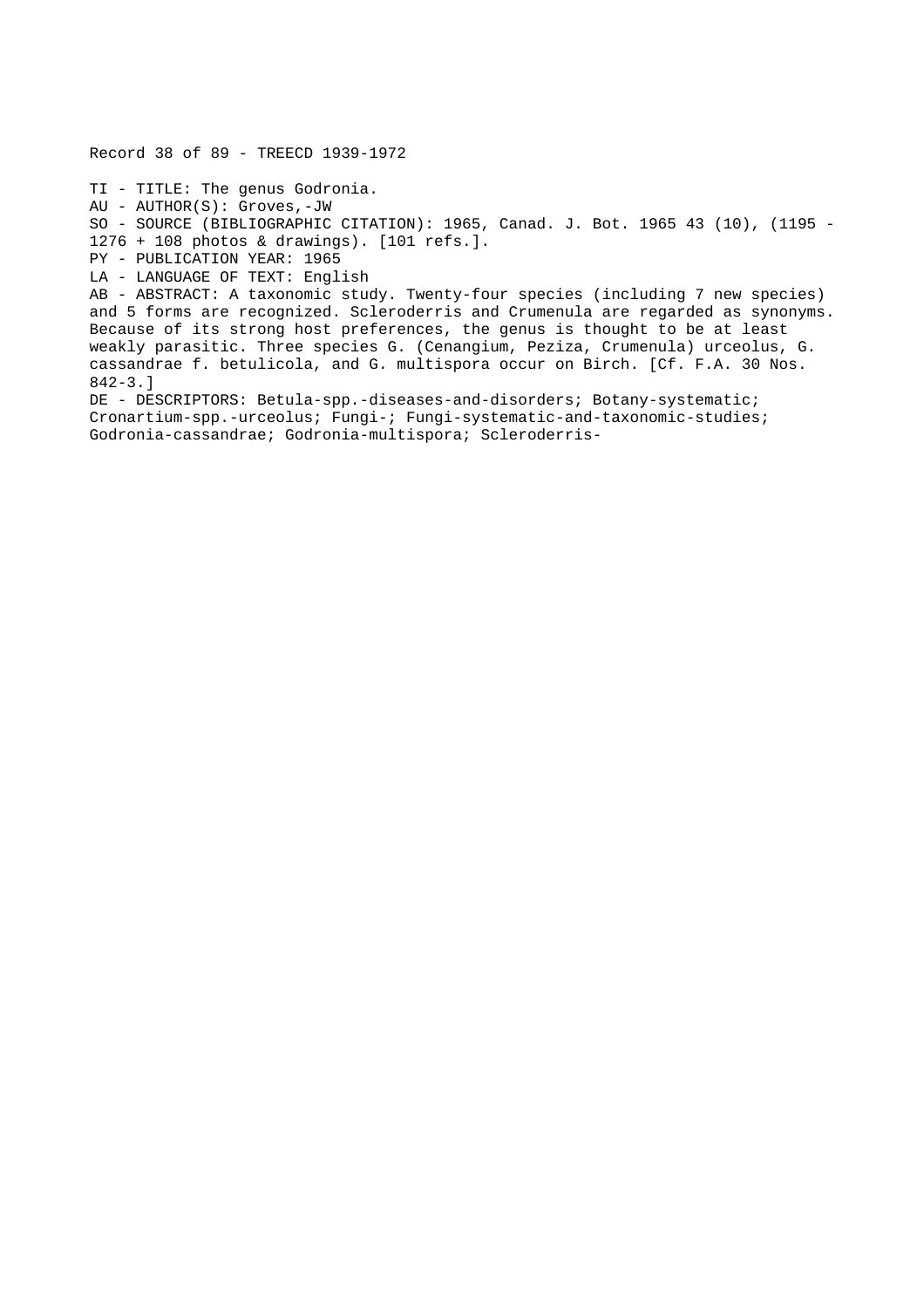Record 39 of 89 - TREECD 1939-1972 TI - TITLE: The Pine shoot disease. OT - ORIGINAL NON-ENGLISH TITLE: A Pinus-fajok hajtasbetegsege. AU - AUTHOR(S): Gyorfi,-J SO - SOURCE (BIBLIOGRAPHIC CITATION): 1961, Erdo 10 (4), 1961 (166-8 + smries. in suppl.). PY - PUBLICATION YEAR: 1961 LA - LANGUAGE OF TEXT: Hungarian LS - LANGUAGE OF SUMMARIES: German, Russian AB - ABSTRACT: [Cf. F.A. 22 No. 724.] Reports an outbreak in 40- to 60-year-old Pinus nigra attributed to Brunchorstia pinea as the causal agent. Damage was worse in Pine mixed with Robinia, and this is ascribed to greater susceptibility of the luxuriant shoots developed in soils rich in N. Suggestions for control include shortening the rotation of the Pine, proper tending of stand and soil, and removal of dying trees. DE - DESCRIPTORS: Fungus-diseases; Pinus-nigra-diseases; Protection,-forest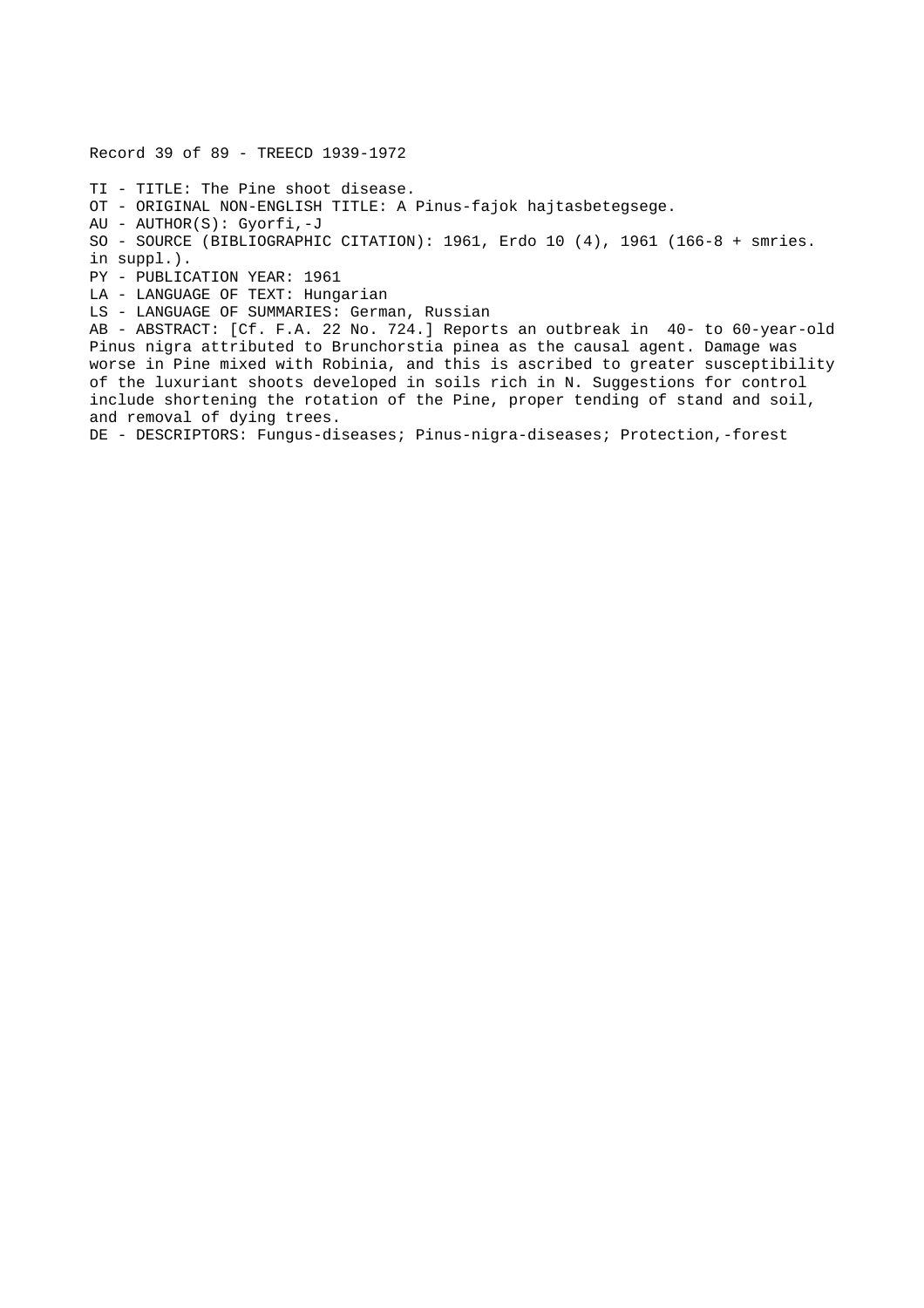Record 40 of 89 - TREECD 1939-1972 TI - TITLE: Crumenula-a new fungus disease in Estonia. AU - AUTHOR(S): Hanso,-M SO - SOURCE (BIBLIOGRAPHIC CITATION): 1969, Loodusuur. Seltsi Aastar., Tallinn No. 59, 1969 (135-9). [6 refs.]. PY - PUBLICATION YEAR: 1969 LA - LANGUAGE OF TEXT: Estonian LS - LANGUAGE OF SUMMARIES: Russian, English AB - ABSTRACT: A note on the finding of Digitosporium piniphilum (the conidial stage of C. sororia) damaging Scots Pine. The differences between it and Brunchorstia pinea (the conidial stage of C. abietina) are discussed. DE - DESCRIPTORS: Cankers-symptoms-&-identification; Peridermium-harknessiisororia; Pinus-sylvestris-diseases-&-disorders-canker; Scleroderris-lagerbergii-Crumenula-abietina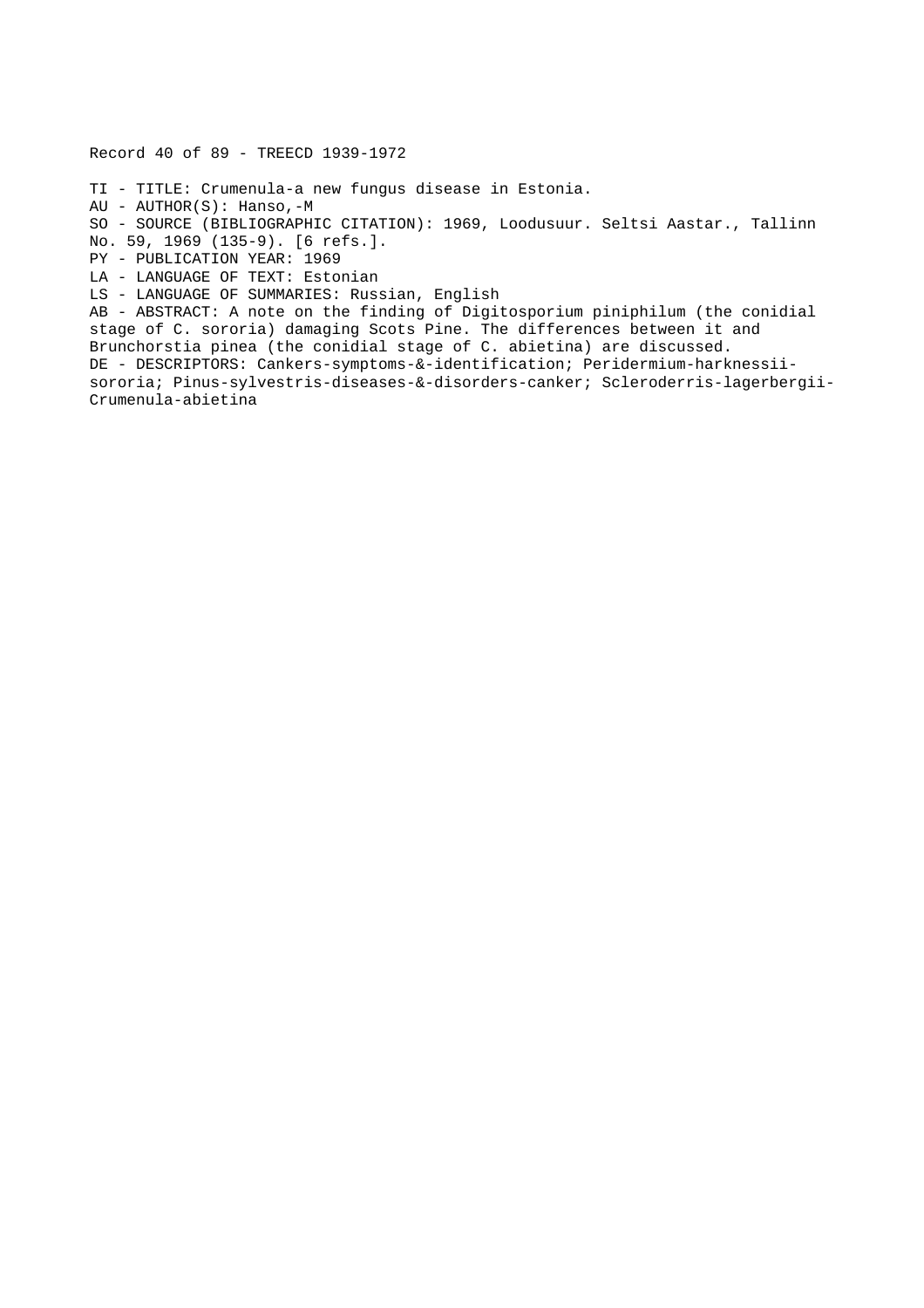Record 41 of 89 - TREECD 1939-1972 TI - TITLE: Fungus-caused shoot dieback of Pinus nigra in the [N.W. German] coastal region. AU - AUTHOR(S): Jaeger,-K SO - SOURCE (BIBLIOGRAPHIC CITATION): 1967, Forst- u. Holzw. 1967 22 (2), (31- 2). PY - PUBLICATION YEAR: 1967 LA - LANGUAGE OF TEXT: German AB - ABSTRACT: Discoloration, dieback and needle-cast of P. nigra var. austriaca, originally attributed to salt injury after gales, was recognized as injury by the bark fungus Scleroderris lagerbergii, possibly as a result of weakening through climatic factors. The disease attacked chiefly 20- to 40-year stands or strips of excessive density, where it caused serious losses. DE - DESCRIPTORS: Die-back; Fungus-diseases; Fungus-diseases-infectionmeteorological-factors; Needle-blight,needle-cast-&c.; Pinus-nigra-var. austriaca-diseases-and-disorders; Protection,-forest-and-plantation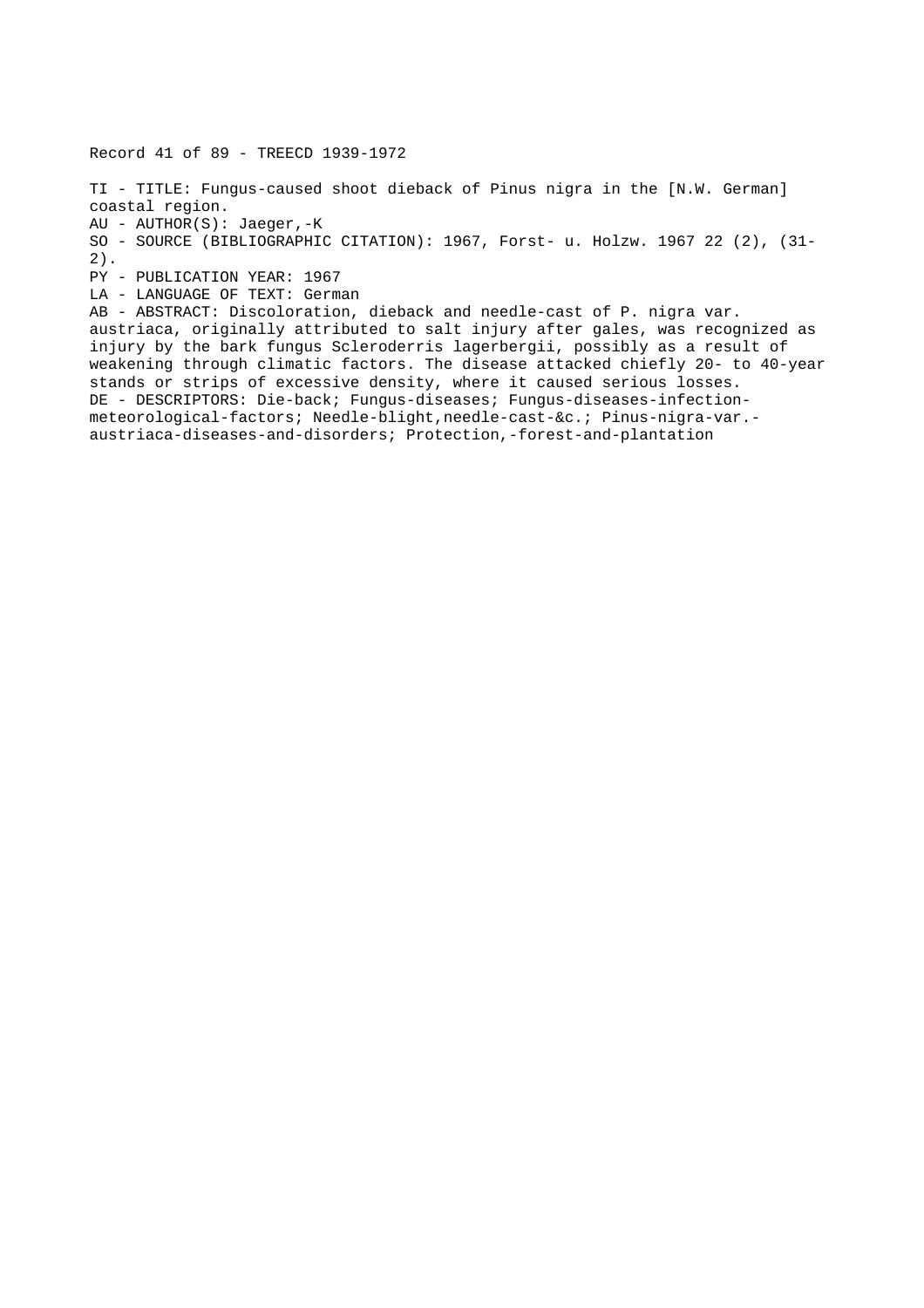Record 42 of 89 - TREECD 1939-1972

TI - TITLE: Branch dieback of Pine and top dieback of Spruce and its control.

AU - AUTHOR(S): Kohh,-E

SO - SOURCE (BIBLIOGRAPHIC CITATION): 1964, Skogen 51 (9), 1964 (200-3). 7 refs.

PY - PUBLICATION YEAR: 1964

LA - LANGUAGE OF TEXT: Swedish

AB - ABSTRACT: Discusses the distribution and extent of damage, caused by Crumenula abietina (Scleroderris lagerbergii) in N. Sweden, the development of the fungus, its parasitic and saprophytic character, and its control in forest and nursery, including a brief account of successful control by spraying young Pine with various fungicides, of which maneb proved the most effective. Makes recommendations on timing, concentrations, etc.

DE - DESCRIPTORS: Decay-in-trees-relation-to-site; Die-back; Diseases-of-trees; Fungus-diseases; Picea-abies-diseases-and-disorders; Pinus-sylvestris-diseasesand-disorders-canker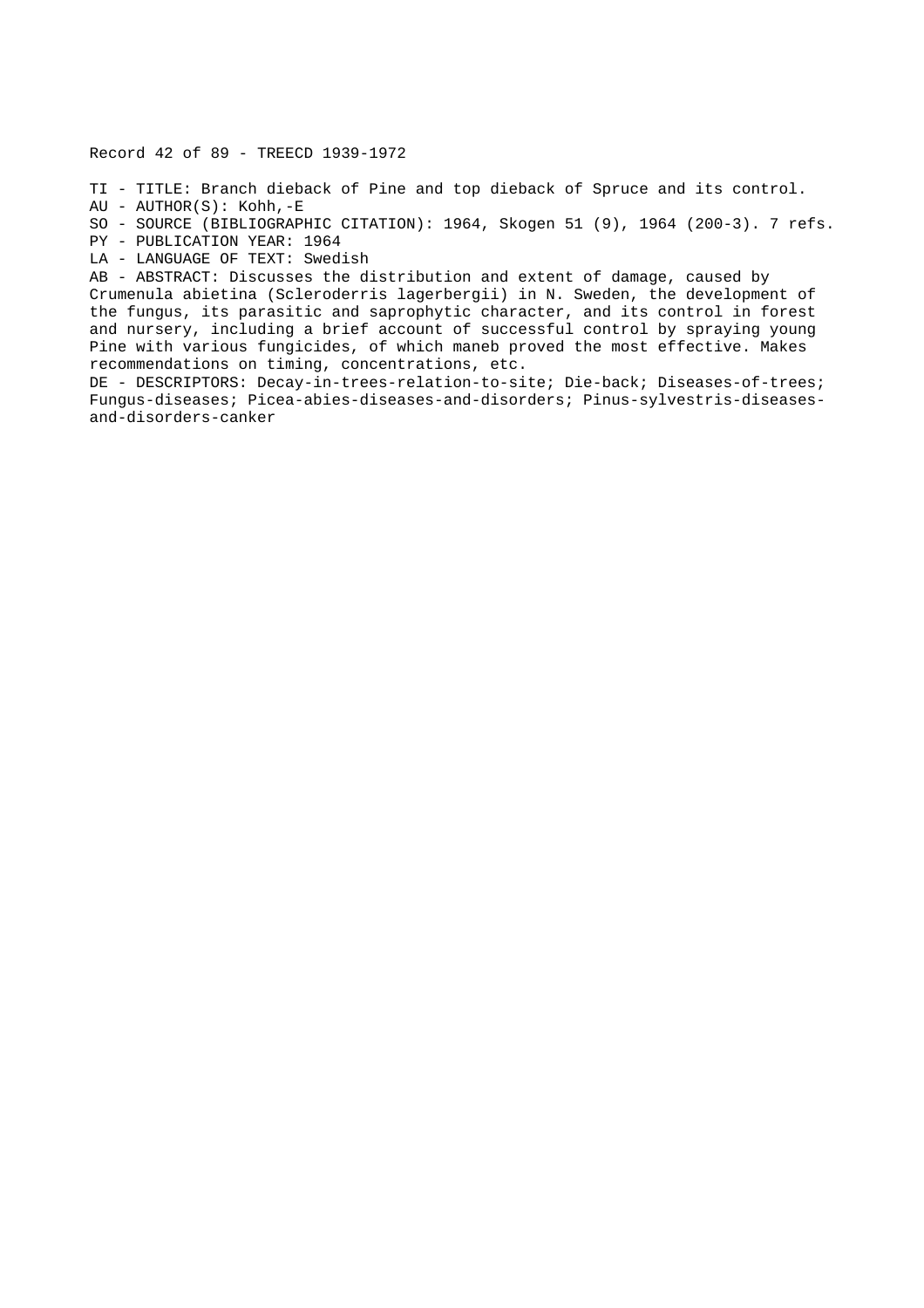## Record 43 of 89 - TREECD 1939-1972

TI - TITLE: Fungus diseases of Murray Pine.

OT - ORIGINAL NON-ENGLISH TITLE: Murrayn mantya uhkaavista tuhosienista.

```
AU - AUTHOR(S): Kujala,-V
```
SO - SOURCE (BIBLIOGRAPHIC CITATION): 1948, Metsat. Aikak. 1948 (3), (42-4).

PY - PUBLICATION YEAR: 1948

LA - LANGUAGE OF TEXT: Finnish

AB - ABSTRACT: While Murray Pine is one of the most successful conifers introduced into Finland, its resistance to recent severe winters has not been matched by its resistance to fungus attack. Already before the last war, in a Murray Pine [Pinus contorta var. latifolia] stand near Punkaharju in the Lake Saimaa region, a number of trees were found dying. An investigation revealed prolific resin flow at the base of the trees, and tiny white brackets, like buttons, lower down, under the moss cover, which turned out to be fructifications of the common Fomes annosus. The author points out that this type of attack, occurring at the surface of the host stems and killing them is unusual in Finland, where the fungus ordinarily occurs as a heart rot, acting very slowly. He mentions that this same type of damage has been observed in more southern countries, in Pine stands that have been raised on agricultural land, and remarks that the Punkaharju stand is of similar origin. The damage here and in another Murray Pine stand farther south, near Ruotsinkyla, is so far limited to a few acres. The author states that micro-fungi have often proved to be more destructive than the larger polypores, and that they seem to be the worst pests of Murray Pine. Among these he mentions a micro-fungus with pycnidia about 0.5 mm. in diameter, which has done much damage in the conifer plantations of the Lake Saimaa region in general and in the Murray Pine plantations in particular. Its attacks affect crown growth and halt the height growth. Identification of the causal fungus has been difficult: it certainly belongs to the genus Sclerophoma and probably to the species pityophila (Corda) v. Hohn, which in Finland is an exceedingly common saprophyte on the bark, leaves and cones of conifers, but may occasionally become an injurious parasite, as in Russia and in England. In Scandinavia, however, it has been regarded as a harmless saprophyte. The worst damage by this fungus (which seems to be known also as Dothichiza ferruginosa Sacc.) was not in the Lake Saimaa region, but farther west, at Urjala, near Lake Nuutajarvi, where Murray Pine plantations some 25 years old had been hit so badly that in many places large areas have had to be clear-felled. As the site was of the good Oxalis-Myrtillus type and the trees were doing well, the economic loss has been considerable. An examination of the dying trees in the Nuutajarvi stands revealed that here the Murray Pine is being attacked by at least 3 fungi, viz. Crumenula abietina, with its pycnidial (conidial) from Brunchorstia pinea, Crumenula sororia, and Dasyscypha subtilissima, the 2 latter also in association with their pycnidial forms. In the Nuutajarvi district, Crumenula abietina is causing die-back of Murray Pine, killing the terminal buds on branches and spreading thence downwards, along the bark and the pith. Often the stem and the thicker parts of the branches are healthy, while the tops with their needles have suffered complete destruction. Identification is easy, as fructifications - both apothecia and Brunchorstia pycnidia - occur in plenty on the surface of branches and needles. Profuse flow of resin was another conspicuous phenomenon in the Nuutajarvi Murray Pine stands. Many trunks were covered all over with white resin, others were just beginning to flow. When the starting points of the flows were examined, fructifications of Crumenula sororia and Dasyscypha subtilissima were found. Crumenula sororia, which has been confused with other fungi or ignored, occurs fairly commonly on the living branches of Scots Pine, causing minor scars and bluing. In the Nuutajarvi stands, it invades the Pine trunks, killing the bark and cambium in strips and finally destroying the trees completely. No records of such severe damage by this fungus have been published elsewhere; on the contrary, it has been regarded, if it has been recognized at all, as a pathogen of minor significance. In the same stands, similar damage to the bark of trunks is being caused by Dasyscypha subtilissima. In Finland it is not an obligate parasite, being common on dead branches of Pine trees and on slash. In the Nuutajarvi stands it causes much the same damage as Crumenula sororia, which often occurs together with it. The author also inspected stands in the Ruotsinkyla experimental area, where some resin flow was in evidence and found that here, too, the principal cause was Crumenula sororia, which was also identified on sporadic resin flows in Murray Pine stands in the Punkaharju district. The author thinks that the Nuutajarvi experimental stands, which have not been thinned and in which dead branches have become abundant, offer just the right conditions for these conditional parasites, although micro-climate may also play its part on wetter sites.

DE - DESCRIPTORS: Decay-in-trees; Die-back; Fungi-infection-and-parasitism; Fungus-diseases; Pinus-contortavar.-latifolia-diseases; Finland-fungus-disease

GE - GEOGRAPHIC HEADINGS: Finland-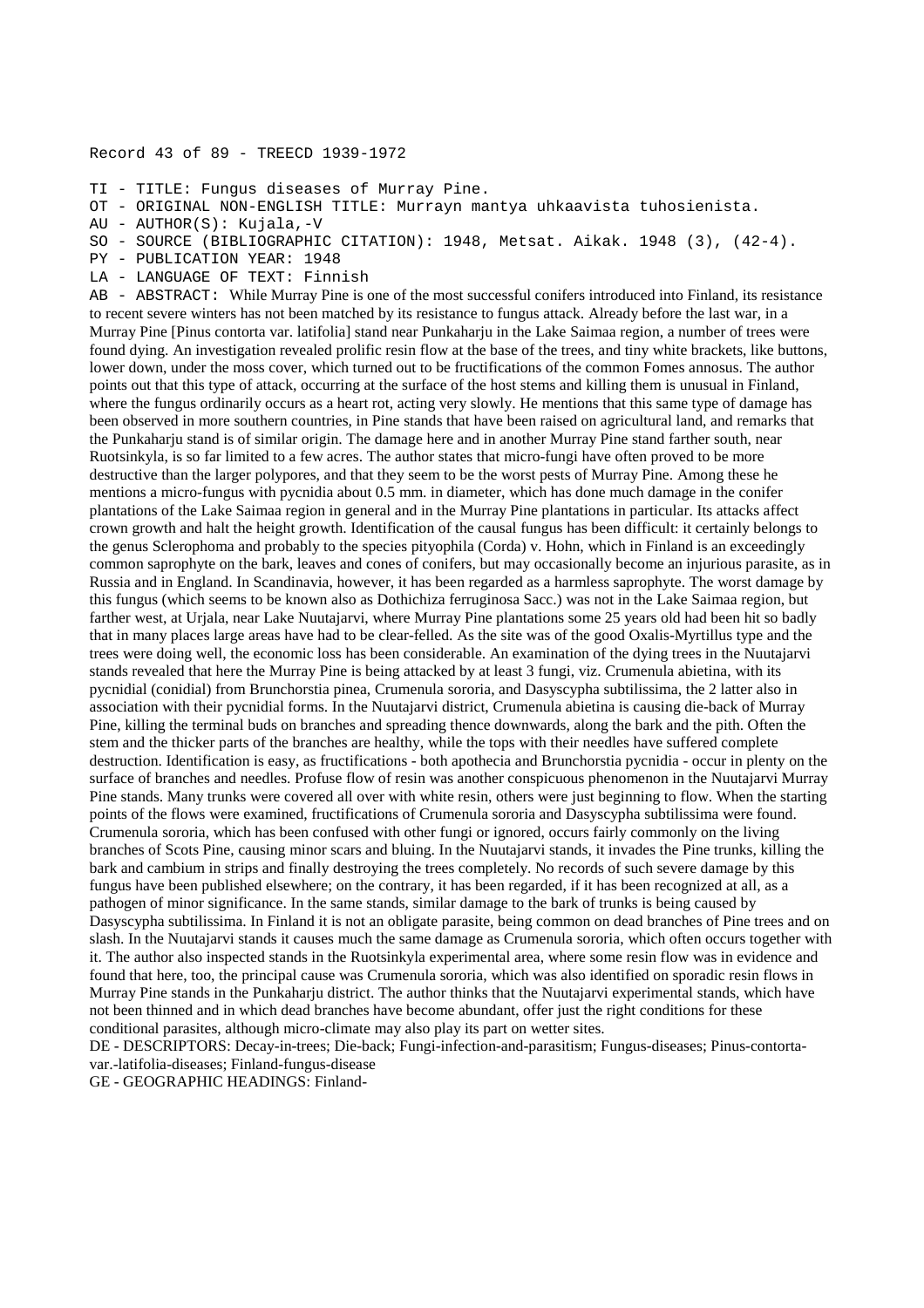Record 44 of 89 - TREECD 1939-1972 TI - TITLE: A nursery disease of Pine observed in the spring of 1967 [in Finland] and the fungus Scleroderris lagerbergii. AU - AUTHOR(S): Kurkela,-T SO - SOURCE (BIBLIOGRAPHIC CITATION): 1967, Metsat. Aikak. 1967 84 (12), (391- 2). [10 refs.]. PY - PUBLICATION YEAR: 1967 LA - LANGUAGE OF TEXT: Finnish LS - LANGUAGE OF SUMMARIES: English, English AB - ABSTRACT: S. lagerbergii was associated, in N. Finland, with seedlings of Scots Pine suffering from browning of the top needles and death of the leading buds. The primary causes are thought to be physiogenic, determined by the climate and the soil nutrient status. DE - DESCRIPTORS: Pinus-sylvestris-diseases-and-disorders-dieback; Pinussylvestris-diseases-and-disorders-nutrient-deficiencies; Pinus-sylvestrisdiseases-and-disorders-seedling; Protection,-forest-and-plantation; Scleroderris-lagerbergii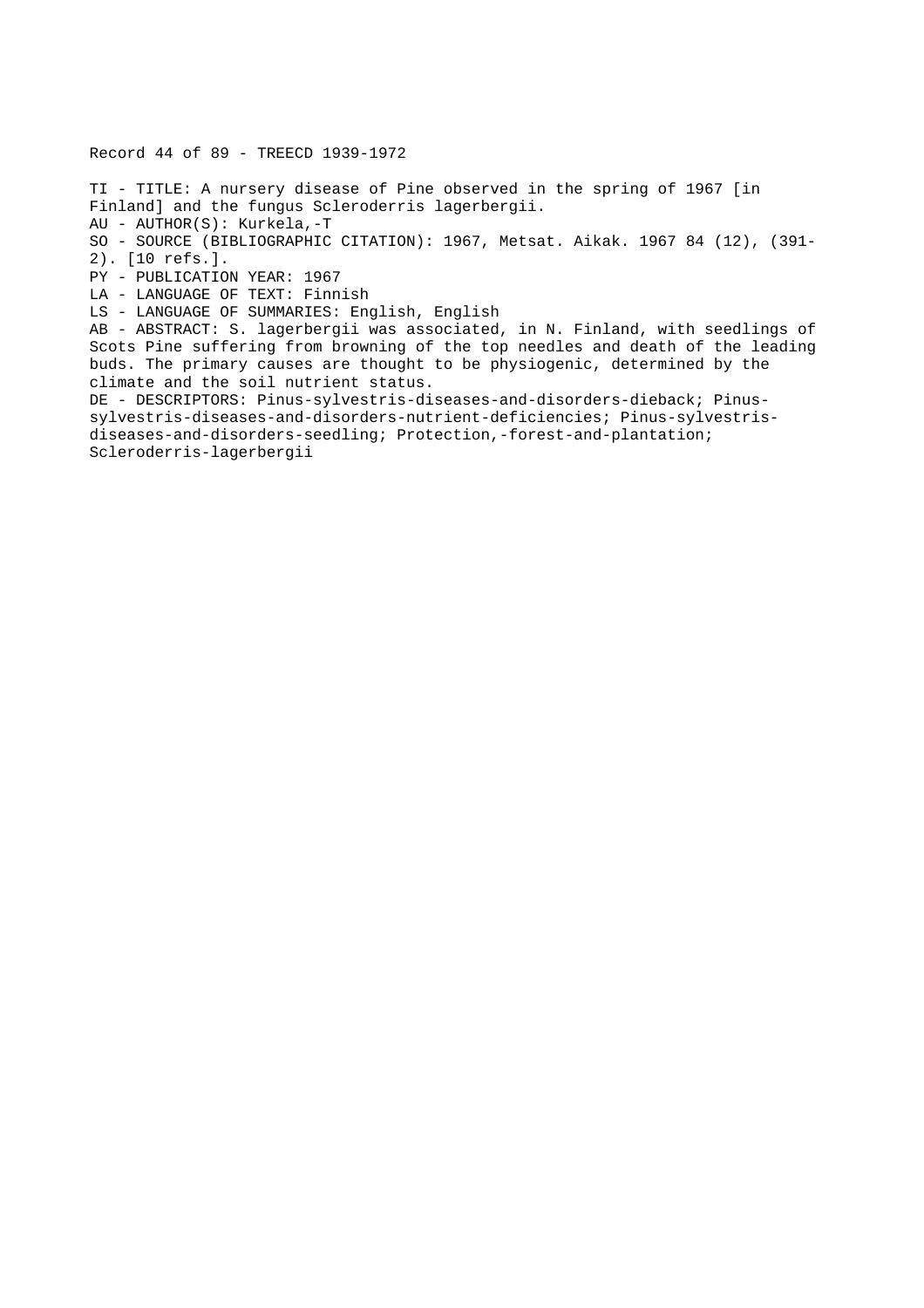TI - TITLE: On top dry-out of Spruce. AU - AUTHOR(S): Lagerberg,-T SO - SOURCE (BIBLIOGRAPHIC CITATION): 1970, Transl. Dep. Fish. For. Can. No. OOFF-105, 1970. pp. 58. [23 refs. Transl. from Meddelanden fran Statens Skogyforsoksanstalt, Stockholm No. 10, 1913 (173-208). Sw. Limited distribution.]. PY - PUBLICATION YEAR: 1970 LA - LANGUAGE OF TEXT: English AB - ABSTRACT: Describes a detailed study of a disease responsible for dieback of the tops of Spruce in Sweden, first observed on a large scale in 1910. The disease, confined mainly to trees 10-30 years old, and usually limited to the last two years' growth of the leaders and their side shoots, is attributed to attack by a fungus not previously described, Crumenula abietina [Scleroderris lagerbergii]. The trees attacked do not die but form substitute tops with several leaders, usually by an upward bending of the topmost unaffected lateral branches. Control by cutting off and burning all dead tops is recommended. DE - DESCRIPTORS: Die-back; Fungus-diseases-diagnosis; Fungus-diseasesreactions-of-host; Picea-abies-diseases-&-disorders; Scleroderris-lagerbergii-Crumenula-abietina

Record 45 of 89 - TREECD 1939-1972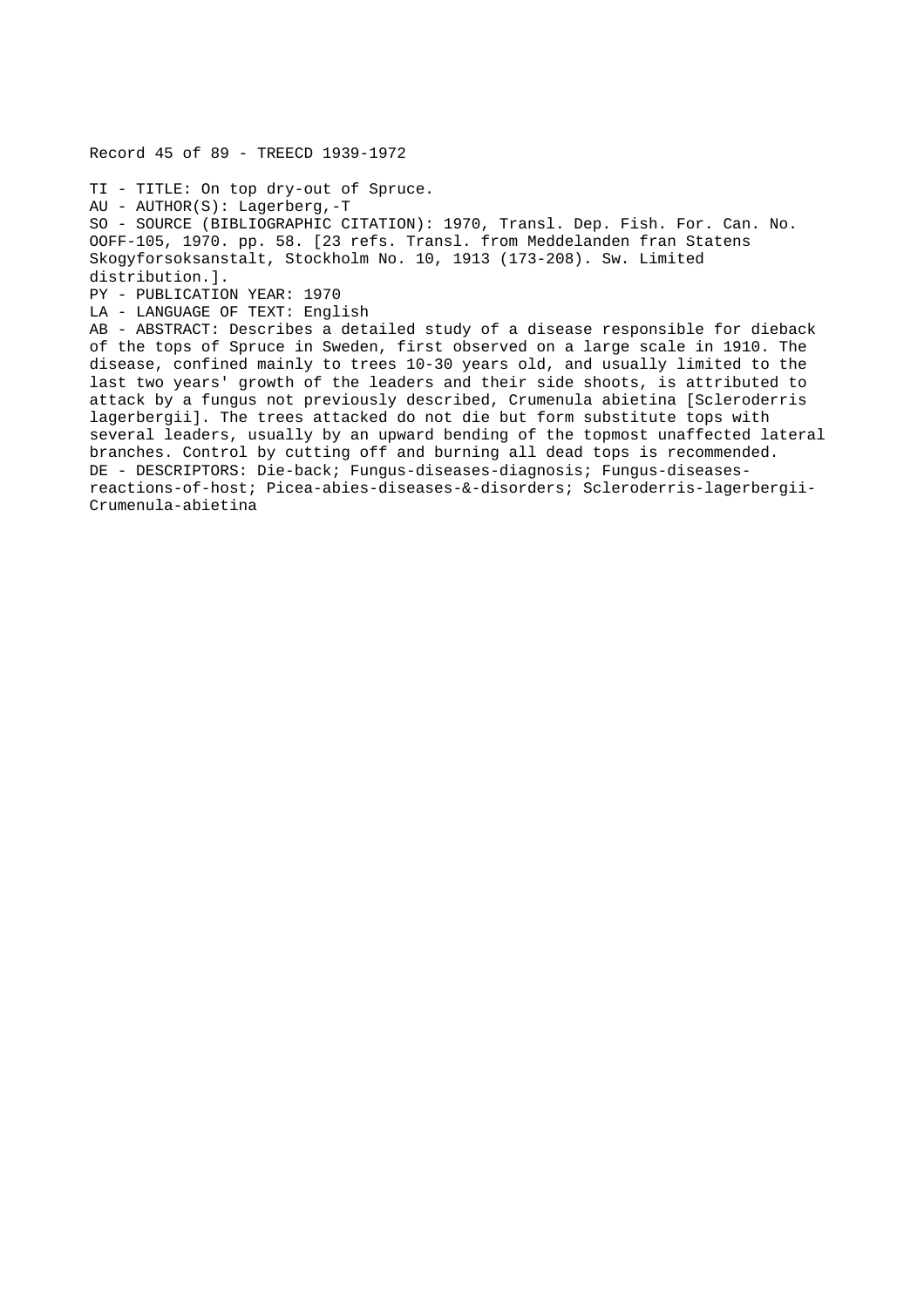Record 46 of 89 - TREECD 1939-1972 TI - TITLE: The relation between diseases in Austrian Pine stands and weather conditions. OT - ORIGINAL NON-ENGLISH TITLE: Osszefuggesek a feketefenyo allomanyok megbetegedese es az idojarasi viszonyok kozott. AU - AUTHOR(S): Lengyel,-G SO - SOURCE (BIBLIOGRAPHIC CITATION): 1961, Erdo 10 (1), 1961 (32-6 + smries. in suppl.). PY - PUBLICATION YEAR: 1961 LA - LANGUAGE OF TEXT: Hungarian LS - LANGUAGE OF SUMMARIES: German, Russian AB - ABSTRACT: The widespread drought mortality in Austrian Pine stands in many parts of Hungary in 1960 was associated with secondary fungal attack on the dying trees, in which were found, e.g., Brunchorstia destruens, Cenangium ferruginosum, Dothichiza ferruginosa, and Rhabdospora pinea. To establish the precise cause is difficult but there is a clear correlation between a drought in the preceding autumn and the occurrence of fungal disease, e.g. in 1948. When the rainfall of the preceding autumn has exceeded 25 mm., there is only a sporadic occurrence of fungal disease. DE - DESCRIPTORS: Diseases-of-trees; Drought-relation-to-disease; Frost-effecton-disease; Fungus-diseases; Fungus-diseases-climatic-factors; Pinus-nigra-var. or-subsp.-austriaca-P.-nigrlcans-diseases-and-disorders; Protection,-forest; Hungary--climate GE - GEOGRAPHIC HEADINGS: Hungary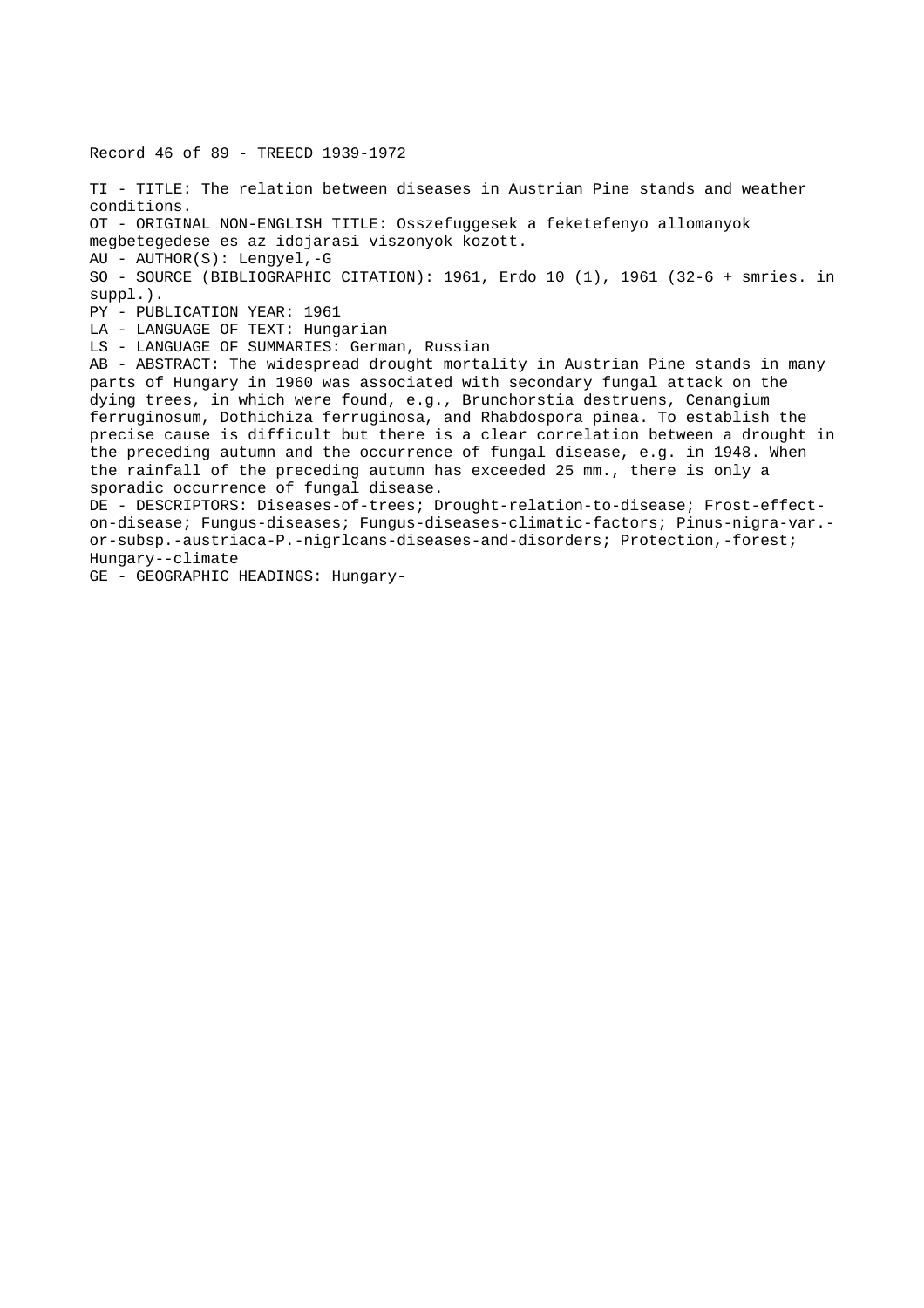Record 47 of 89 - TREECD 1939-1972

TI - TITLE: First record of Scleroderris lagerbergii in New Brunswick, Canada. AU - AUTHOR(S): Magasi,-LP SO - SOURCE (BIBLIOGRAPHIC CITATION): 1972, Plant Dis. Reptr. 1972 56 (3), (245- 6). [2 ref.]. PY - PUBLICATION YEAR: 1972 LA - LANGUAGE OF TEXT: English AB - ABSTRACT: S. lagerbergii was found at 15 sites in New Brunswick during 1971, attacking natural stands or plantations of Pinus resinosa, P. divaricata, P. strobus, P. nigra var. austriaca and P. sylvestris. The attack on P. n. var. austriaca was the first record of S. lagerbergii attacking Austrian Pine in N. America. DE - DESCRIPTORS: Pinus-divaricata; Pinus-nigra-s.s.; Pinus-resinosa-diseases-& disorders; Pinus-spp.-diseases-&-disorders-dieback,-wilts; Pinus-strobusdiseases-&-disorders; Pinus-sylvestris-diseases-&-disorders-dieback,-wilts;

Scleroderris-lagerbergii; Wilts-&-wilt-diseases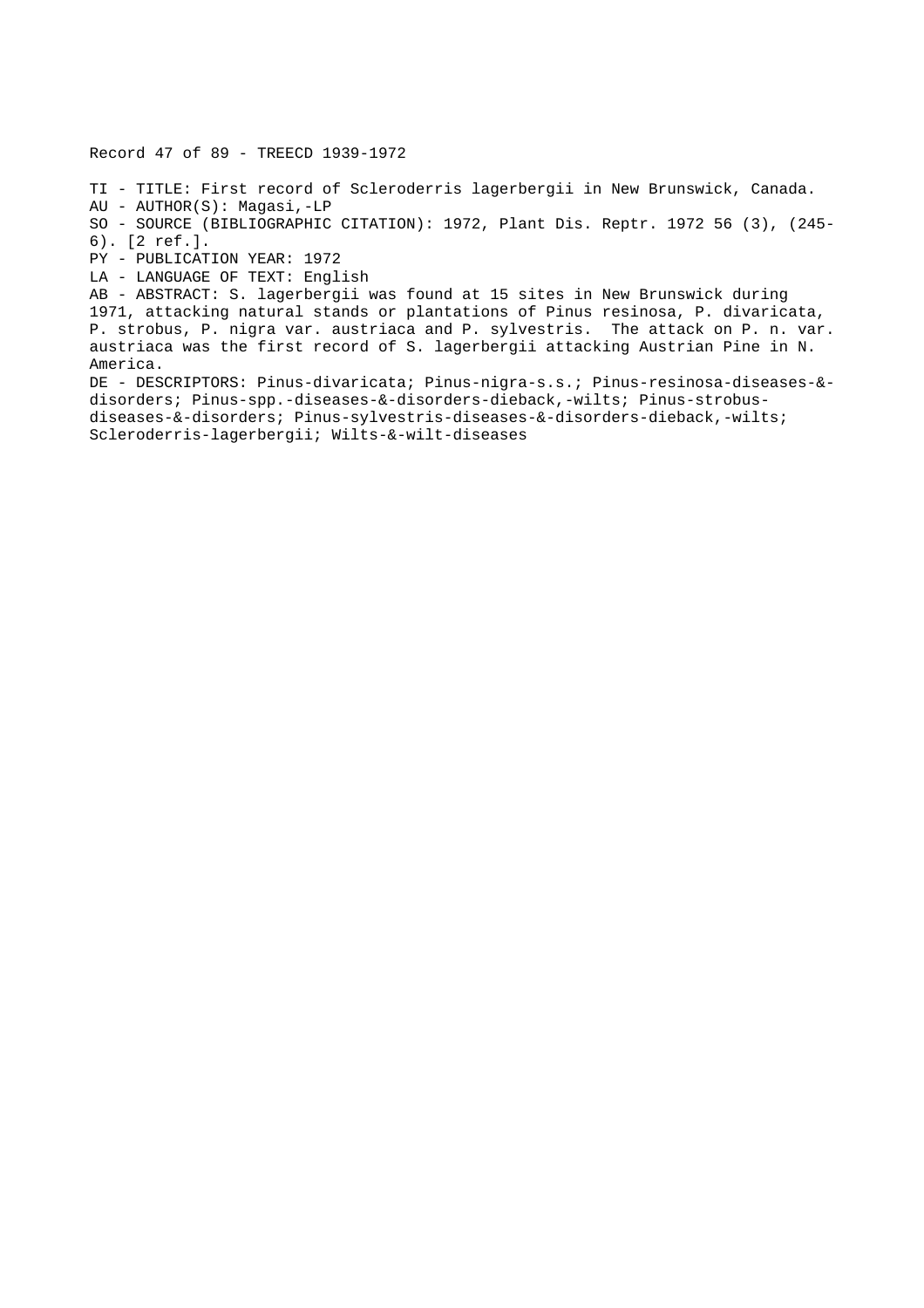Record 48 of 89 - TREECD 1939-1972

TI - TITLE: Epidemic diseases and afforestation.

AU - AUTHOR(S): Moriondo,-F

SO - SOURCE (BIBLIOGRAPHIC CITATION): 1967, Ann. Accad. Ital. Sci. For. 1967 16

(381-406 + 6 plates). [41 refs.].

PY - PUBLICATION YEAR: 1967

LA - LANGUAGE OF TEXT: Italian

LS - LANGUAGE OF SUMMARIES: Italian, French

AB - ABSTRACT: The author takes as examples several diseases that have in recent years attained epidemic proportions in plantations in Italy (e.g. Lophodermium pinastri, Diplodia pinea, Scleroderris lagerbergii, Melampsora pinitorqua, Cronartium flaccidum and C. ribicola on Pinus spp., Coryneum cardinale on Cupressus spp., Armillaria mellea and Fomes annosus on numerous conifers), and discusses the possible causes for their intensification in plantations. DE - DESCRIPTORS: Armillaria-mellea; Coryneum-cardinale; Cronartium-spp. flaccidum; Cronartium-spp.-ribicola; Fomes-annosus; Fungus-diseasesepidemiology; Lophodermium-spp.-pinastri; Macrophoma-pinea; Melampsora-populnea; Plantations-epidemic-diseases-in; Scleroderris-largerbergii-Crumenula-pinea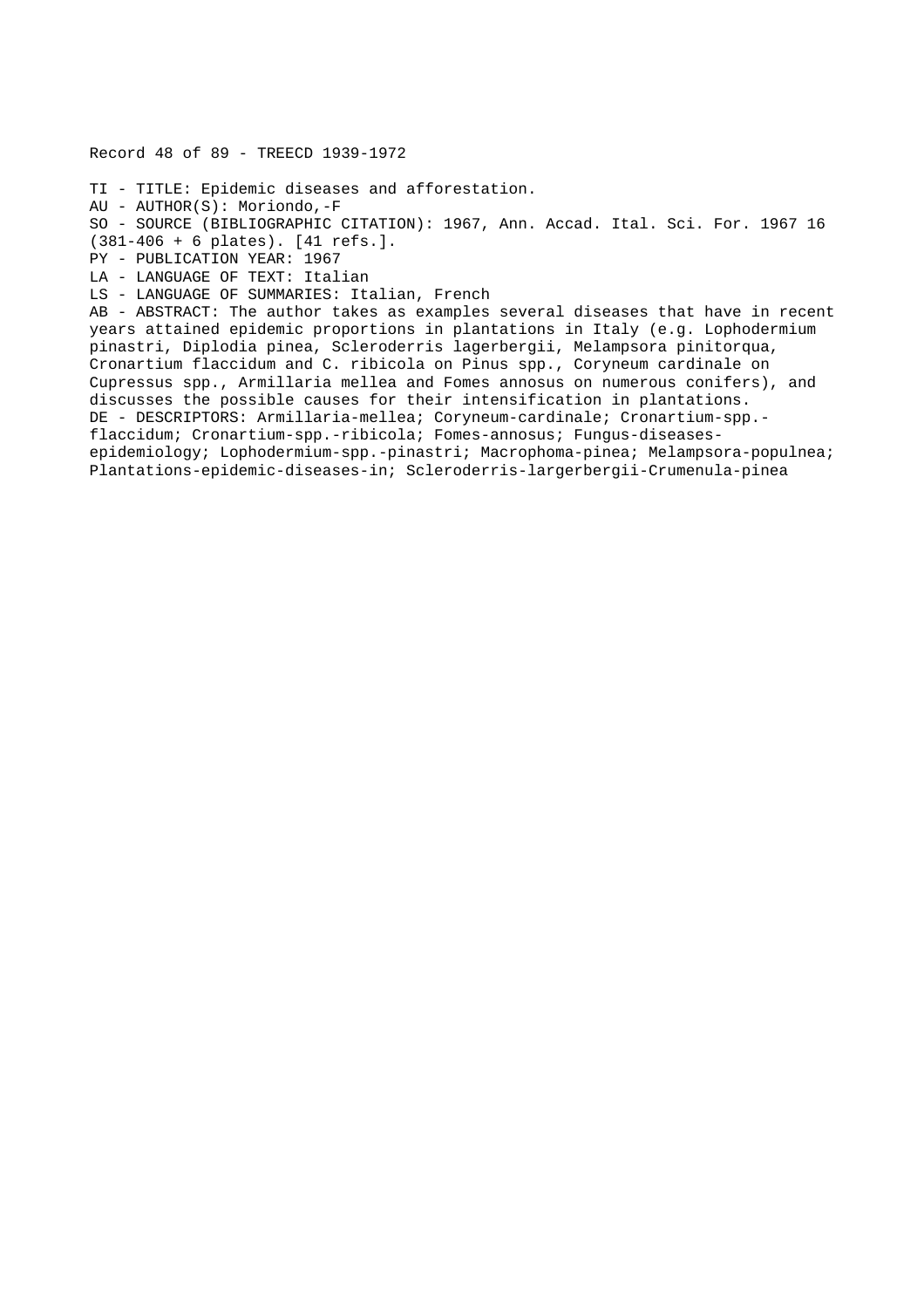Record 49 of 89 - TREECD 1939-1972 TI - TITLE: New discovered diseases in Italian forests. AU - AUTHOR(S): Moriondo,-F SO - SOURCE (BIBLIOGRAPHIC CITATION): 1963, Ann. Accad. Ital. Sci. For. 12, 1963 (313-45 + 9 plates). 79 refs. PY - PUBLICATION YEAR: 1963 LA - LANGUAGE OF TEXT: Italian AB - ABSTRACT: Notes on the occurrence of Hendersonia montana, Hypodermella sulcigena, and Phacidium pini-cembrae on Pinus sylvestris; Dasyscypha flavovirens, Brunchorstia sp., and B. pinea on P. cembra; and Cryptodia porthe etrusca sp. nov. and Phomopsis castanea sp. nov. on Castanea sativa. DE - DESCRIPTORS: Castanea-sativa--diseases-and-disorders; Fungus-diseases; Pinus-cembra--diseases; Pinus-sylvestris-diseases-of-needles; Pinus-sylvestris- diseases-snow-blight; Protection,-forest; Regeneration,-natural-by-coppicing; Italy-forest-tree-diseases GE - GEOGRAPHIC HEADINGS: Italy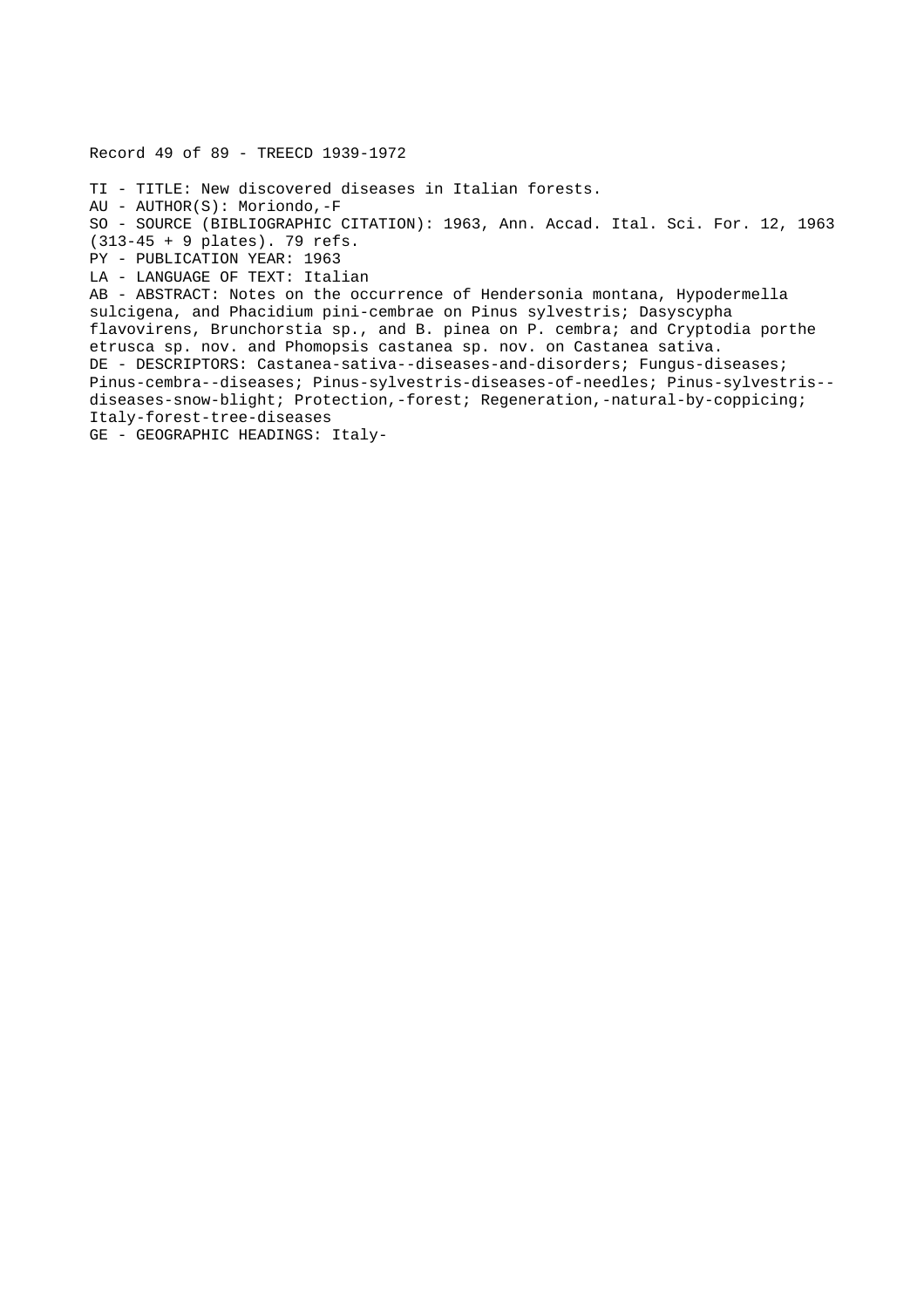TI - TITLE: Scleroderris lagerbergii Gremmen: the cause of dieback and mortality of Red and Jack Pines in Upper Michigan plantations. AU - AUTHOR(S): Ohman,-JH SO - SOURCE (BIBLIOGRAPHIC CITATION): 1966, Plant Dis. Reptr. 1966 50 (6), (402- 5). [6 refs.]. PY - PUBLICATION YEAR: 1966 LA - LANGUAGE OF TEXT: English AB - ABSTRACT: [Cf. F.A. 28 No. 835.] Describes symptoms and isolation techniques. Damage was more severe in depressions and frost pockets, suggesting that summer frosts and depth of spring snow may be factors in the development of the disease. DE - DESCRIPTORS: Cankers-symptoms; Die-back; Fungus-diseases; Fungus-diseaseseffect-of-frost; Pinus-banksiana-diseases-and-disorders; Pinus-resinosadiseases-and-disorders; Protection,-forest-and-plantation

Record 50 of 89 - TREECD 1939-1972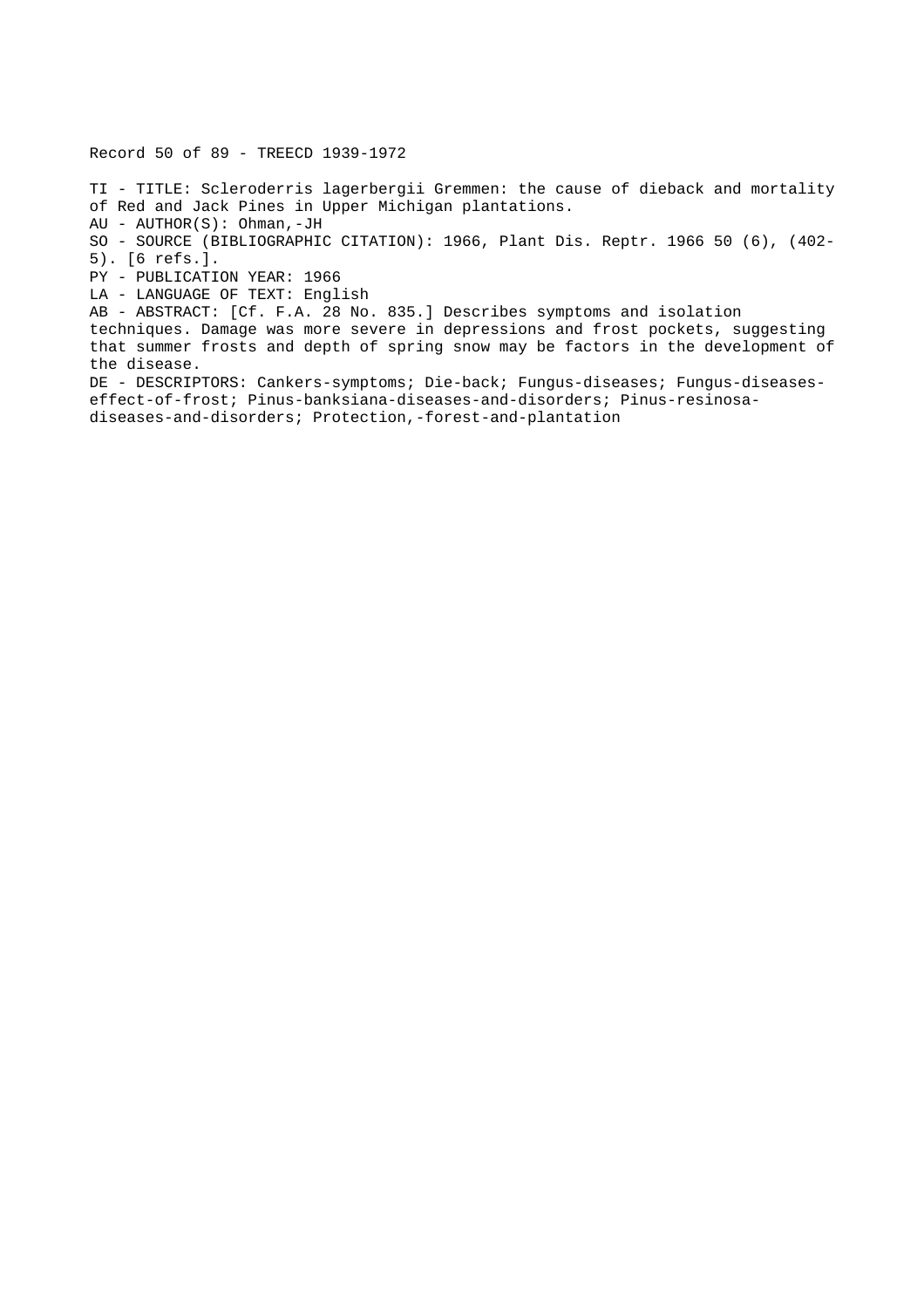Record 51 of 89 - TREECD 1939-1972 TI - TITLE: Considerations on the cause of conifer damage in plantations attributed to the Scleroderris canker. AU - AUTHOR(S): Pomerleau,-R SO - SOURCE (BIBLIOGRAPHIC CITATION): 1971, Europ. J. For. Path. 1971 1 (2), (114-22). [En, fr, de, 48 ref.]. PY - PUBLICATION YEAR: 1971 LA - LANGUAGE OF TEXT: English AB - ABSTRACT: Describes observations on Pinus resinosa, P. banksiana, and P. strobus in Quebec, suggesting that extensive damage noticed in 1967 was (as in earlier years [cf. FA 18 No. 4171]) due to frost rather than to primary attacks by S. lagerbergii. Records of other injuries to Pines in N. America and to P. nigra in Europe are discussed and it is concluded that, at any rate in America, S. lagerbergii is a saprophyte or secondary parasite. DE - DESCRIPTORS: Cankers-; Frost-injury; Pinus-banksiana-diseases-&-disorders; Pinus-banksiana-injury-by-frost; Pinus-nigra-aggr.-diseases-&-disorders; Pinusnigra-aggr.-injury-by-frost; Pinus-resinosa-diseases-&-disorders; Pinusresinosa-injury-by-frost; Pinus-strobus-injury-by-frost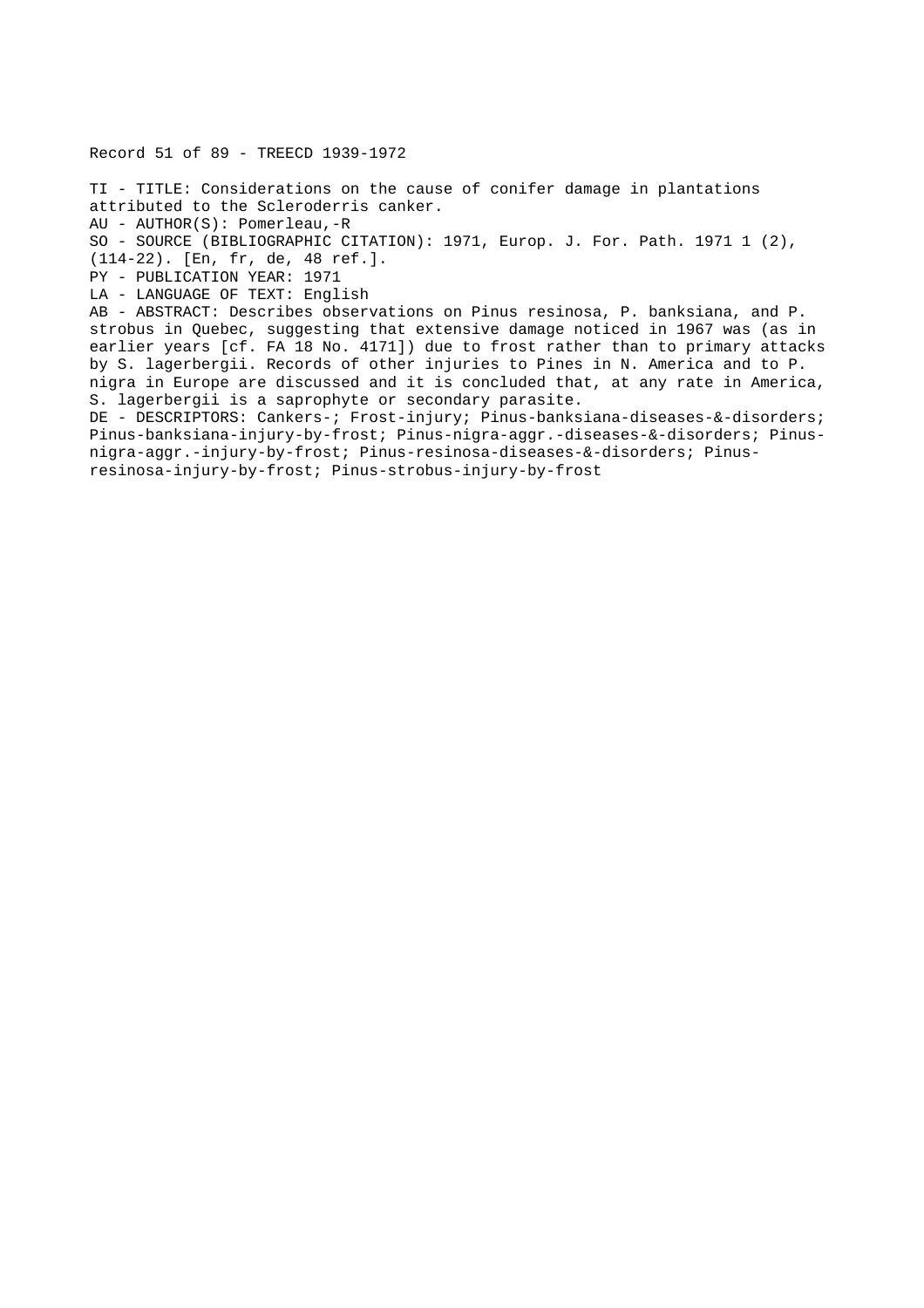Record 52 of 89 - TREECD 1939-1972 TI - TITLE: Scleroderris lagerbergii Gremmen, a new threat to nurseries in northern Ontario. AU - AUTHOR(S): Punter,-D SO - SOURCE (BIBLIOGRAPHIC CITATION): 1967, For. Chron. 1967 43 (2), (161-4). [3 refs.]. PY - PUBLICATION YEAR: 1967 LA - LANGUAGE OF TEXT: English LS - LANGUAGE OF SUMMARIES: English, French AB - ABSTRACT: [Cf. F.A. 28 No. 5878.] Records the occurrence of the disease on several Pinus spp. in and near nurseries in the region. Sanitation measures, and temporary suspension of sowing P. resinosa are recommended. DE - DESCRIPTORS: Fungus-diseases; Nurseries-and-nursery-practice-diseases; Pinus-spp.-diseases-and-disorders-dieback; Pinus-spp.-diseases-and-disordersseed-&-seedling; Protection,-forest-and-plantation; Scleroderris-lagerbergii; Seedlings-diseases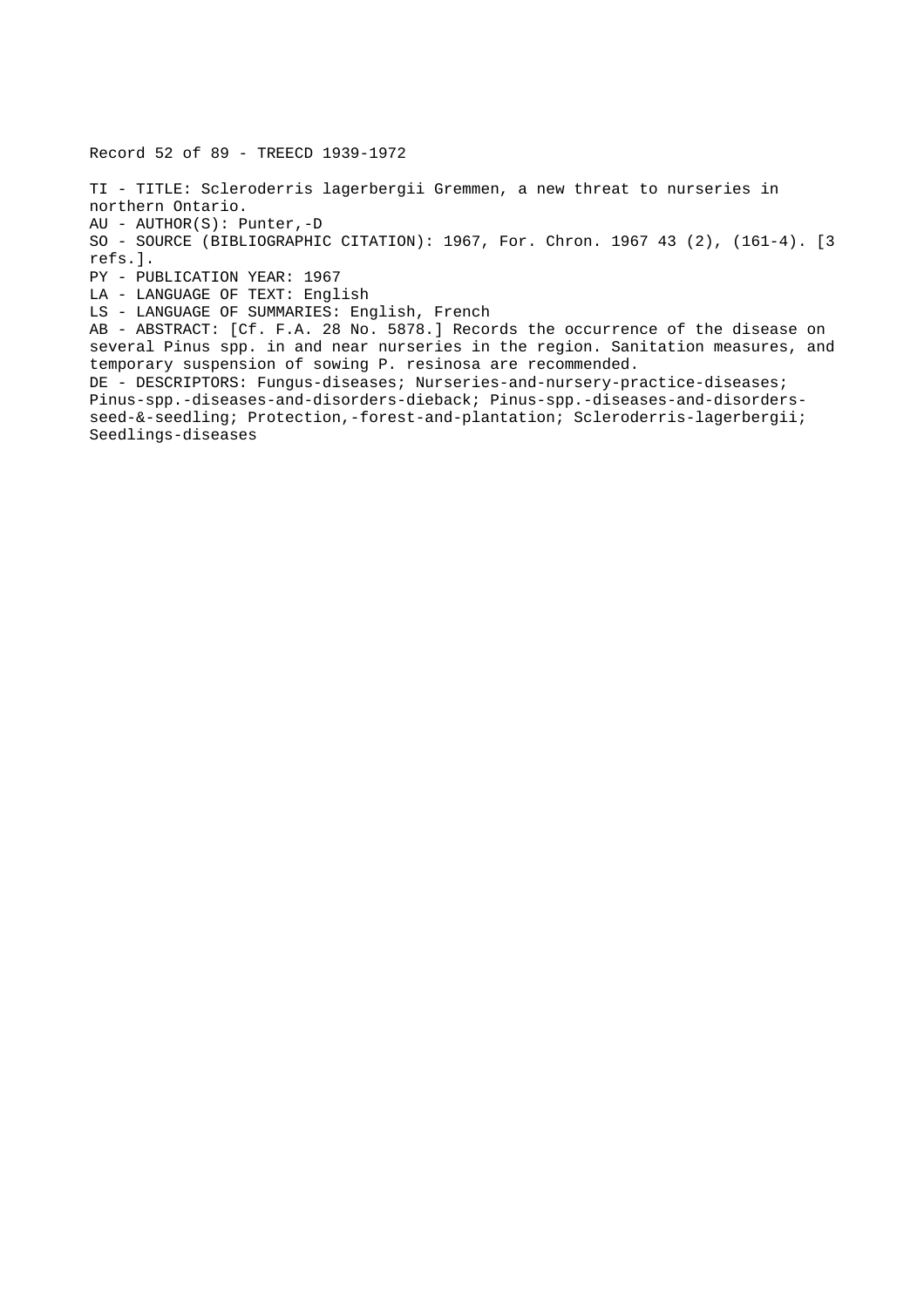Record 53 of 89 - TREECD 1939-1972 TI - TITLE: Die-back disease of Corsican Pine. AU - AUTHOR(S): Read,-DJ SO - SOURCE (BIBLIOGRAPHIC CITATION): 1961, Extr. from Rep. For. Res. For. Comm., Lond. 1961/62, 1963 (131-2). PY - PUBLICATION YEAR: 1961 LA - LANGUAGE OF TEXT: English AB - ABSTRACT: Incidence of the disease is closely correlated with topography, and it is most common on sites having the most severe climatic conditions. Field and laboratory experiments suggest, however, that it is not caused by direct frost injury to the buds. The fungus Brunchorstia destruens has been consistently found in association with the disease, and inoculation of buds with conidial suspensions of this fungus has produced typical disease symptoms. The pathogen has been shown to grow best at low temperatures, and to be generally more vigorous under severe conditions than is true of most fungi. DE - DESCRIPTORS: Die-back-relation-to-topography; Disorders-due-to-complex-orunidentified-causes; Pinus-nigra-var.-calabrica-poiretiana--diseases-anddisorders; Protection,-forest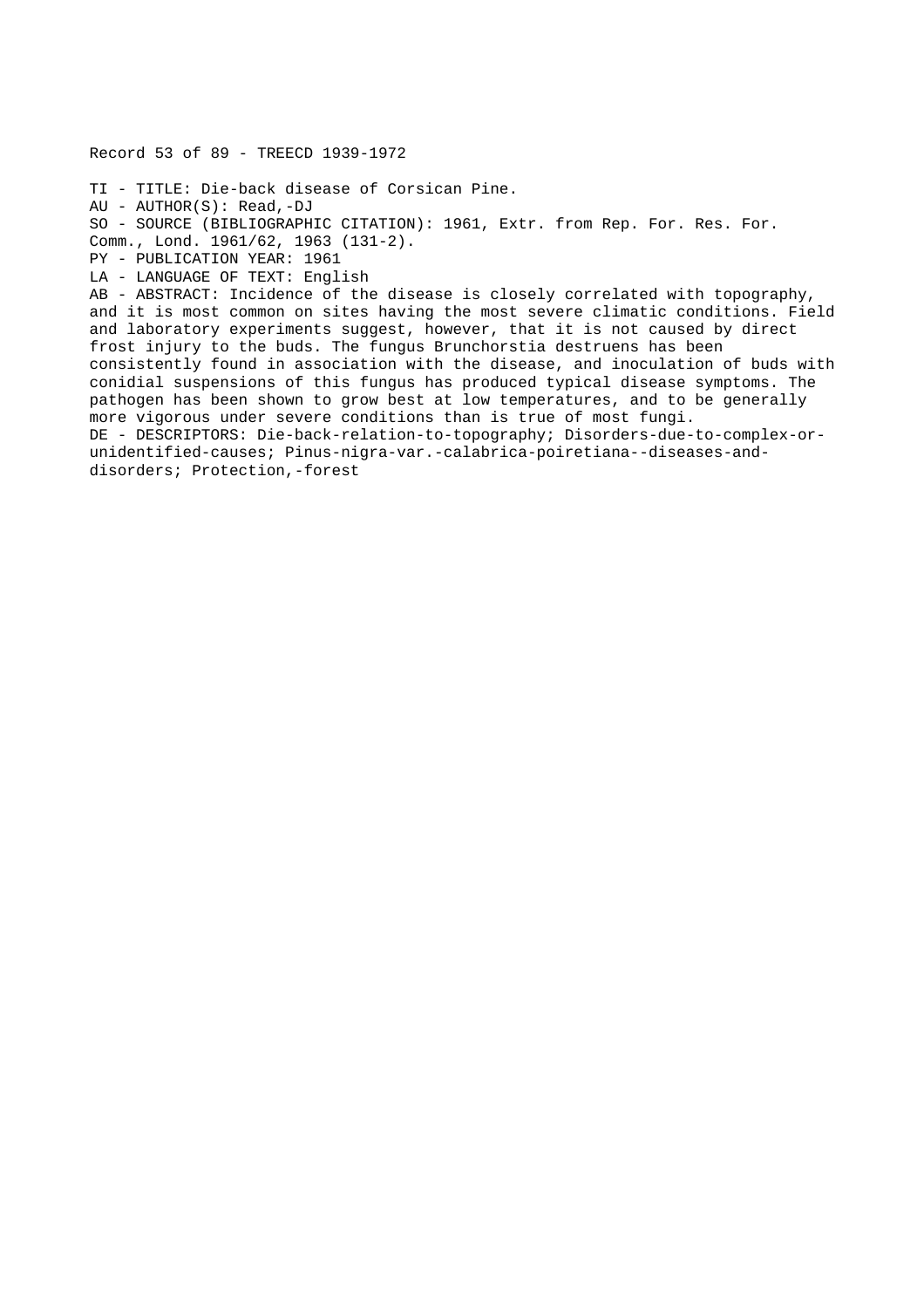Record 54 of 89 - TREECD 1939-1972

TI - TITLE: Brunchorstia die-back of Corsican Pine.

AU - AUTHOR(S): Read,-DJ

SO - SOURCE (BIBLIOGRAPHIC CITATION): 1967, For. Rec. For. Comm., Lond. No. 61,

1967. pp. 6. [Price 1s. 9d.].

PY - PUBLICATION YEAR: 1967

LA - LANGUAGE OF TEXT: English

AB - ABSTRACT: A history of the disease (caused by B. destruens) in Britain, symptoms, epidemiology, and control measures. [Cf. F.A. 26 No. 3888.] DE - DESCRIPTORS: Die-back; Fungus-diseases; Pinus-nigra-var.-calabricadiseases-and-disorders; Protection,-forest-and-plantation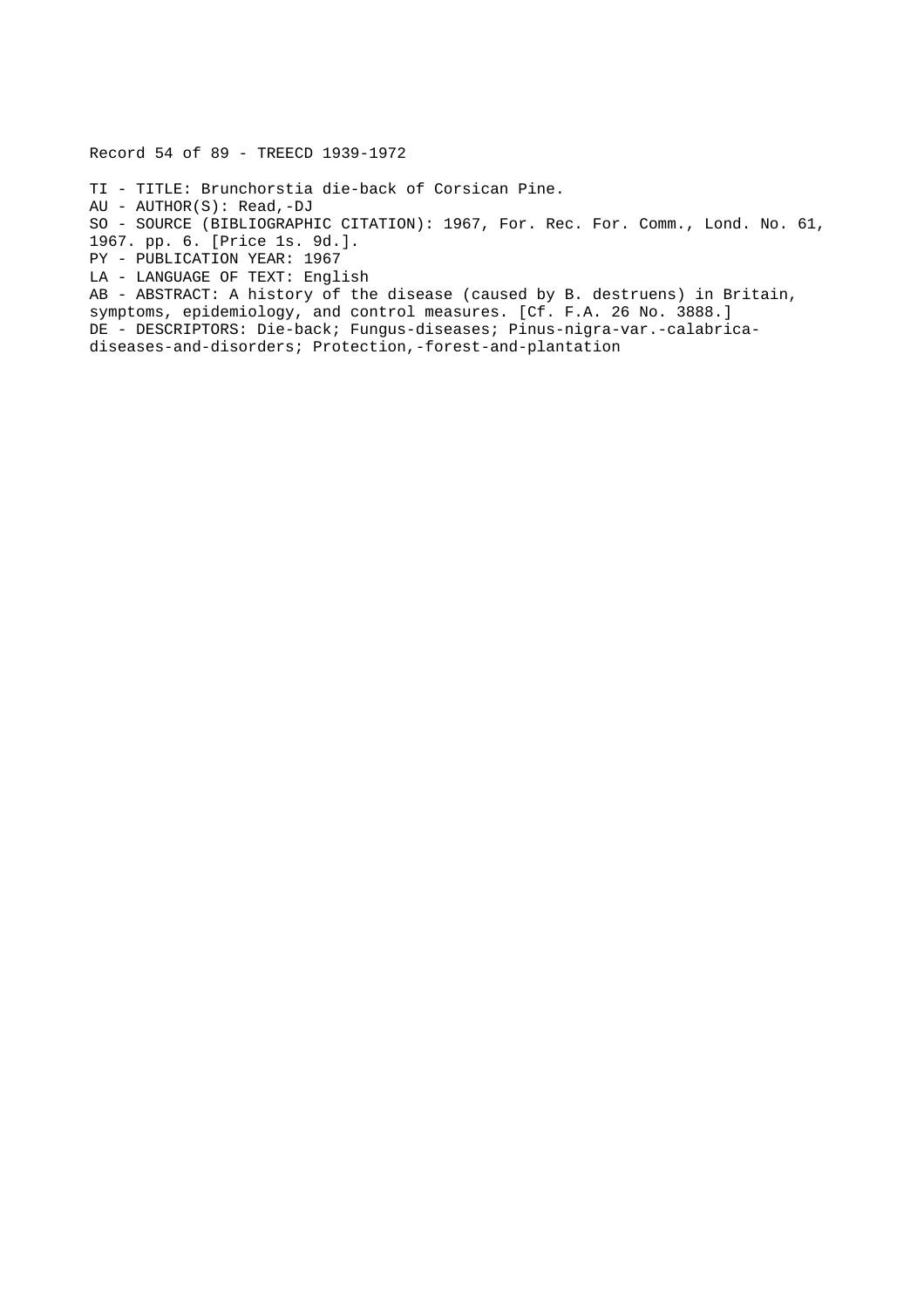Record 55 of 89 - TREECD 1939-1972

TI - TITLE: Dieback disease of Corsican Pine. AU - AUTHOR(S): Read,-DJ SO - SOURCE (BIBLIOGRAPHIC CITATION): 1962, Extr. from Rep. For. Res. For. Comm., Lond. 1962/63, 1964 (124-5). PY - PUBLICATION YEAR: 1962

LA - LANGUAGE OF TEXT: English

AB - ABSTRACT: [Cf. F.A. 25 No. 1044.] Further study indicates that trees in more favourable, S.-facing aspects acquire greater resistance to the pathogen (Brunchorstia destruens), and there is some evidence that buds on N.-facing aspects have lower carbohydrate reserves (possibly due to lack of winter sunlight), which may be responsible for a simultaneous reduction in frost hardiness and resistance to the pathogen.

DE - DESCRIPTORS: Aspect-; Die-back-relation-to-topography; Diseases-of-trees; Fungus-diseases; Fungus-diseases-relation-to-aspect; Pinus-nigra-var.-calabricadiseases; Protection,-forest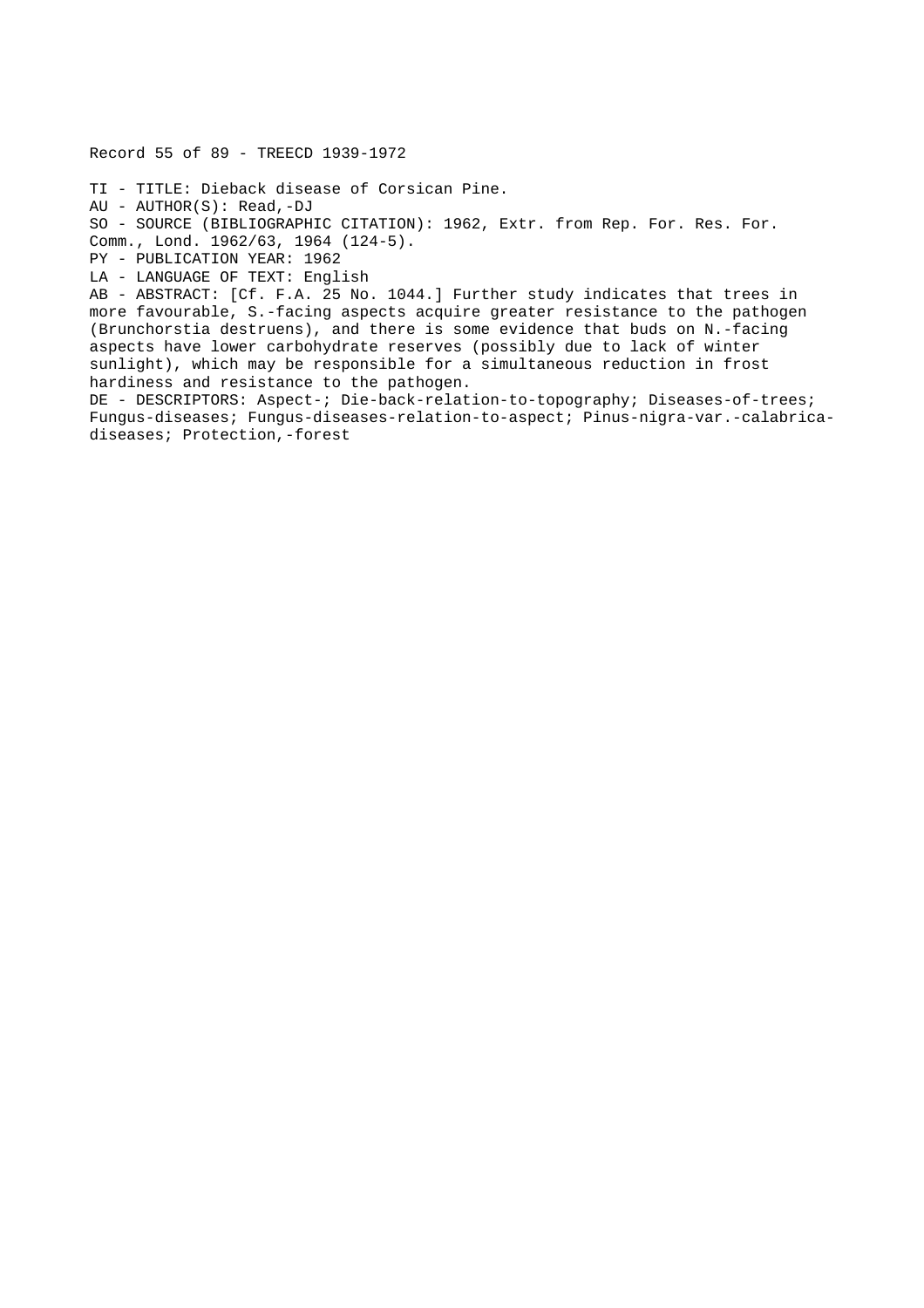Record 56 of 89 - TREECD 1939-1972

TI - TITLE: Some aspects of the relationship between shade and fungal pathogenicity in an epidemic disease of Pines. AU - AUTHOR(S): Read,-DJ SO - SOURCE (BIBLIOGRAPHIC CITATION): 1968, New Phytol. 1968 67 (1), (39-48). [33 refs.]. PY - PUBLICATION YEAR: 1968 LA - LANGUAGE OF TEXT: English AB - ABSTRACT: In a study on Pinus nigra var. calabrica in N. Yorkshire, trees on N.-facing slopes showed less height increment than those on S.-facing slopes, and poor growth and susceptibility to dieback were closely related. Buds subjected to artificial shading in the winter of 1962-63 for 2-12 weeks showed greater susceptibility (increasing with the period of shading) to attack by Brunchorstia pinea, in natural infections and inoculation trials. Shaded buds had low contents of soluble carbohydrates, and buds of trees on N.-facing slopes had lower contents than those on S.-facing ones in winter, contents for both aspects being similar at the end of the growing season but decreasing steadily until Jan. on the N.facing slopes. The relation between light, temperature and fungus attack in dieback is discussed. DE - DESCRIPTORS: Chemical-constituents-of-plants-relation-to-aspect; Chemicalconstituents-of-plants-relation-to-light; Die-back-relation-to-aspect; Die-backrelation-to-shade; Die-back-relation-to-temperature; Fungi-light-requirements; Fungi-temperature-relations; Fungus-diseases; Fungus-diseases-effect-of-aspect; Fungus-diseases-effect-of-shade; Increment-effect-of-aspect; Light-effect-ondisease; Pinus-nigra-var.-calabrica-P.-n.-var.-corsicana,-P.-n.-var-poiretianachemical-constituents; Pinus-nigra-var.-calabrica-P.-n.-var.-corsicana,-P.-n. var-poiretiana-diseases-and-disorders; Pinus-nigra-var.-calabrica-P.-n.-var. corsicana,-P.-n.-var-poiretiana-light-relations; Protection,-forest-and-

plantation; Scleroderris-lagerbergii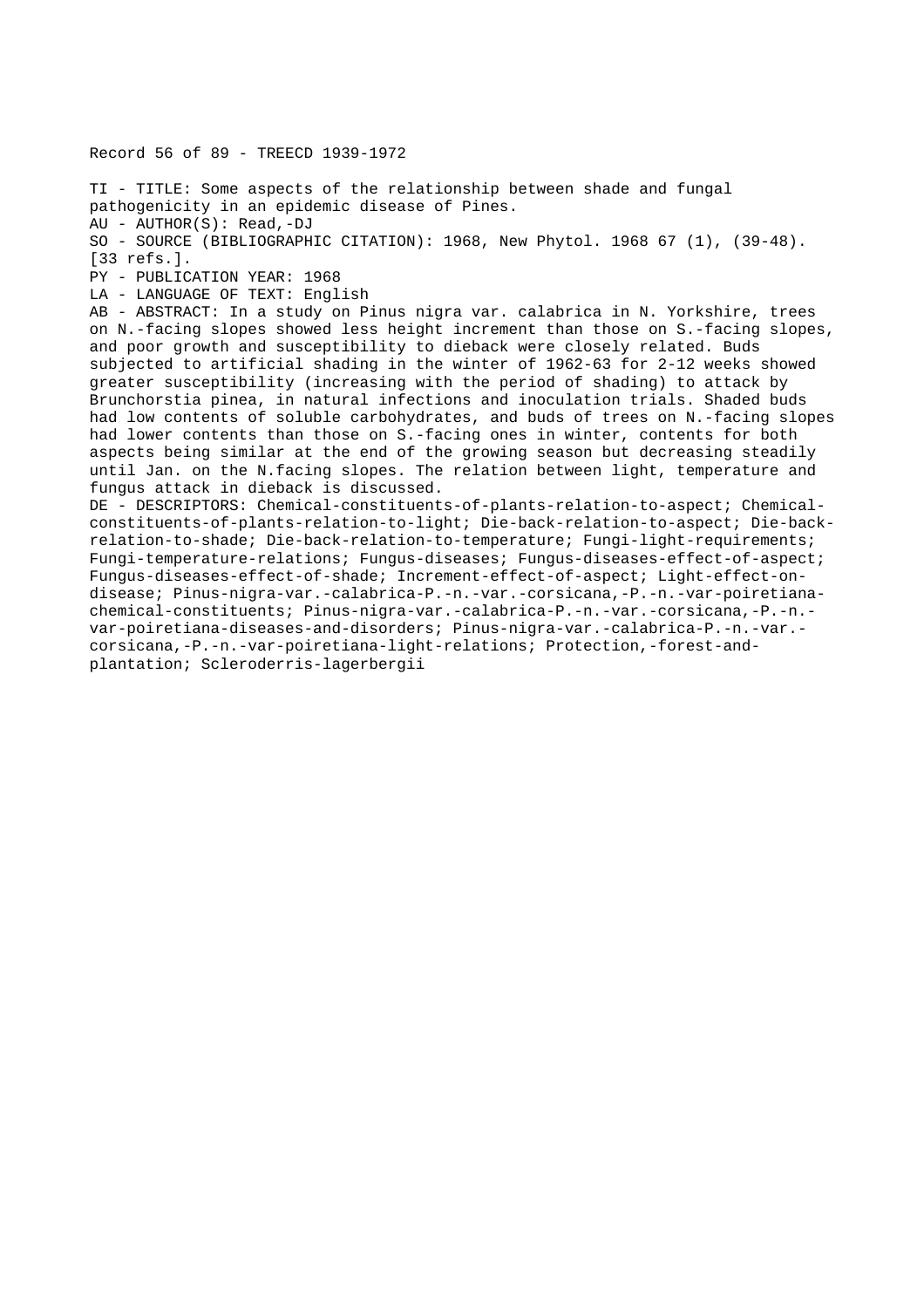Record 57 of 89 - TREECD 1939-1972 TI - TITLE: Dieback disease of Pines with special reference to Corsican Pine, Pinus nigra var. calabrica Schn. III. Mycological factors. AU - AUTHOR(S): Read,-DJ SO - SOURCE (BIBLIOGRAPHIC CITATION): 1968, Forestry 1968 41 (1), (72-82 + 1 plate). [18 refs.]. PY - PUBLICATION YEAR: 1968 LA - LANGUAGE OF TEXT: English AB - ABSTRACT: [Cf. F.A. 29 No. 1076.] Brunchorstia pinea is found to be consistently associated with early stages of dieback disease in a number of Pine species. Inoculation of buds with conidial suspensions of the fungus causes typical disease symptoms to develop. The proportion of successful inoculations depends on the time of year, the location of the tree, and its physiological condition. Vigorous trees are able to avoid infection, while weaker trees are very susceptible to attack. It is suggested that though infection depends on low resistance of the host, Brunchorstia must be considered a primary pathogen since trees would probably survive and produce a crop were it not for the activities of the fungus. DE - DESCRIPTORS: Die-back-relation-to-host-vigor; Fungus-diseases; Fungusdiseases-infection-artificial; Fungus-diseases-infection-through-bud-scale-andleaf-scars; Pinus-nigra-var.-calabrica-P.-n.-var.-corsicana,-P.-n.-varpoiretiana-diseases-and-disorders; Protection,-forest-and-plantation;

Scleroderris-lagerbergii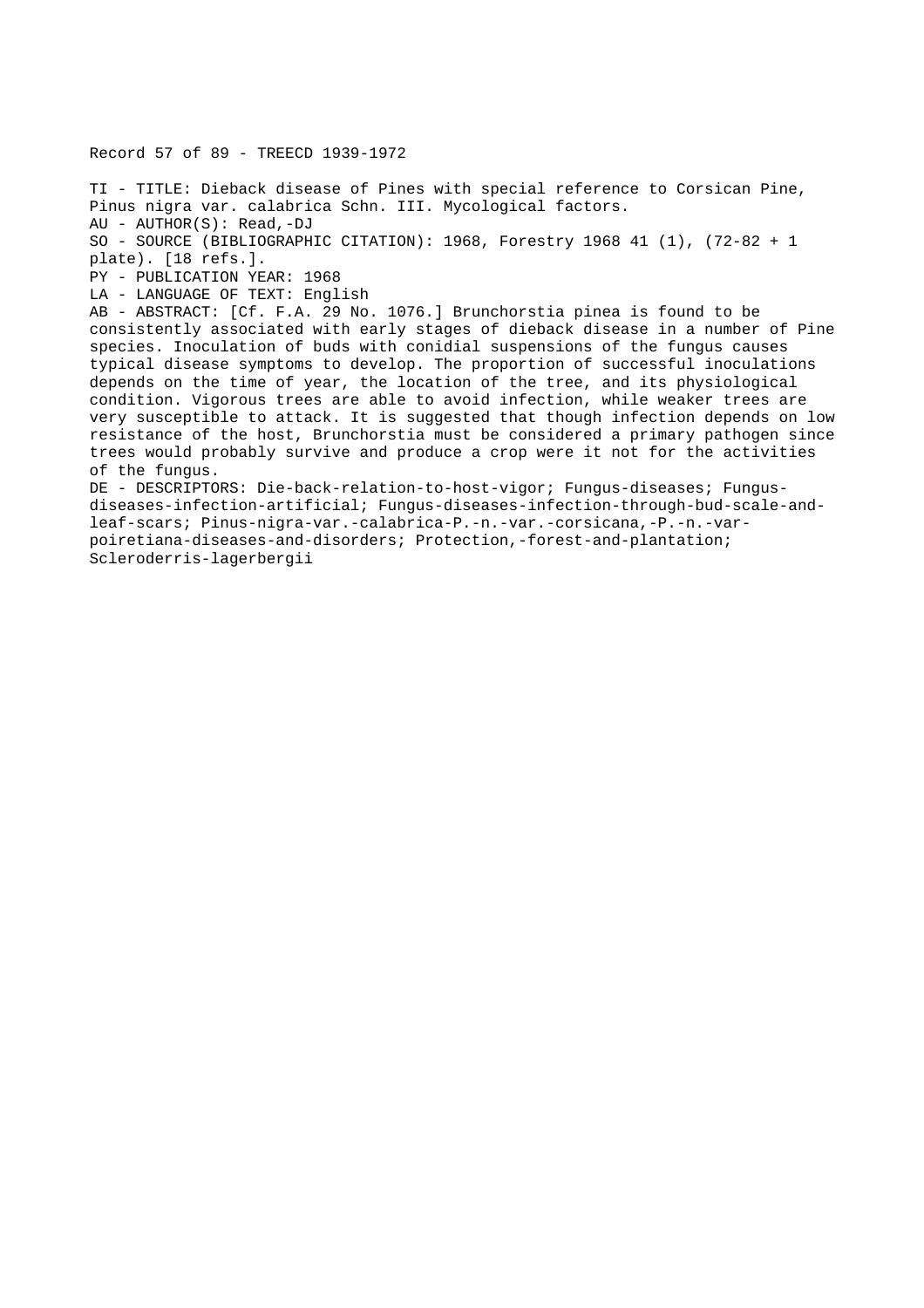Record 58 of 89 - TREECD 1939-1972

TI - TITLE: Fungus diseases on forest trees [: Ascocalyx abietina [Scleroderris lagerbergii], Lachnellula [Dasyscypha] calyciformis and L. cf. subtilissima]. AU - AUTHOR(S): Roll-Hansen,-F SO - SOURCE (BIBLIOGRAPHIC CITATION): 1971, Transl. Dep. Fish. For. Can. No. OOFF-204, 1971. pp. 8. [Transl. from Soppsykdommer pa skogtraer. Norske Skogforsoksvesen, Vollebekk. 1969. pp. 125-9. [Cf. FA 31 No. 4727.] [Limited distribution.]. PY - PUBLICATION YEAR: 1971

LA - LANGUAGE OF TEXT: English

DE - DESCRIPTORS: Dasyscypha-calyciformis; Fungi-; Lachnellula-subtilissima; Scleroderris-lagerbergii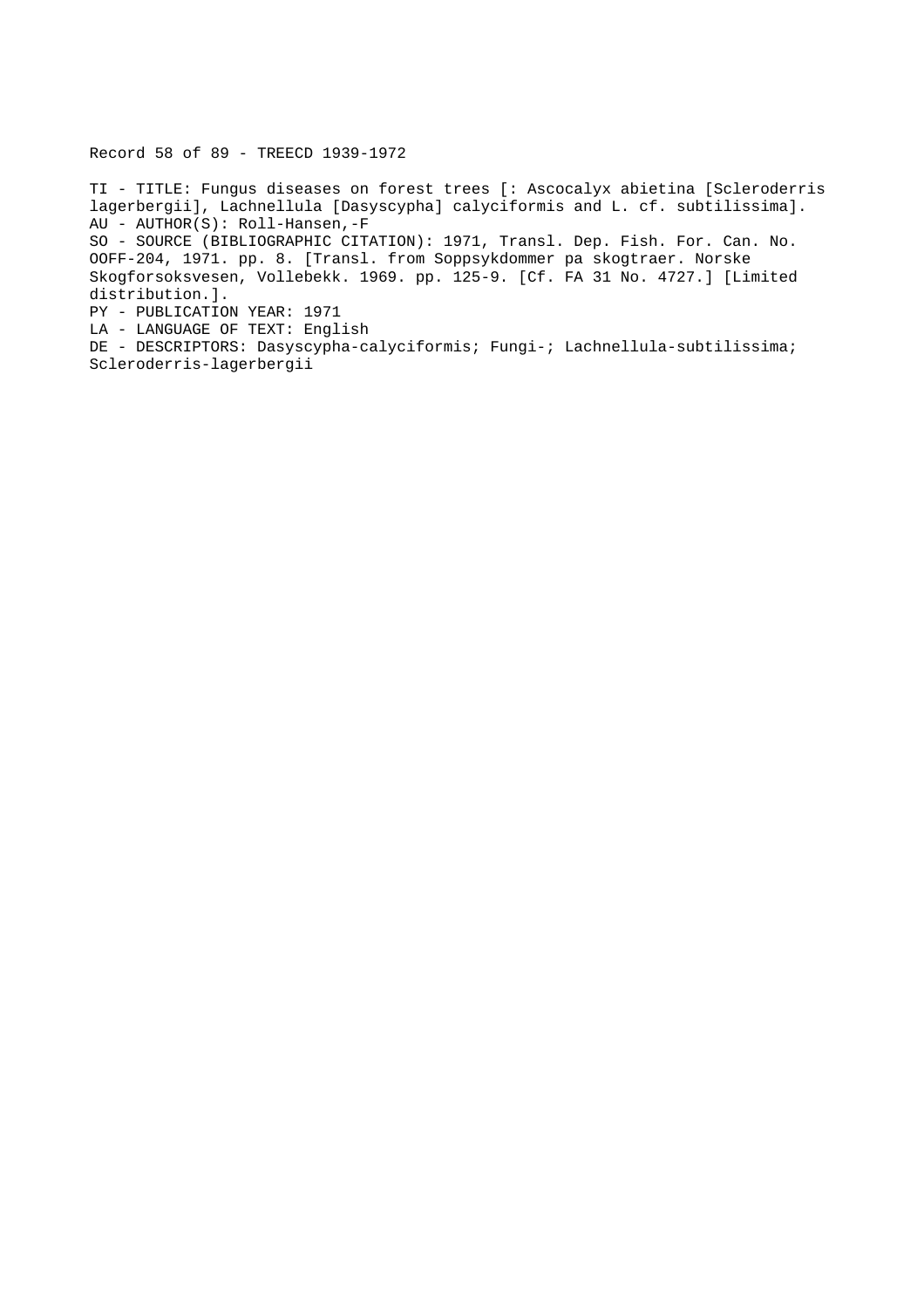Record 59 of 89 - TREECD 1939-1972 TI - TITLE: Scleroderris lagerbergii Gremmen (Crumenula abietina Lagerb.) and girdling of Pinus sylvestris L. AU - AUTHOR(S): Roll-Hansen,-F SO - SOURCE (BIBLIOGRAPHIC CITATION): 1964, Medd. Norske Skogforsoksv. 19 (2), No. 68, 1964 (153-75). 17 refs. PY - PUBLICATION YEAR: 1964 LA - LANGUAGE OF TEXT: English LS - LANGUAGE OF SUMMARIES: English, Norwegian AB - ABSTRACT: Describes and illustrates the nature of the damage, and discusses earlier studies of the fungus and Eiche's ice-strangulation theory [cf. F.A. 24 No. 2205]. Inoculation with the fungus in April 1962, when snow was lying, at different heights on the stems of Pine 2-4m. high, led to necrosis of the outer bark, often encircling the stem, in 3 months, and to death of the bark to its full depth in the part of the ring nearest the wound in 10 months; re-isolation of the fungus succeeded near the wound but not where the bark was not killed to its full depth. No bark ringing followed inoculations in April-May 1963, after the snow had gone and the soil had thawed, although necroses developed near the wound and the fungus could be re-isolated. DE - DESCRIPTORS: Diseases-of-trees; Fungi-artificial-inoculation; Fungusdiseases; Fungus-diseases-bark-necrosis; Pinus-sylvestris-diseases-anddisorders-canker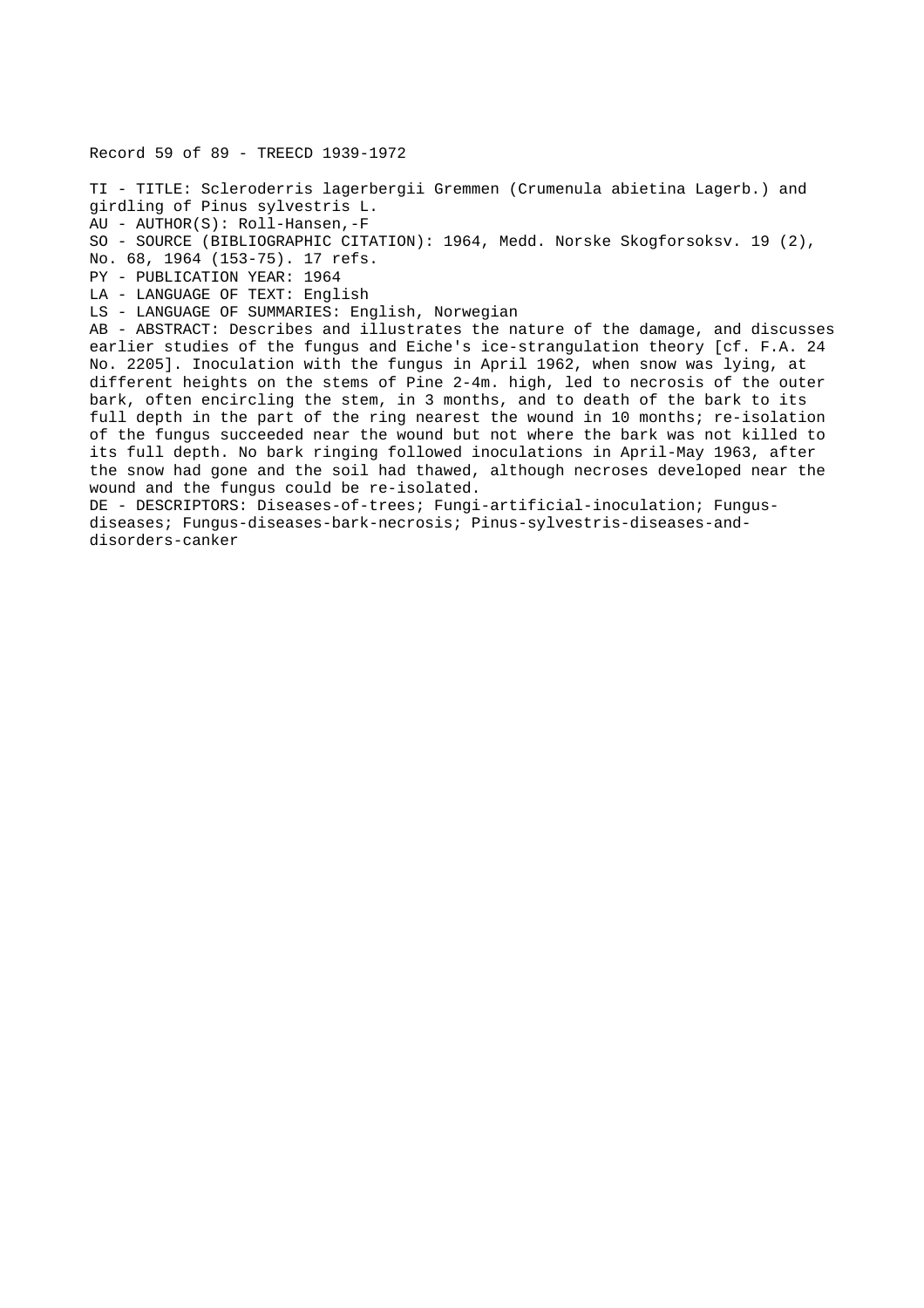Record 60 of 89 - TREECD 1939-1972

TI - TITLE: Contribution to the knowledge of the discomycetous genera Godronia, Ascocalyx, Neogodronia and Encoeliopsis. AU - AUTHOR(S): Schlaepfer-Bernhard,-E SO - SOURCE (BIBLIOGRAPHIC CITATION): 1971, Transl. Dep. Fish. For. Can. No. OOFF-205, 1971. pp. 87. [72 ref. Transl. from Sydowia, Annales Mycologici Ser. II, Horn 1968 22 (1/4), (1-56). De. Limited distribution.]. PY - PUBLICATION YEAR: 1971 LA - LANGUAGE OF TEXT: English AB - ABSTRACT: A taxonomic study of these genera, including synonymy etc. with Crumenula, Scleroderris and Cenangium [cf. FA 31 No. 2852], and a discussion of conidial states. The genus Ascocalyx is extended to include in addition to A. (Godronia) abietis, A. abietina (Crumenula abietina, Scleroderris lagerbergii) comb. nov. and A. (Crumenula, Scleroderris) laricina comb. nov. Infection experiments with Godronia fuliginosa on Salix spp. are briefly described. DE - DESCRIPTORS: Ascocalyx-; Ascocalyx-abietis; Ascocalyx-laricina; Cenangium-; Crumenula-; Encoeliopsis-; Fungi-; Fungi-systematy-&-taxonomic-studies; Godronia-fuliginosa; Neogodronia-; Salix-spp.-diseases-and-disorders; Scleroderris-; Scleroderris-lagerbergii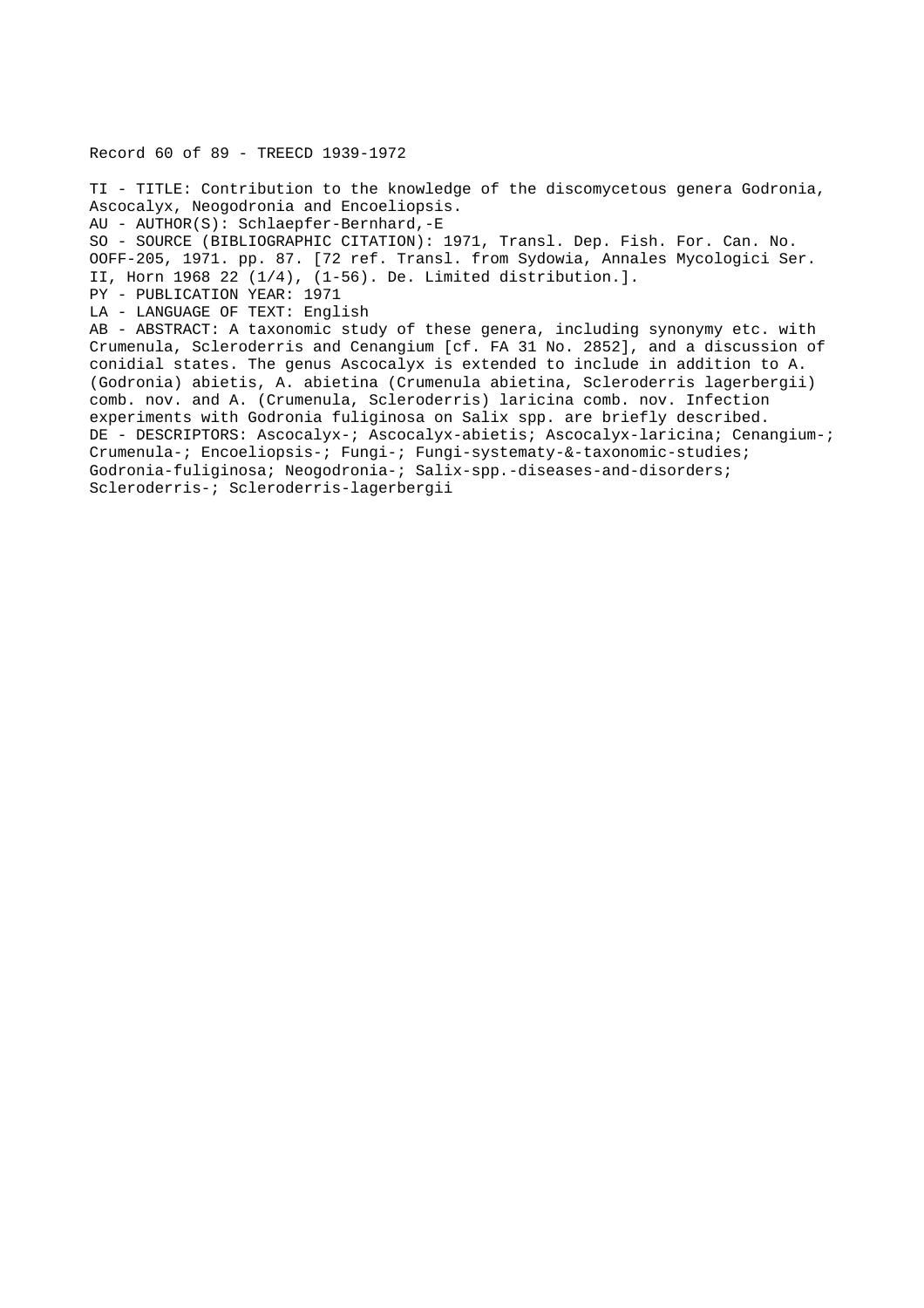Record 61 of 89 - TREECD 1939-1972

TI - TITLE: Spore concentration and germination rate.

AU - AUTHOR(S): Schutt,-P

SO - SOURCE (BIBLIOGRAPHIC CITATION): 1971, Europ. J. For. Path. 1971 1 (2),

(122-3). [De, 3 ref.].

PY - PUBLICATION YEAR: 1971

LA - LANGUAGE OF TEXT: English

AB - ABSTRACT: In a study on the effect of cuticular waxes on spore germination [cf. FA 33 No. 2757], increased spore concentrations reduced spore germination of Botrytis cinerea, Brunchorstia pinea [Scleroderris lagerbergii], Fusarium oxysporum, Lophodermium pinastri, and Rhytisma acerinum; this suggests that spore concentrations should be recorded in germination experiments. DE - DESCRIPTORS: Botrytis-cinerea; Cuticular-waxes; Fungi-antagonism-orinteraction-between; Fungi-spores-&-sporulation; Fungus-diseases-of-seeds-& seedlings; Fusarium-oxysporum; Lophodermium-pinastri; Rhytisma-acerinum; Scleroderris-lagerbergii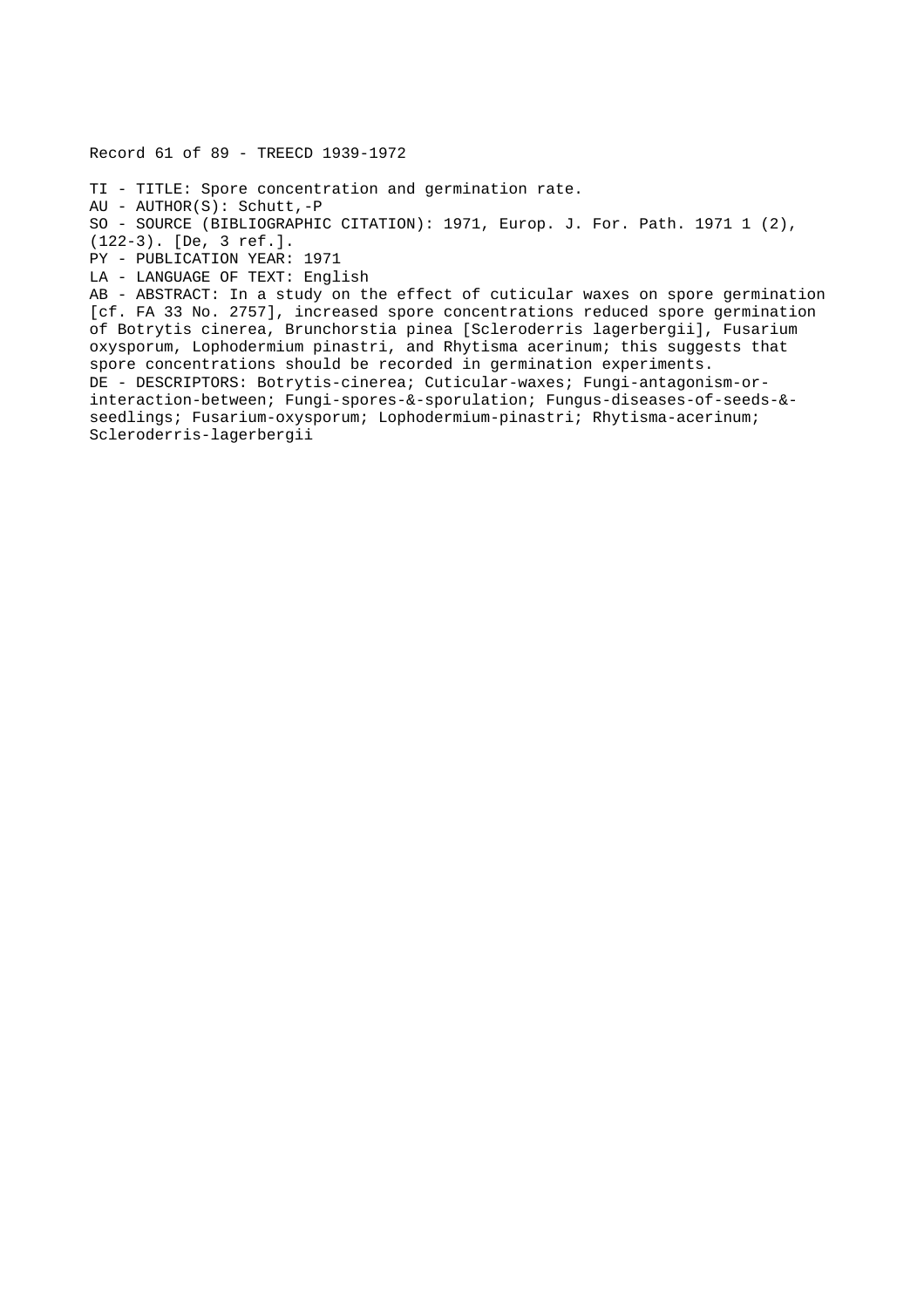Record 62 of 89 - TREECD 1939-1972

TI - TITLE: Scleroderris canker on Red and Jack Pine in Minnesota.

AU - AUTHOR(S): Skilling,-DD

SO - SOURCE (BIBLIOGRAPHIC CITATION): 1970, Plant Dis. Reptr. 1970 54 (2),

(132). [4 refs.].

PY - PUBLICATION YEAR: 1970

LA - LANGUAGE OF TEXT: English

AB - ABSTRACT: S. lagerbergii was found in July 1969 in the Superior National Forest on Pinus banksiana and P. resinosa, the first report from Minnesota. DE - DESCRIPTORS: Cankers-distribution-regional; Fungus-diseases-distribution; Pinus-banksiana-diseases-&-disorders; Pinus-resinosa-diseases-&-disorders; Scleroderris-lagerbergii-Crumenula-abietina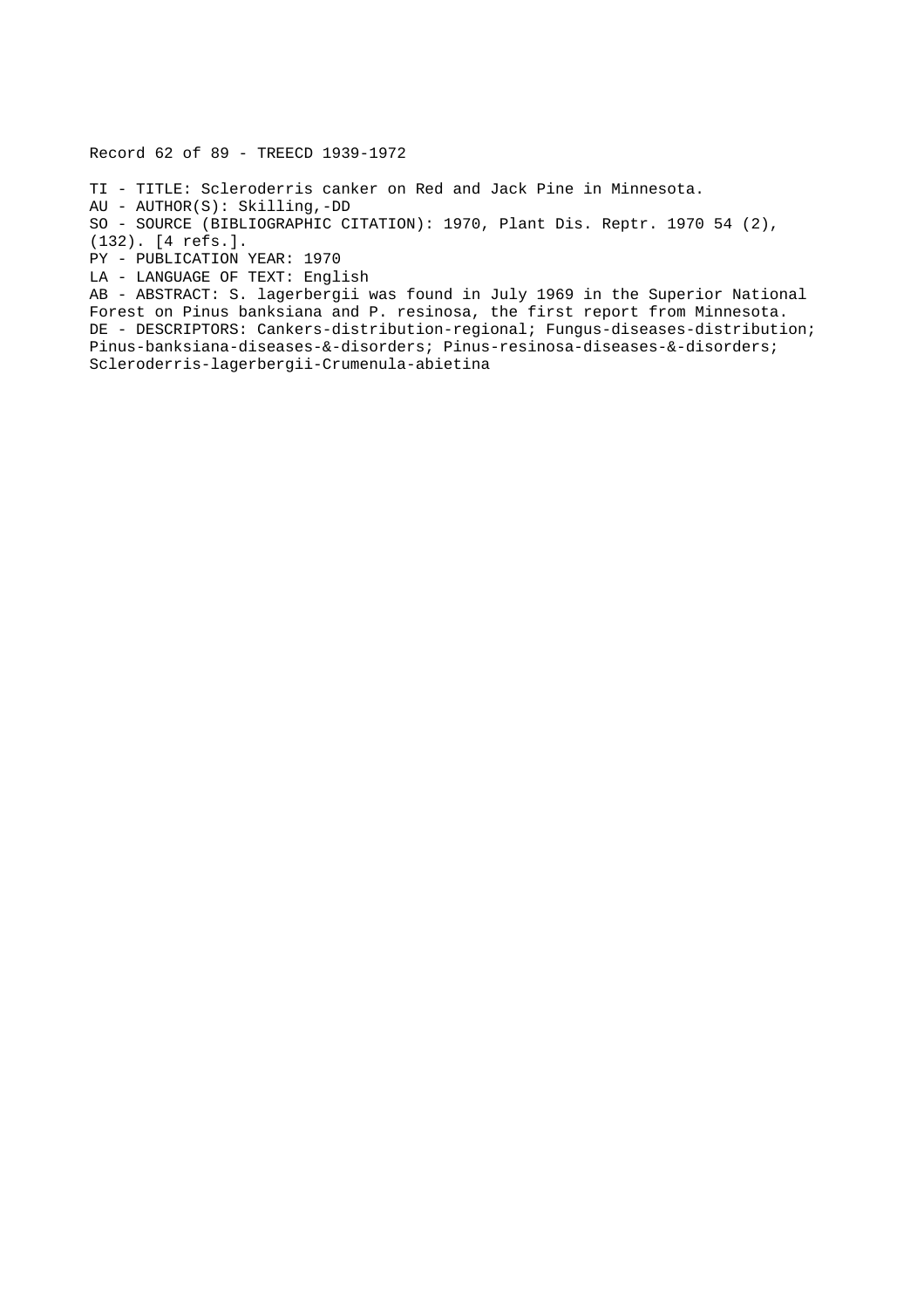Record 63 of 89 - TREECD 1939-1972

TI - TITLE: The effect of temperature on ascospore release by Scleroderris lagerbergii.

AU - AUTHOR(S): Skilling,-DD

SO - SOURCE (BIBLIOGRAPHIC CITATION): 1969, Plant Dis. Reptr. 1969 53 (4), (289-

91). [2 refs.].

PY - PUBLICATION YEAR: 1969

LA - LANGUAGE OF TEXT: English

AB - ABSTRACT: In controlled conditions, ascospores were discharged at temperatures ranging from 3 to 29řC., with maximum discharge at 17ř; at 17ř a major spore discharge started within 4 hours of moistening of the apothecia, but at 3ř only one spore was released in the first 40 hours. Rainfall for more than 4 hours at 17-25ř would result in major ascospore discharge, and a spray should be developed to protect nursery stock exposed to such conditions. DE - DESCRIPTORS: Fungi-spore-dispersal; Fungus-diseases; Scleroderrislargerbergii-Crumenula-pinea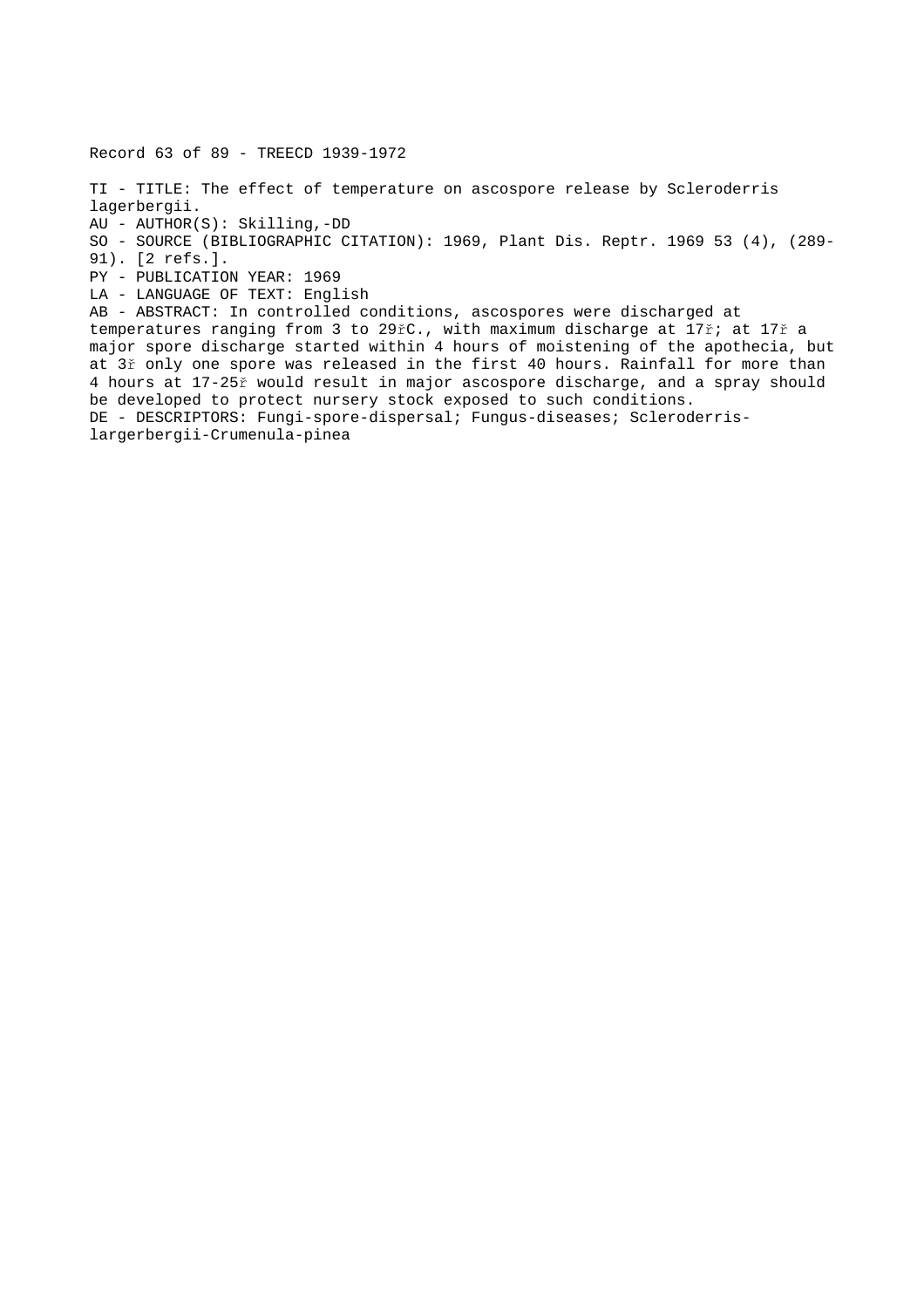Record 64 of 89 - TREECD 1939-1972

TI - TITLE: The biology of Scleroderris canker in the Lake States.

AU - AUTHOR(S): Skilling,-DD

SO - SOURCE (BIBLIOGRAPHIC CITATION): 1969, Abstr. of thesis, in Dissert. Abstr.

1969 29B (8), (2706-7).

PY - PUBLICATION YEAR: 1969

LA - LANGUAGE OF TEXT: English

AB - ABSTRACT: Studies included: the host range of S. lagerbergii as shown by inoculations of trees with mycelium; optimum temperatures for mycelial growth in culture and conidial germination, lethal temperatures, and optimum pH of the media used; climatic conditions in areas severely infected by the fungus, in field studies; ascospore discharge and germination [cf. F.A. 30 Nos. 5954-5]; wind dissemination of ascospores; and laboratory evaluation of fungicides. DE - DESCRIPTORS: Cankers-infection,-development,-neaosis; Scleroderrislagerbergii-Crumenula-abietina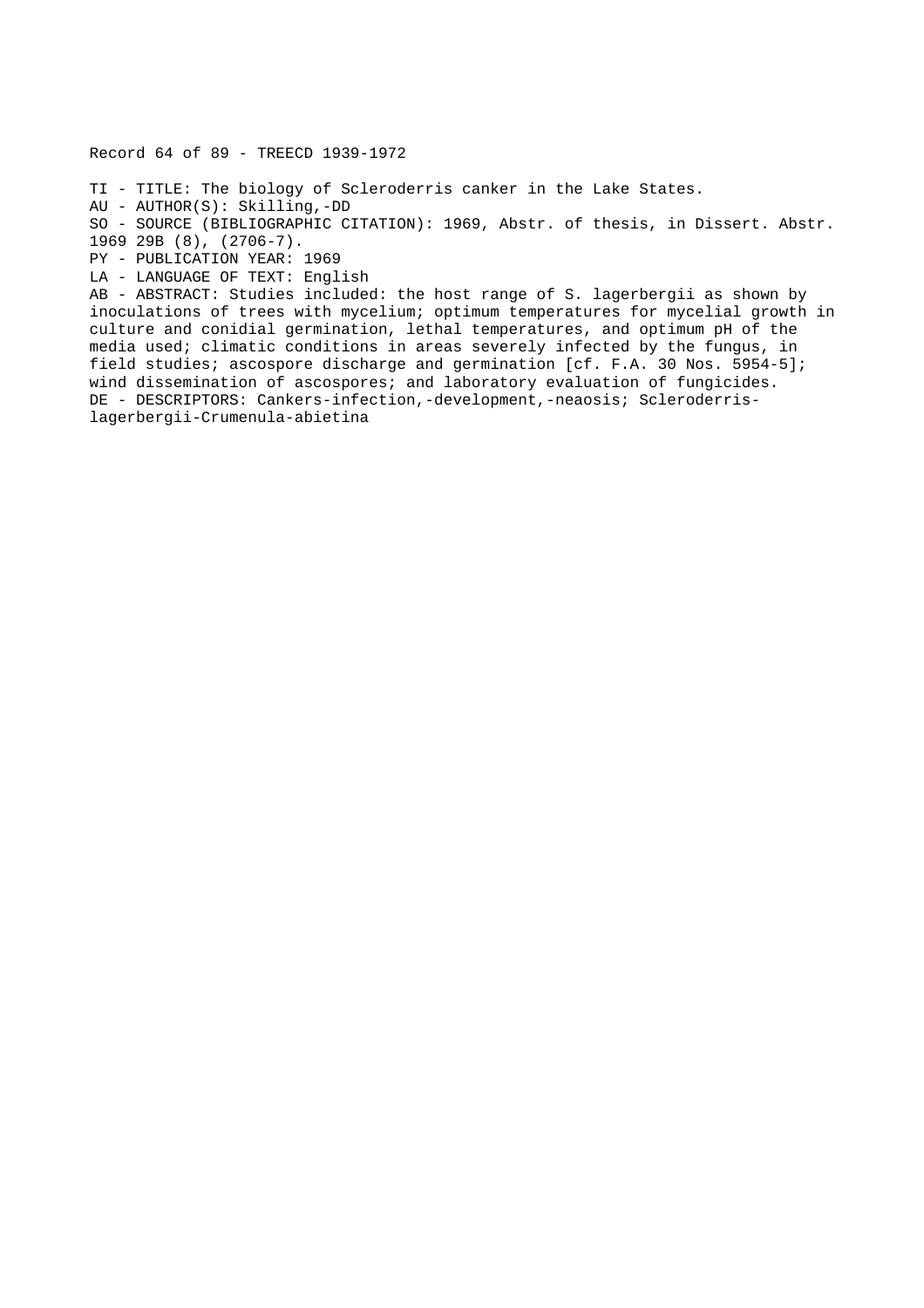Record 65 of 89 - TREECD 1939-1972 TI - TITLE: Scleroderris canker on national forests in upper Michigan and northern Wisconsin. AU - AUTHOR(S): Skilling,-DD; Cordell,-CE SO - SOURCE (BIBLIOGRAPHIC CITATION): 1966, U.S. For. Serv. Res. Pap. Nth. Cent. For. Exp. Sta. No. NC-3, 1966. pp. 10. [11 refs.]. PY - PUBLICATION YEAR: 1966 LA - LANGUAGE OF TEXT: English AB - ABSTRACT: A survey has shown that Scleroderris lagerbergii (a European fungus) is widespread in the Lake States, being found on 66% of Pinus resinosa and 86% of P. banksiana plantations sampled in 4 National Forests. Mortality in these plantations averaged ca. 40%. From authors' summary. DE - DESCRIPTORS: Cankers-; Fungus-diseases; Pinus-banksiana-diseases-anddisorders; Pinus-resinosa-diseases-and-disorders; Protection,-forest-andplantation; USA-fungi GE - GEOGRAPHIC HEADINGS: USA-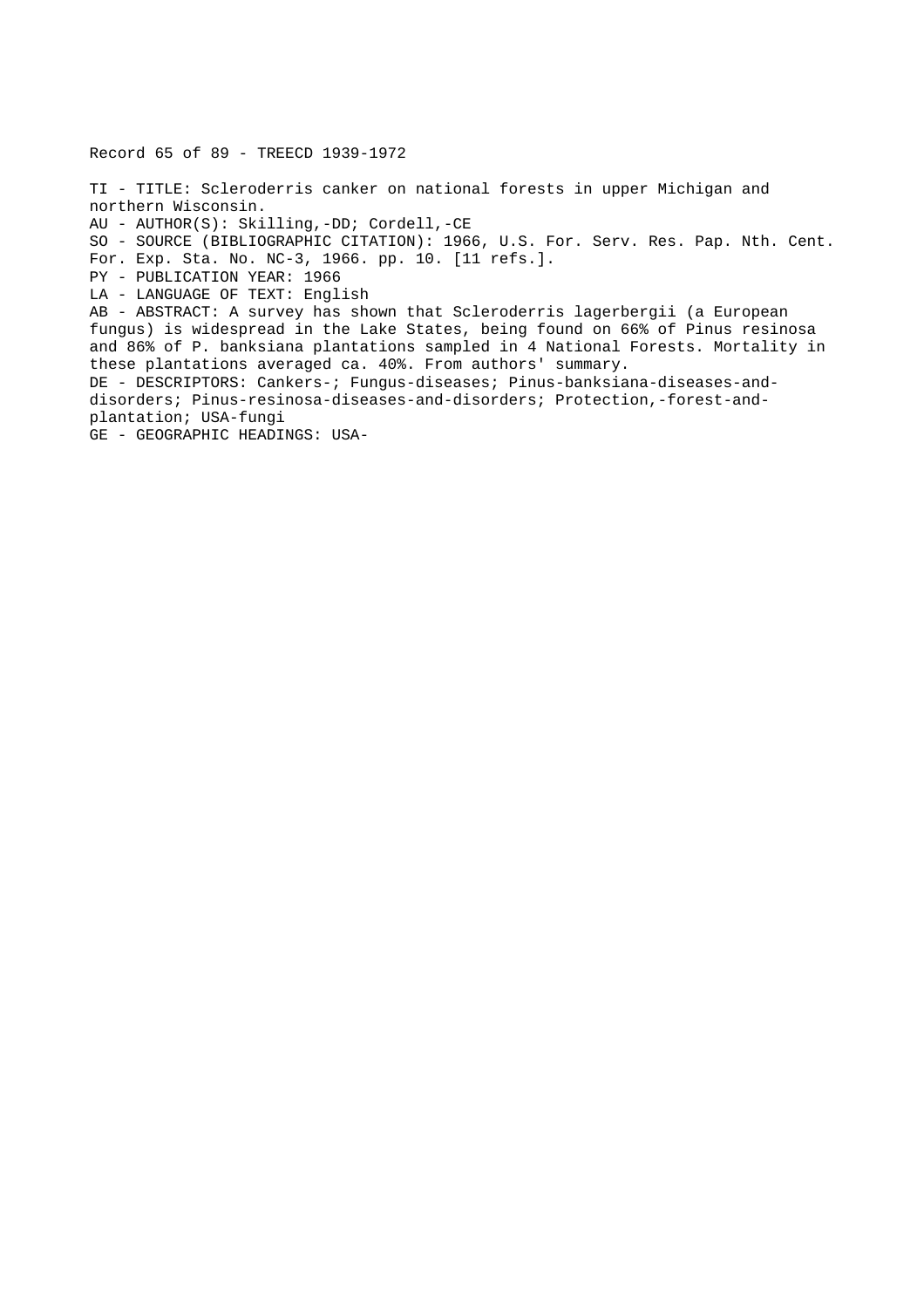Record 66 of 89 - TREECD 1939-1972

TI - TITLE: Infection of Pinus resinosa tissue by fluorescent-labeled spores of Scleroderris lagerbergii. AU - AUTHOR(S): Skilling,-DD; Krogh,-NK SO - SOURCE (BIBLIOGRAPHIC CITATION): 1969, Abstr. in Phytopathology 1969 59 (8), (1050). PY - PUBLICATION YEAR: 1969 LA - LANGUAGE OF TEXT: English AB - ABSTRACT: Conidia and ascospores of S. lagerbergii were labelled and inoculated into needles, buds and stem tissue of P. resinosa. The greatest fluorescence was subsequently found in actively growing hyphal tips. DE - DESCRIPTORS: Cankers-; Cankers-development-&-growth-of; Fungi-studymethods; Fungus-diseases-infection-artificial; Fungus-diseases-infectionthrough-bud-scales-&-leaf-scars; Fungus-diseases-infection-through-leaves-& needles; Fungus-diseases-tests-for-resistance-&-susceptibility; Pinus-resinosadiseases-&-disorders; Scleroderris-lagerbergii-Crumenula-abietina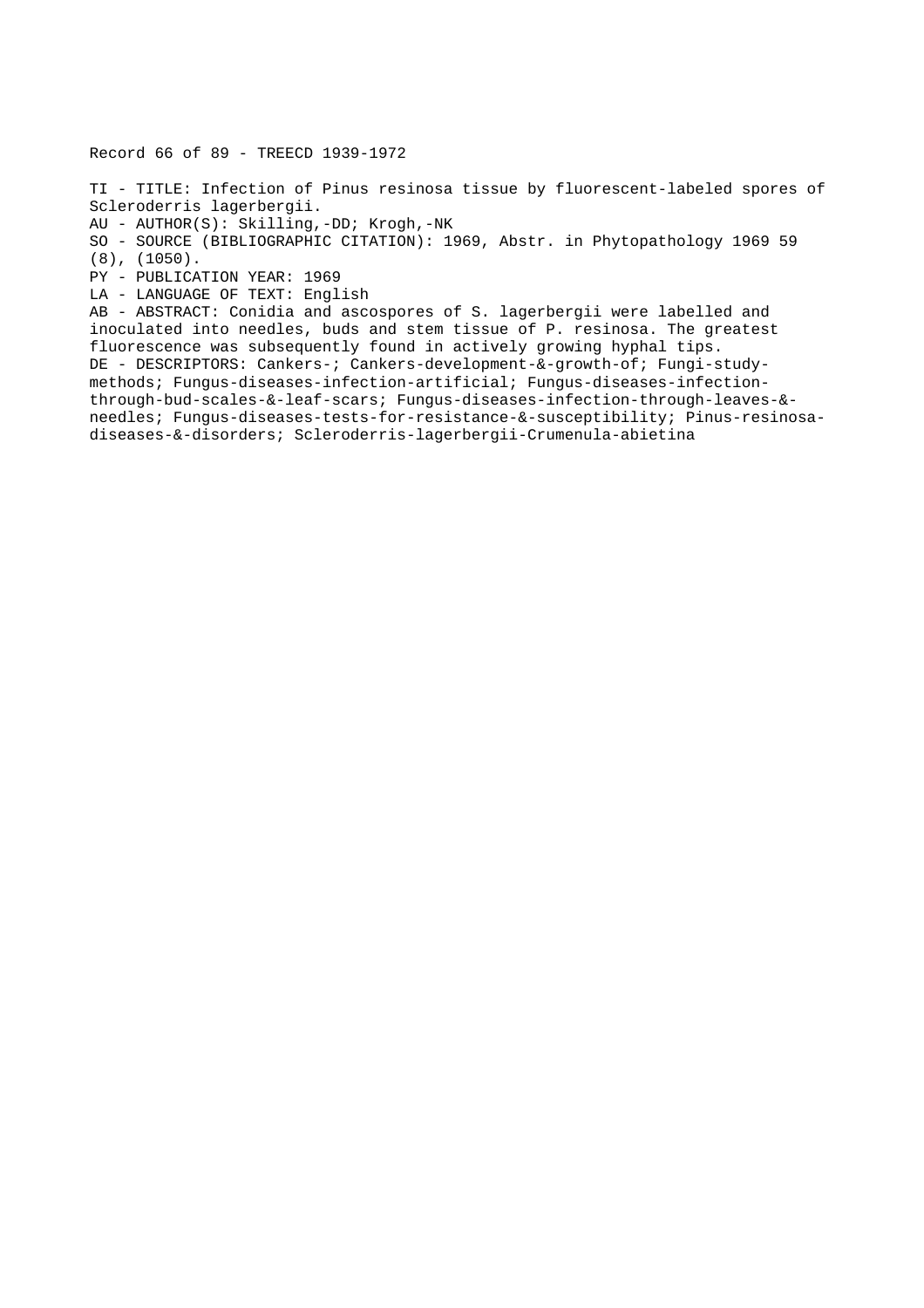Record 67 of 89 - TREECD 1939-1972 TI - TITLE: Scleroderris canker in the Lake States-a situation report, 1968. AU - AUTHOR(S): Skilling,-DD; O'brien,-JT SO - SOURCE (BIBLIOGRAPHIC CITATION): 1969, U.S. For. Serv. Res. Note Nth. Cent. For. Exp. Sta. No. NC-73, 1969. pp. 4. [7 refs.]. PY - PUBLICATION YEAR: 1969 LA - LANGUAGE OF TEXT: English AB - ABSTRACT: In a 1965 survey of 2- to 10-year-old plantations on national forest land in upper Michigan and northern Wisconsin, 66% of Pinus resinosa plantations and 88% of P. banksiana plantations were infected with S. lagerbergii which was the main identified cause of tree mortality. Canker increased from 12 to 17% in infected stands in two years. [Cf. F.A. 28 No. 834; 31 No. 908.] DE - DESCRIPTORS: Cankers-; Cankers-development-&-growth-of; Cankersdistribution-regional; Pinus-banksiana-diseases-&-disorders; Pinus-resinosadiseases-&-disorders; Scleroderris-lagerbergii-Crumenula-abietina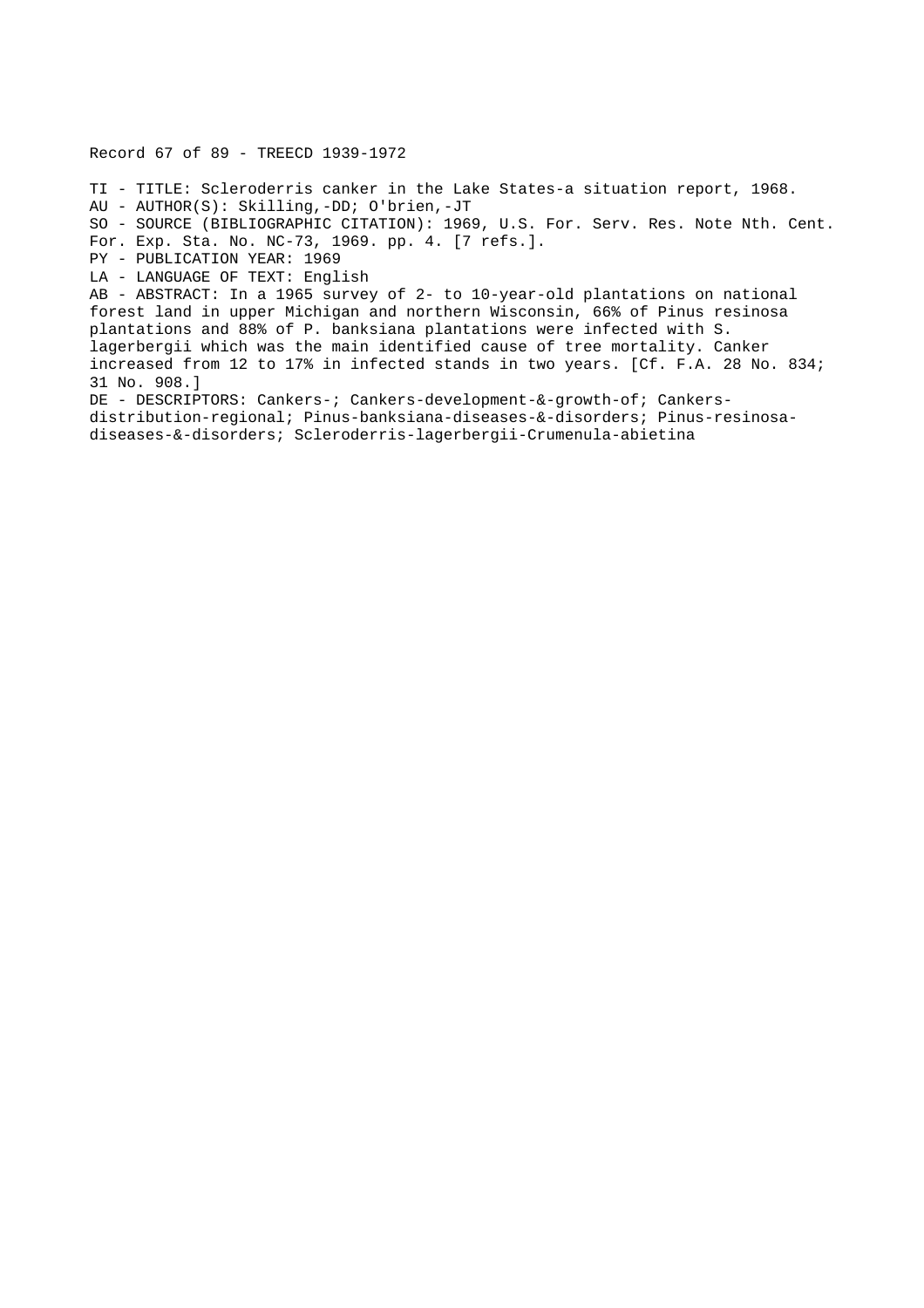Record 68 of 89 - TREECD 1939-1972 TI - TITLE: Control of Scleroderris canker by fungicide sprays. AU - AUTHOR(S): Skilling,-DD; Waddell,-CD SO - SOURCE (BIBLIOGRAPHIC CITATION): 1970, Plant Dis. Reptr. 1970 54 (8), (663- 5). [6 refs.]. PY - PUBLICATION YEAR: 1970 LA - LANGUAGE OF TEXT: English AB - ABSTRACT: Maneb and ziram effectively controlled Scleroderris lagerbergii on Pinus resinosa nursery stock in N. Wisconsin in 1968. The disease was least widespread when these fungicides were applied (in 12 applications between May 21 and Oct. 30) as protective sprays containing 3% of the active ingredient at a rate of 100 ml. per 6 sq. ft. of seedbed. Thiram and Difolatan [cf. F.A. 30 No. 2495] were less effective. DE - DESCRIPTORS: Cankers-control; Fungicides,-application-forms-&-methodssprays-&-spraying; Fungicides,-application-number-of-applications; Fungicides, application-to-planting-stock; Fungicides-`Difolatan'; Fungicides-maneb; Fungicides-thiram-TMTD-`Arasan'; Fungicides-ziram; Fungus-diseases; Pinusresinosa-diseases-&-disorders; Pinus-resinosa-nursery-practice; Scleroderrislagerbergii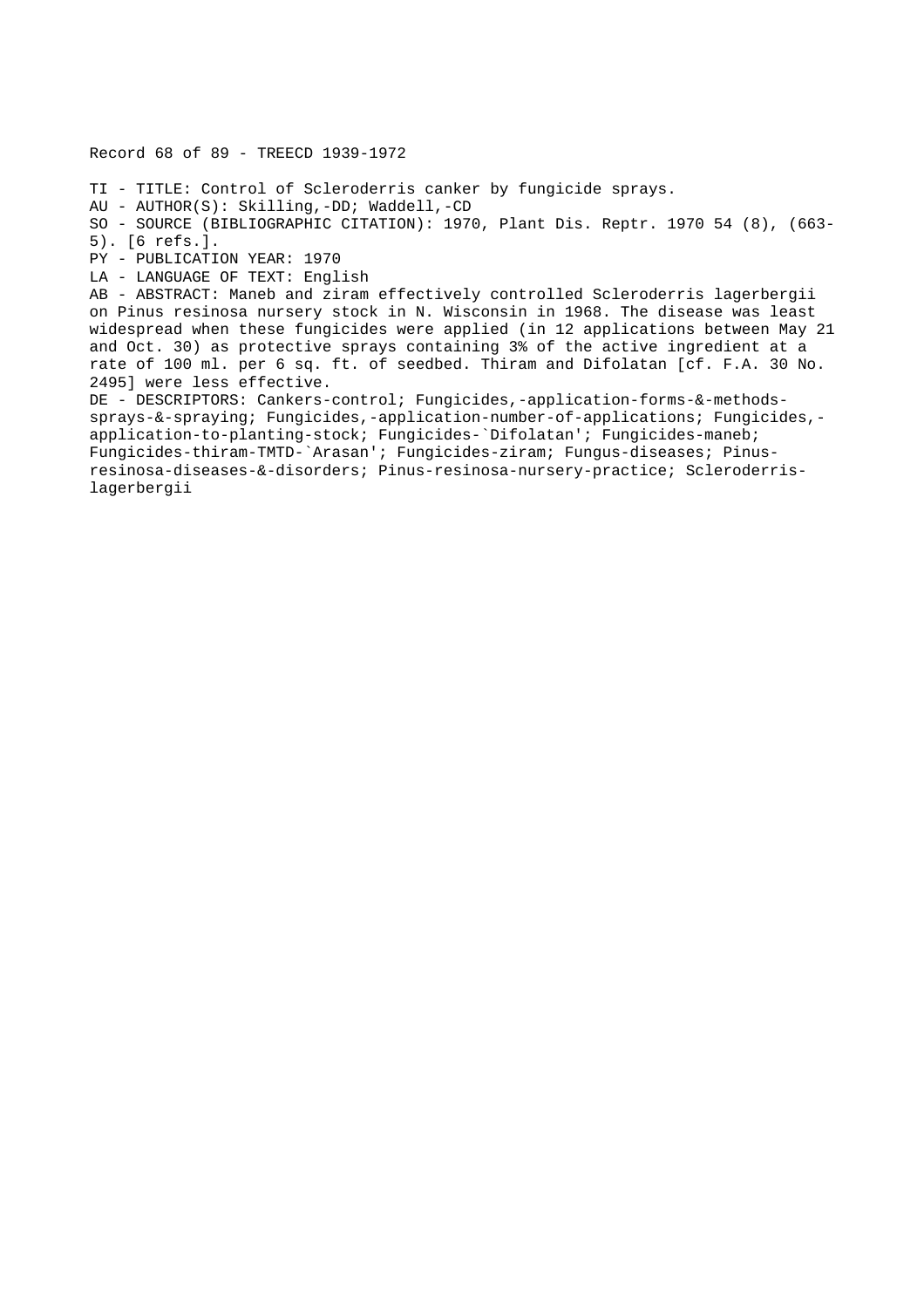Record 69 of 89 - TREECD 1939-1972

TI - TITLE: Spore dispersal by Scleroderris lagerbergii under nursery and plantation conditions. AU - AUTHOR(S): Skilling-DD SO - SOURCE (BIBLIOGRAPHIC CITATION): 1969, Plant Dis. Reptr. 1969 53 (4), (291- 5). [10 refs.]. PY - PUBLICATION YEAR: 1969 LA - LANGUAGE OF TEXT: English AB - ABSTRACT: In a two-year study in a nursery and a Red Pine plantation in N. Michigan, ascospores were collected in spore traps from April 9 to Oct. 14; the major collection was from May 15 to Sept. 3. Spore discharge and recovery were closely related to rainfall; in 1967 over 96% of the spores were recovered within the 24 hours following rain. No evidence was found of dissemination of conidia by wind. DE - DESCRIPTORS: Fungi-spore-dispersal; Fungus-diseases; Scleroderris-

largerbergii-Crumenula-pinea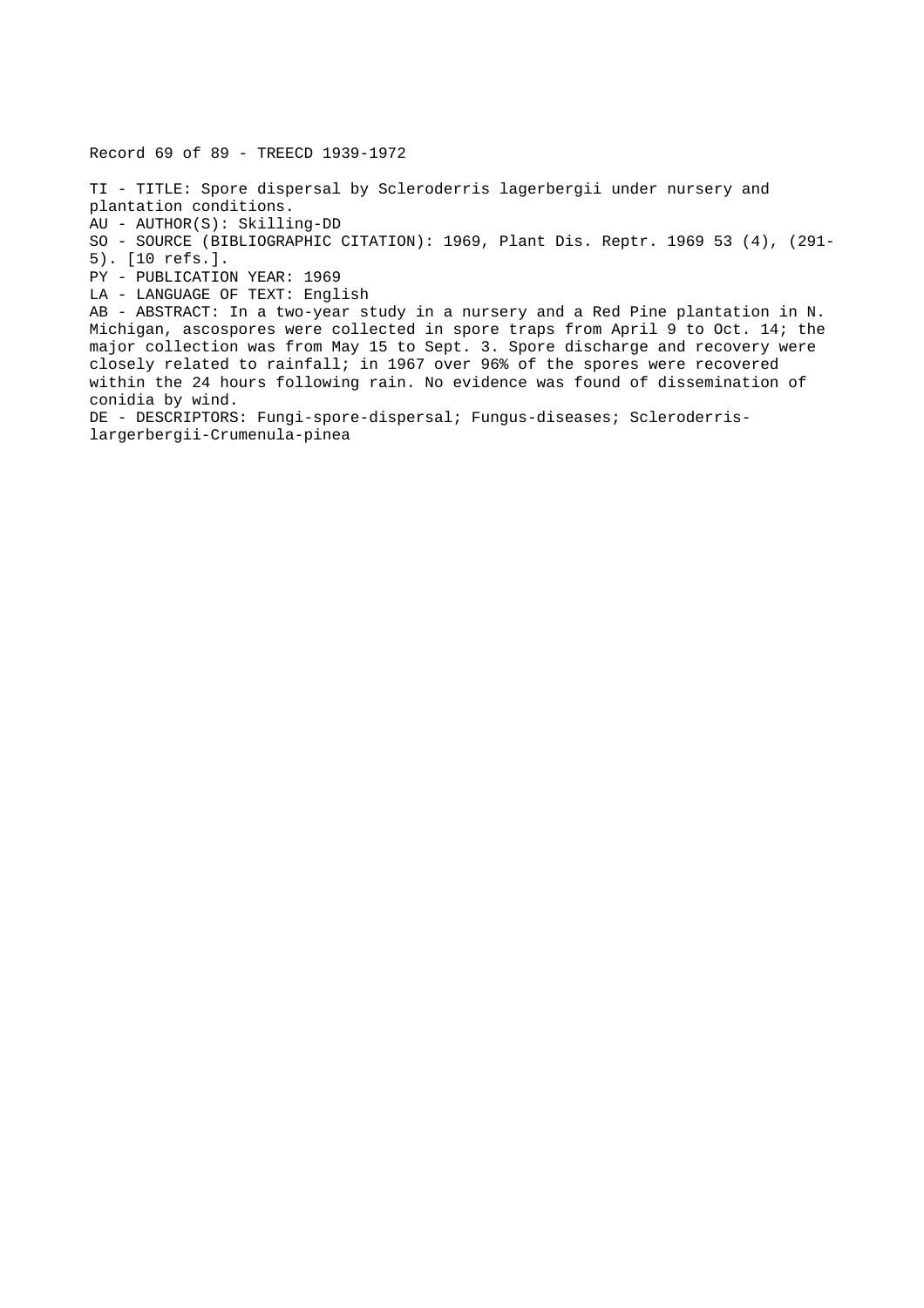Record 70 of 89 - TREECD 1939-1972

TI - TITLE: Infection biology and chemical control of Scleroderris lagerbergii Gremmen on Pinus sylvestris L. AU - AUTHOR(S): Sletten,-A SO - SOURCE (BIBLIOGRAPHIC CITATION): 1971, Medd. Norske Skogforsoksv. 1971 29 (3), No. 112 (113-34). [En, no, 17 ref.]. PY - PUBLICATION YEAR: 1971 LA - LANGUAGE OF TEXT: English AB - ABSTRACT: Reports studies in Norway on: (1) girdling damage by S. lagerbergii to natural stands and plantations of 6- to 25-year-old P. sylvestris at >350 m alt.; (2) field inoculations on stems and branches in different months of the year with 5 isolates of S. lagerbergii; (3) the development of necroses caused by 2 isolates at various temperatures in the laboratory; and (4) spraying trials with maneb at two nurseries. In (1), the necrotic area was usually associated with some kind of damage that had occurred 1-4 years previously. During subsequent dormant periods a zone of bark and cambium round this primary injury was killed, eventually girdling the stem. In (2), necroses occurred in the majority of stem wounds on trees inoculated from Feb. to May, and on all trees inoculated in Nov. and Dec. More bark and cambium were killed during the dormant period regardless of inoculation time. The fungus was reisolated from depths of ó1 cm. Buds and upper portions of shoots were killed after branch inoculations. Comparatively few of the shoots inoculated from Feb. to May showed symptoms of attack by S. lagerbergii but all the Nov. and Dec. inoculations were successful. In (3), necrosis occurred on all inoculated wounds and developed fastest at 15řC; development of necrosis occurred only 5 weeks after inoculation at 4řC. No differences in development were observed between necroses on internodes of dormant trees and those on actively growing trees. The optimum temperature for fungal growth in Petri dishes was 18řC. Growth was inhibited above 33ř and below -2ř. In (4), significant differences occurred between the % of plants attacked by S. lagerbergii in sprayed and unsprayed plants; spraying fortnightly during the summer with maneb gave far better protection than spraying monthly. [Cf. FA 26 No. 852; 31 No. 908.] DE - DESCRIPTORS: Fungicides-maneb; Fungus-diseases-infection-artificial; Fungus-diseases-necrosis; Pinus-sylvestris-diseases-&-disorders-cankers,-barkdiseases; Scleroderris-lagerbergii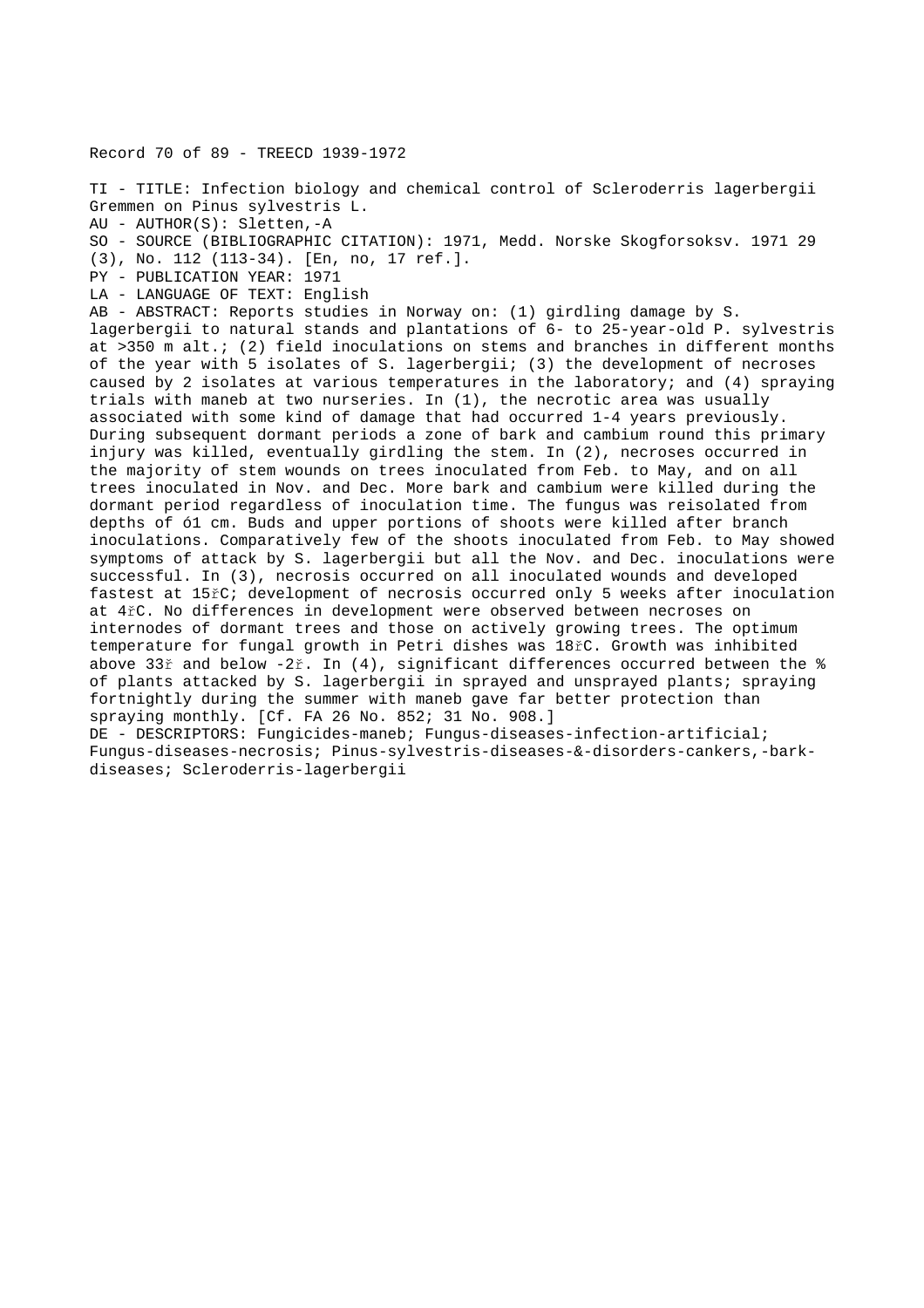Record 71 of 89 - TREECD 1939-1972 TI - TITLE: Additional information on the pathogenicity of Scleroderris lagerbergii. AU - AUTHOR(S): Smerlis,-E SO - SOURCE (BIBLIOGRAPHIC CITATION): 1968, Plant Dis. Reptr. 1968 52 (9), (738- 9). [3 refs.]. PY - PUBLICATION YEAR: 1968 LA - LANGUAGE OF TEXT: English AB - ABSTRACT: In continued work [cf. F.A. 30 No. 815] isolates of S. lagerbergii from Picea mariana were used to inoculate 3 species of Spruce and 3 species of Pine, and those from Pinus banksiana were used to inoculate 4 species of Pine and 4 species of Spruce. The isolate from P. mariana caused either cankers or mortality on all the species except Pinus strobus. The isolate from Pinus banksiana caused disease symptoms on all species except Picea abies. DE - DESCRIPTORS: Cankers-artificial-inoculation; Fungus-diseases; Picea-abiesdiseases-and-disorders; Picea-mariana-diseases-and-disorders; Pinus-banksianadiseases-and-disorders; Pinus-strobus-diseases-and-disorders; Scleroderrislargerbergii-Crumenula-pinea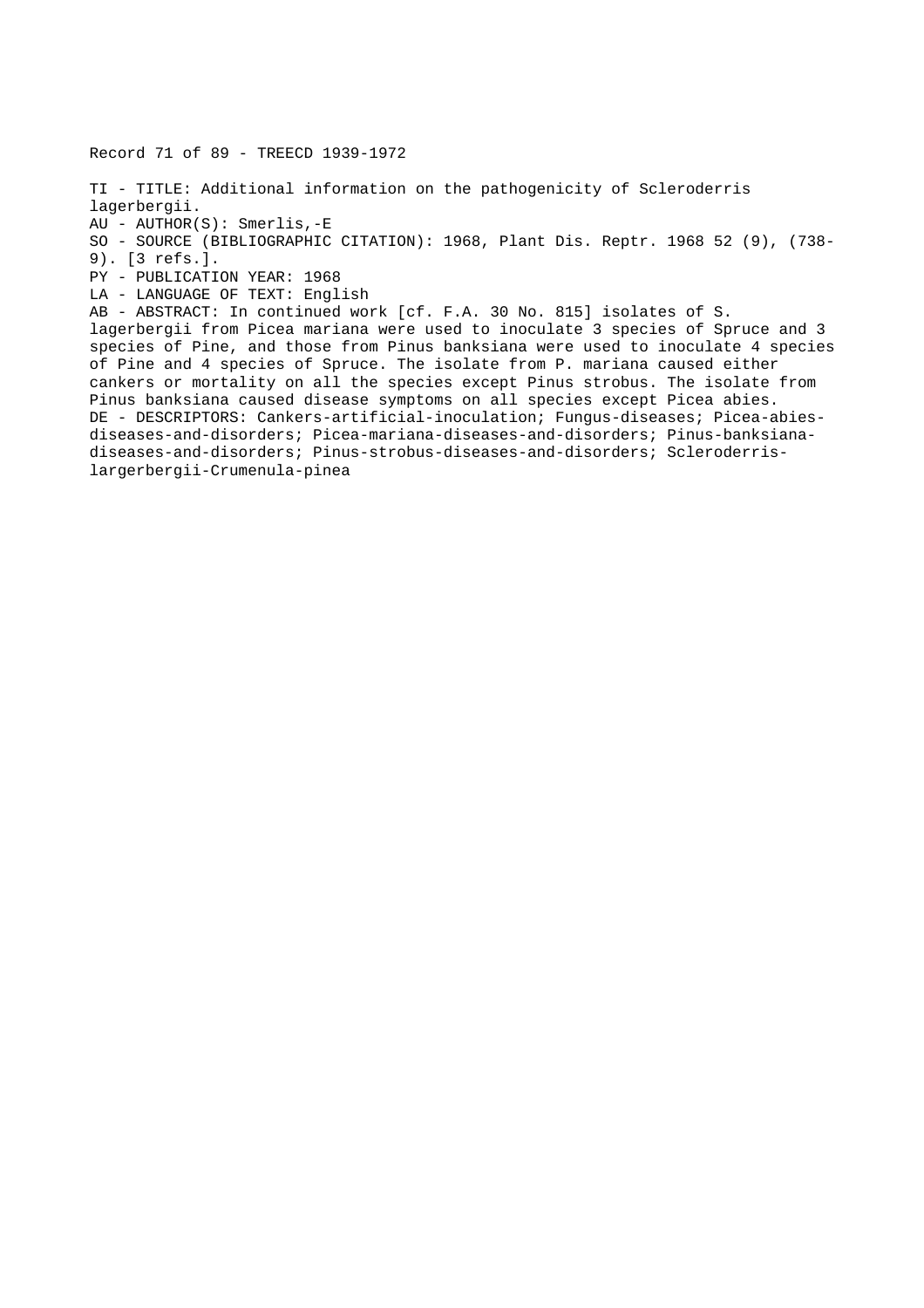Record 72 of 89 - TREECD 1939-1972

TI - TITLE: Occurrence and pathogenicity of Scleroderris lagerbergii in Quebec.

AU - AUTHOR(S): Smerlis,-E

SO - SOURCE (BIBLIOGRAPHIC CITATION): 1967, Plant Dis. Reptr. 1967 51 (7), (584- 5). [8 refs.].

PY - PUBLICATION YEAR: 1967

LA - LANGUAGE OF TEXT: English

AB - ABSTRACT: Discusses the taxonomy of the fungus and gives the results of field and greenhouse inoculations of conifers (Abies balsamea, Larix spp., Picea spp. and Pinus spp.) with an isolate from Quebec, and greenhouse inoculations with one from Baarn, Netherlands. All field inoculations of Spruce (Picea abies, P. glauca, P. mariana and P. rubens) were successful, whereas the greenhouse inoculations (Baarn and Quebec) of Spruce and other species and field inoculations of other species failed. The possibility that different forms of the fungus with different host ranges may exist is briefly discussed. DE - DESCRIPTORS: Fungi-host; Fungi-pathogenicity; Picea-abies-diseases-anddisorders; Picea-glauca-diseases-and-disorders; Picea-rubens; Protection-offorests-and-plantations; Scleroderris-largerbergii-Crumenula-pinea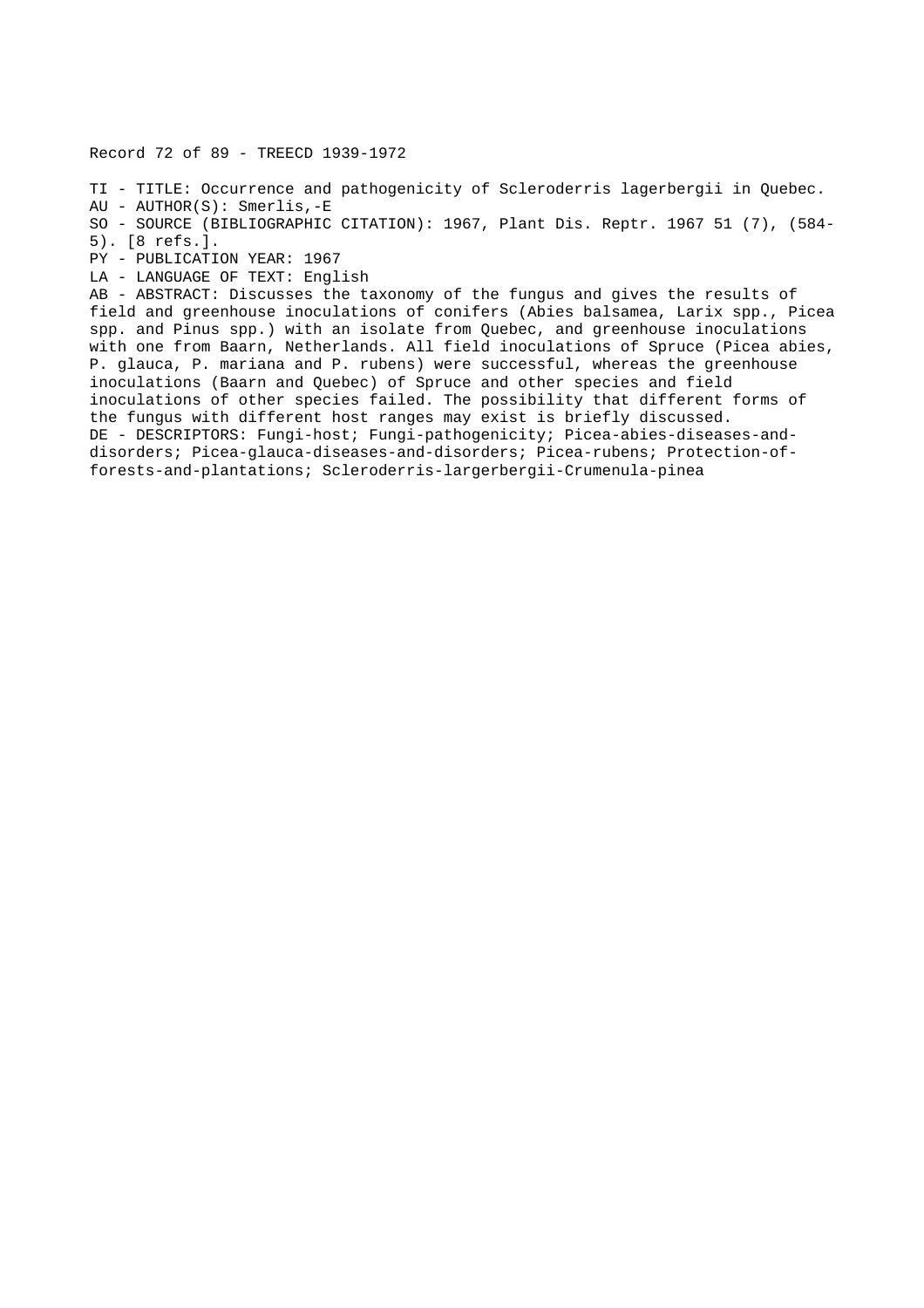Record 73 of 89 - TREECD 1939-1972

TI - TITLE: Scleroderris canker of Subalpine Fir in Colorado.

AU - AUTHOR(S): Staley,-JM

SO - SOURCE (BIBLIOGRAPHIC CITATION): 1965, Plant Dis. Reptr. 1965 49 (10),

(882). [1 ref.].

PY - PUBLICATION YEAR: 1965

LA - LANGUAGE OF TEXT: English

AB - ABSTRACT: In 1964, S. abieticola was observed in the Roosevelt National Forest, Colorado, girdling and killing young seedlings and saplings of Abies lasiocarpa, and causing branch flagging on both young and mature trees. Major injury appears to be dead foliage. The number of cankers is decreasing and future losses will probably grow less.

DE - DESCRIPTORS: Abies-lasiocarpa-diseases-and-disorders; Cankers-symptoms; Fungus-diseases; Protection,-forest-and-plantation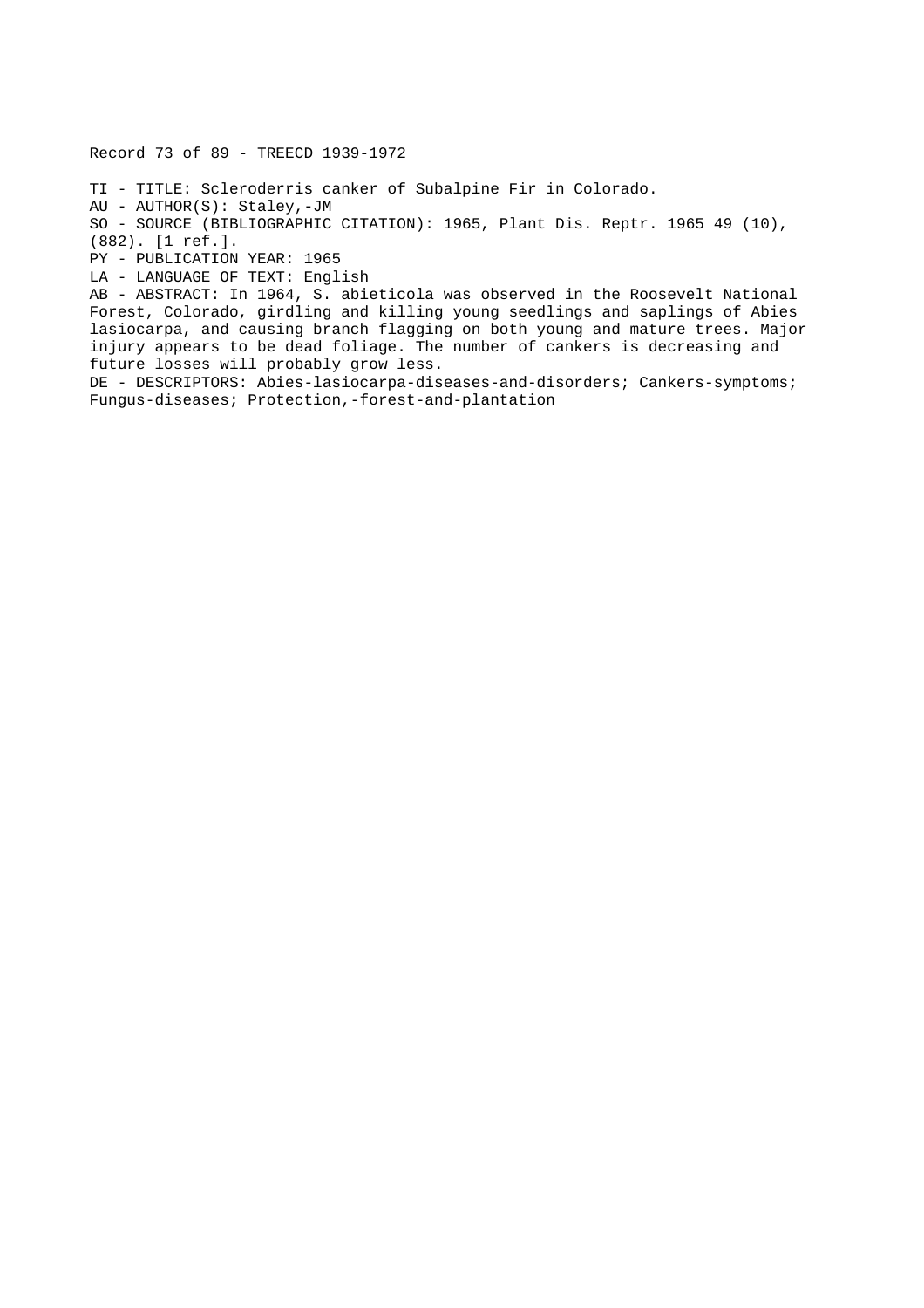Record 74 of 89 - TREECD 1939-1972

TI - TITLE: Experiments with provenances of Scots Pine, with special regard to high ground in N. Sweden. AU - AUTHOR(S): Stefansson,-E; Sinko,-M SO - SOURCE (BIBLIOGRAPHIC CITATION): 1967, Stud. for. suec. Skogshogsk., Stockh. No. 47, 1967. pp. 108. [31 refs. Price Kr. 15.]. PY - PUBLICATION YEAR: 1967 LA - LANGUAGE OF TEXT: Swedish LS - LANGUAGE OF SUMMARIES: Swedish, English, English AB - ABSTRACT: Results of trials begun in 1947-48 of provenances from N. and central Sweden are discussed. Provenances of northern origin were found to be more resistant to Lophodermium pinastri and Phacidium infestans and to damage by snow. `Crumenula damage' (caused by C. (Scleroderris) lagerbergii and by winter drying, in late winter when sun and night frost dry out the leaves and twigs above the snow) increased in frequency as provenances were moved to areas with lower summer temperature than in their place of origin. Attacks by Lachnus sp.increased in frequency with the winter-hardiness of the provenance, and largely with the increasing higher latitude of its place of origin. The provenances moved furthest south began to produce cones earliest. Northern provenances appeared to be hardier than could be predicted from the mean temperature of their place of origin. Seed with rather higher germination would probably be obtained from a site with a given mean temperature lying further N. than from a site with the same mean temperature further S. but at a higher altitude. Transferring a provenance southwards gave a lower % of blanks and better increment on two areas in N. and central Sweden. New recommendations on the transfer of provenances [cf. F.A. 7 No. 1089] propose that seed should be moved only 50 km. from S. to N. and then only with a reduction in altitude of 100-150 m. The recommended limit for southward transfer is 250 km., with a corresponding increase in altitude (50 m./50 km.). DE - DESCRIPTORS: Lachnus-spp.; Lophodermium-pinastri; Phacidium-infestans; Pinus-sylvestris-provenance-trials; Provenance-; Provenance-trials; Regeneration-; Scleroderris-lagerbergii; Silviculture-; Sweden-provenance-trials GE - GEOGRAPHIC HEADINGS: Sweden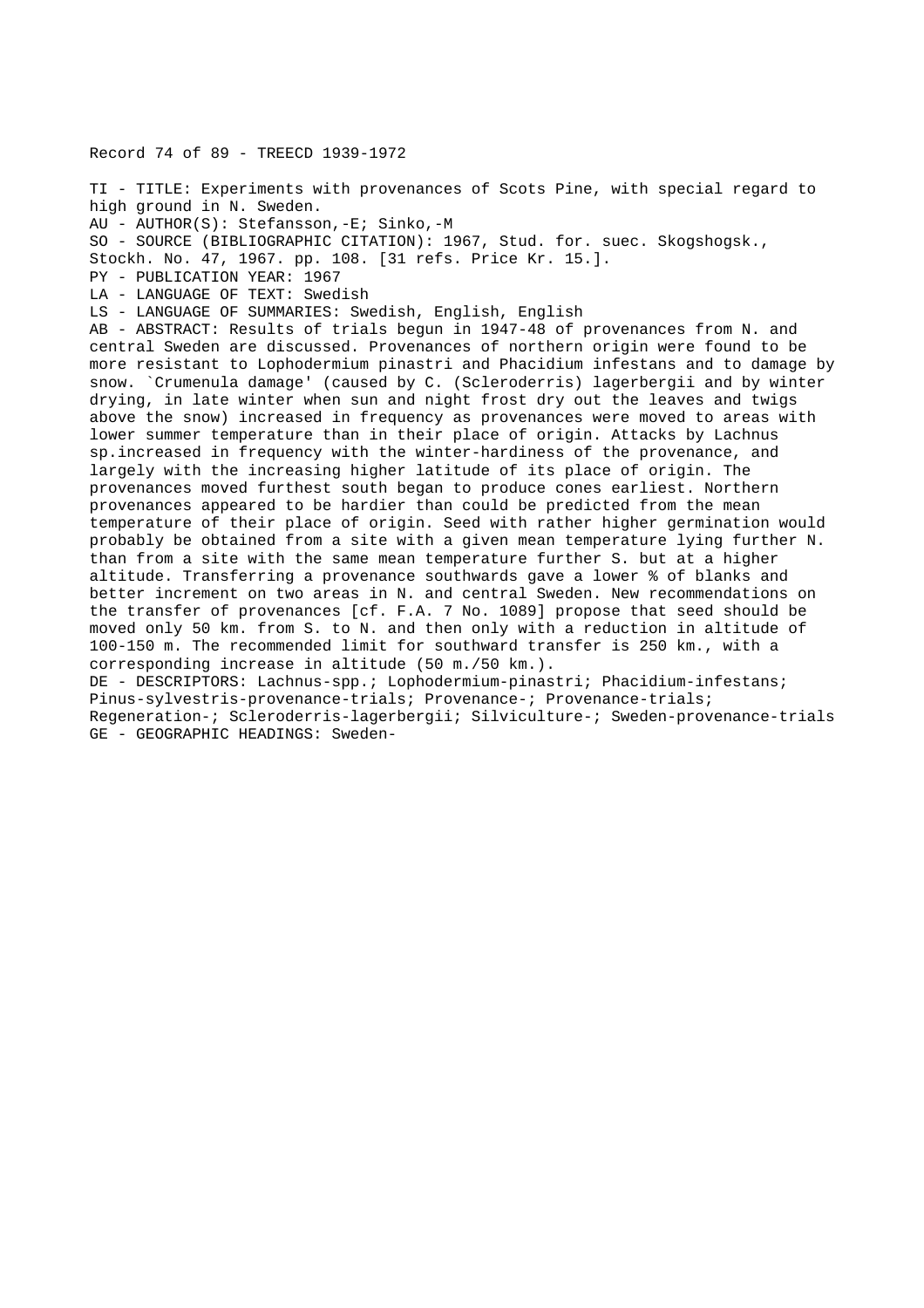Record 75 of 89 - TREECD 1939-1972

TI - TITLE: Clonal variation in susceptibility of Pinus nigra [var. austriaca] to attack by Scleroderris lagerbergii. AU - AUTHOR(S): Stephan,-BR SO - SOURCE (BIBLIOGRAPHIC CITATION): 1970, Allg. Forst- u. Jagdztg. 1970 141 (3), (60-3). [10 refs.]. PY - PUBLICATION YEAR: 1970 LA - LANGUAGE OF TEXT: German LS - LANGUAGE OF SUMMARIES: English, French AB - ABSTRACT: A dieback, fatal in some cases, in a clonal seed orchard near Rendsburg (Holstein) was found to be caused by S. lagerbergii (Brunchorstia pinea). Only the conidial form was observed. Of the 14 clones grafted on P. mugo stock, 3 appeared to be fairly resistant and 2 highly susceptible. Resistance was not correlated with vigour, nor with stock/scion compatibility, which also varied considerably between clones. DE - DESCRIPTORS: Clones-resistance-to-disease; Die-back; Fungus-diseasesrelation-to-clonal-variation; Pinus-nigra-var.-austriaca-diseases-&-disorders; Pinus-nigra-var.-austriaca-variation; Scleroderris-lagerbergii-Crumenulaabietina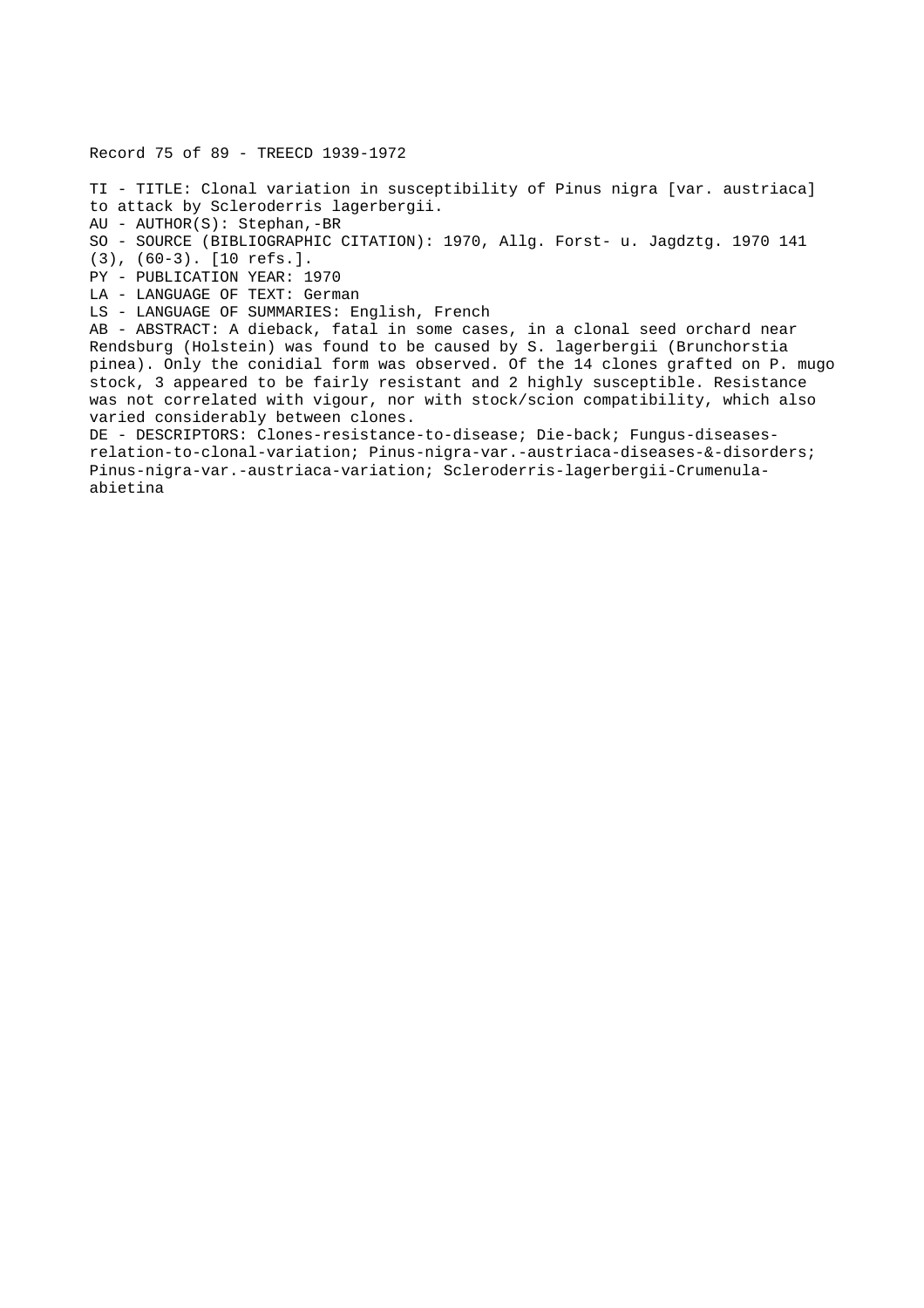Record 76 of 89 - TREECD 1939-1972 TI - TITLE: Dieback of shoot-tips in various Pine species, caused by Scleroderris lagerbergii. AU - AUTHOR(S): Stephan,-BR SO - SOURCE (BIBLIOGRAPHIC CITATION): 1970, Z. PflKrankh. 1970 77 (8), (417-24). [31 refs.]. PY - PUBLICATION YEAR: 1970 LA - LANGUAGE OF TEXT: German LS - LANGUAGE OF SUMMARIES: English AB - ABSTRACT: S. lagerbergii was found in 1968-70 in the Tannenhoft Arboretum near Ahrensberg, Schieswig-Holstein, attacking Pinus nigra, P. ponderosa, P. densiflora and P. 'thunbergiana' (thunbergii?]; attack on the last two species is reported for the first time. The characteristics of the fungus in culture are described. The optimum temperature for growth is 15-20řC., but at 25ř its development is inhibited. Known hosts and regions of occuffence of the pathogen throughout the world are listed. DE - DESCRIPTORS: Die-back-relation-to-climatic-factors; Fungus-diseases; Fungus-diseases-detection,-diagnosis,-identification; Pinus-densiflora- diseases-&-disorders; Pinus-nigra-diseases-&-disorders; Pinus-ponderosadiseases-&-disorders; Pinus-thunbergii--diseases-&-disorders; Scleroderrislagerbergii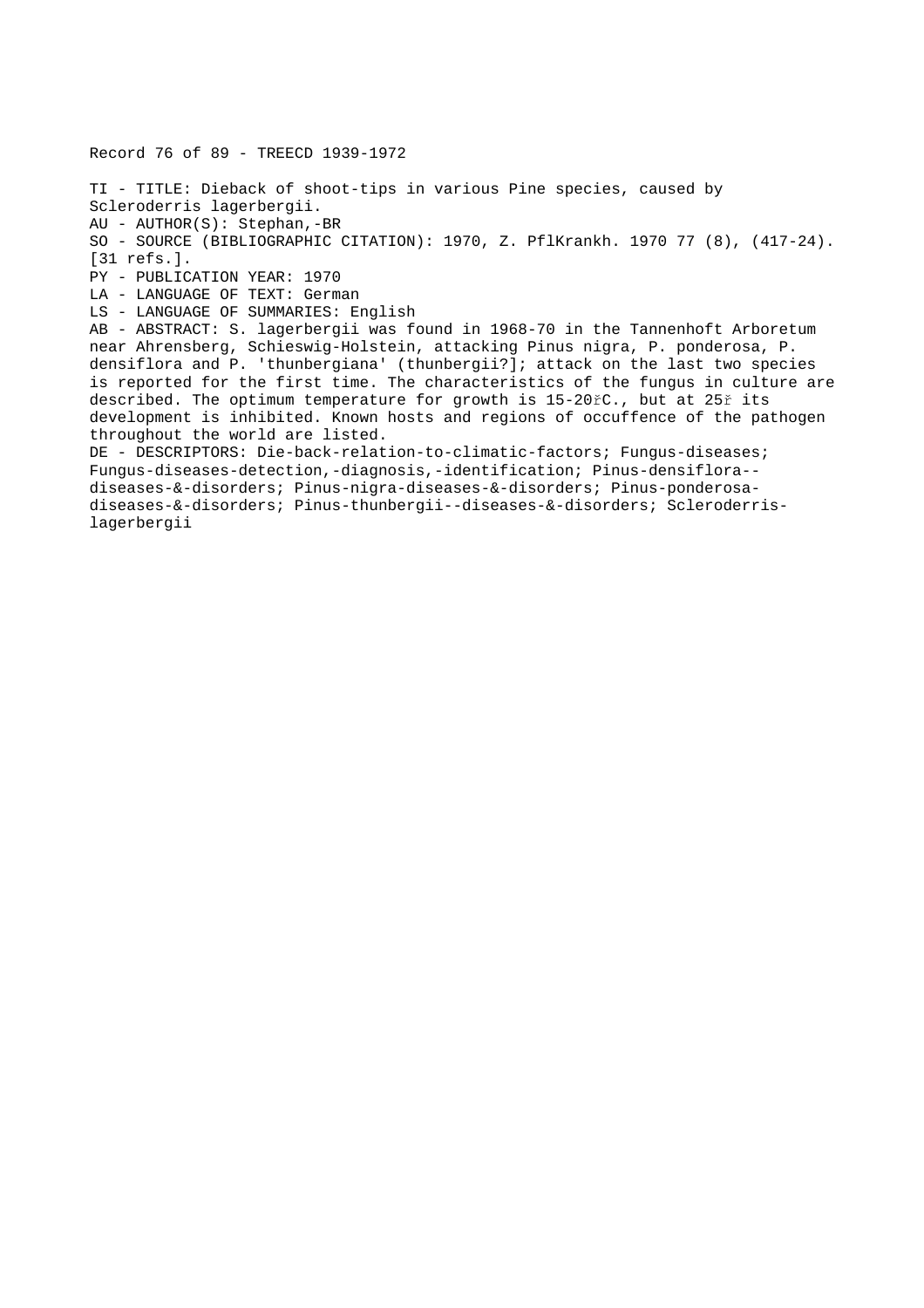Record 77 of 89 - TREECD 1939-1972

TI - TITLE: Foliar moisture content as a criterion for resistance to frost and Scleroderris canker in Jack Pine. AU - AUTHOR(S): Teich,-AH SO - SOURCE (BIBLIOGRAPHIC CITATION): 1968, Bi-m. Res. Notes Dep. For. Can. 1968 24 (1), (3). [4 refs.]. PY - PUBLICATION YEAR: 1968 LA - LANGUAGE OF TEXT: English AB - ABSTRACT: In trials of 92 Pinus banksiana provenances in Ontario, a correlation is reported between the dry-to-turgid needle-weight ratios of provenances planted at Chalk River and the responses of the same provenances to frost stress and infection by S. lagerbergii planted at Longlac, 600 miles away.

The significance of this and the need for confirmatory testing are discussed. DE - DESCRIPTORS: Breeding,-tree; Foliage-m.c.-relation-to-disease-resistance; Foliage-m.c.-relation-to-frost-hardiness; Frost-resistance-

biochemical/physiological-factors; Genetics-; Pinus-banksiana-diseases-anddisorders; Pinus-banksiana-foliage-moisture; Pinus-banksiana-frost-resistance; Pinus-banksiana-injury-by-frost; Pinus-banksiana-provenance; Pinus-banksianawater-relations; Scleroderris-lagerbergii; Water-relations-content-of-foliage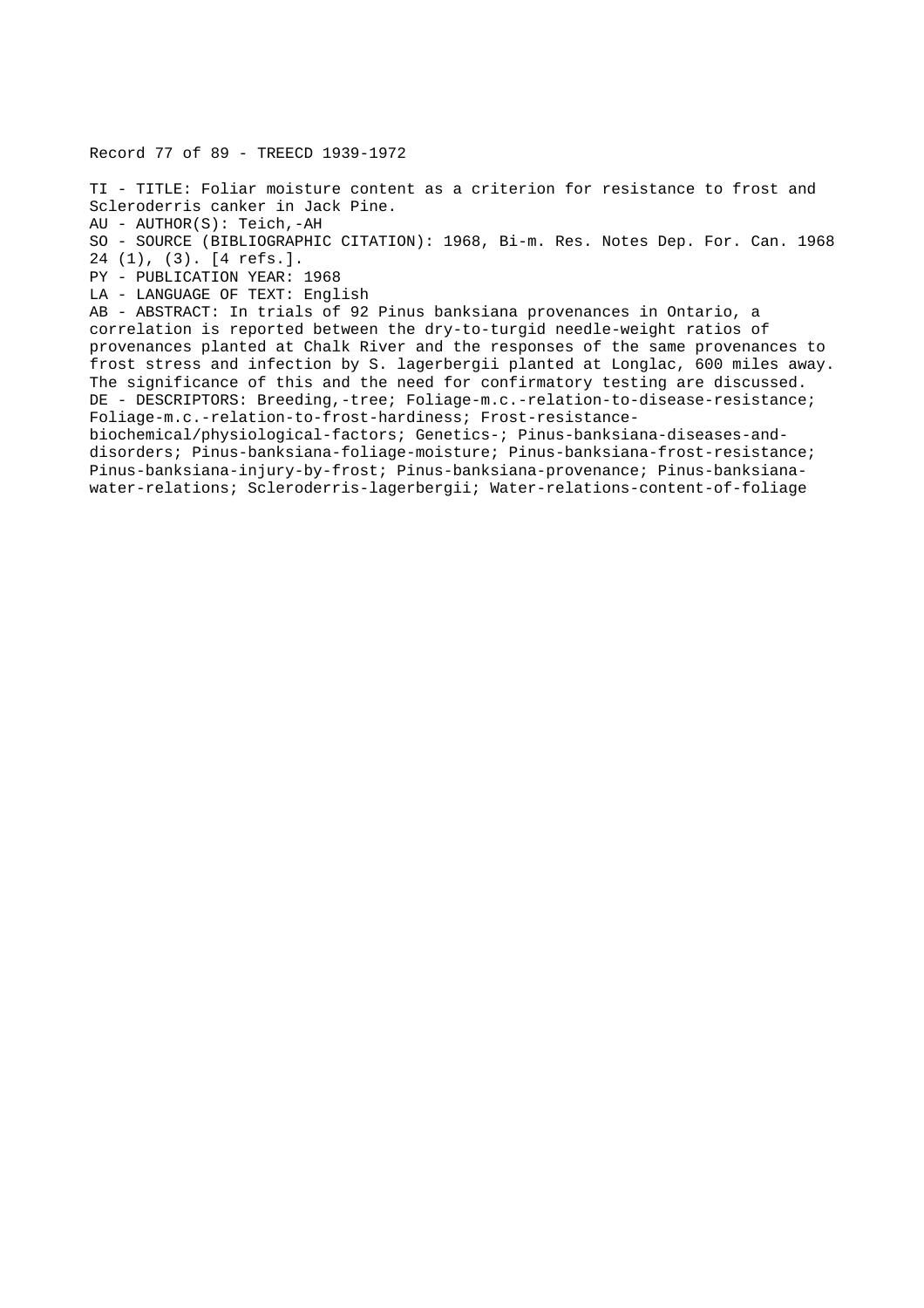Record 78 of 89 - TREECD 1939-1972

TI - TITLE: Resistance of Jack Pine to Scleroderris lagerbergii Gremmen.

AU - AUTHOR(S): Teich,-AH

SO - SOURCE (BIBLIOGRAPHIC CITATION): 1967, Bi-m. Res. Notes Dep. For. Can. 1967 23 (1), (5). [2 refs.].

PY - PUBLICATION YEAR: 1967

LA - LANGUAGE OF TEXT: English

AB - ABSTRACT: In its fifth year, a plantation at Longlac, Ont., established for the study of variations within and between provenances of Pinus banksiana across its geographic range, showed disease symptoms due to S. lagerbergii (Crumenula abietina) on 99% of trees. The present report discusses the possibility that among the healthy trees were three provenances having a degree of resistance to the pathogen. The three provenances having the highest % of healthy trees (6, 9, and 14 respectively) lie in a straight line, near 50ř N. latitude, from the Gulf of St. Lawrence to central Quebec. There were very few healthy trees in provenances W. of Tenace Bay, Ont., or N. of 50ř N. latitude.

DE - DESCRIPTORS: Cankers-symptoms; Die-back; Fungus-diseases; Fungus-diseasesrelation-to-provenance; Pinus-banksiana-diseases-and-disorders; Pinus-banksianaprovenance; Protection,-forest-and-plantation; Provenance-and-disease-resistance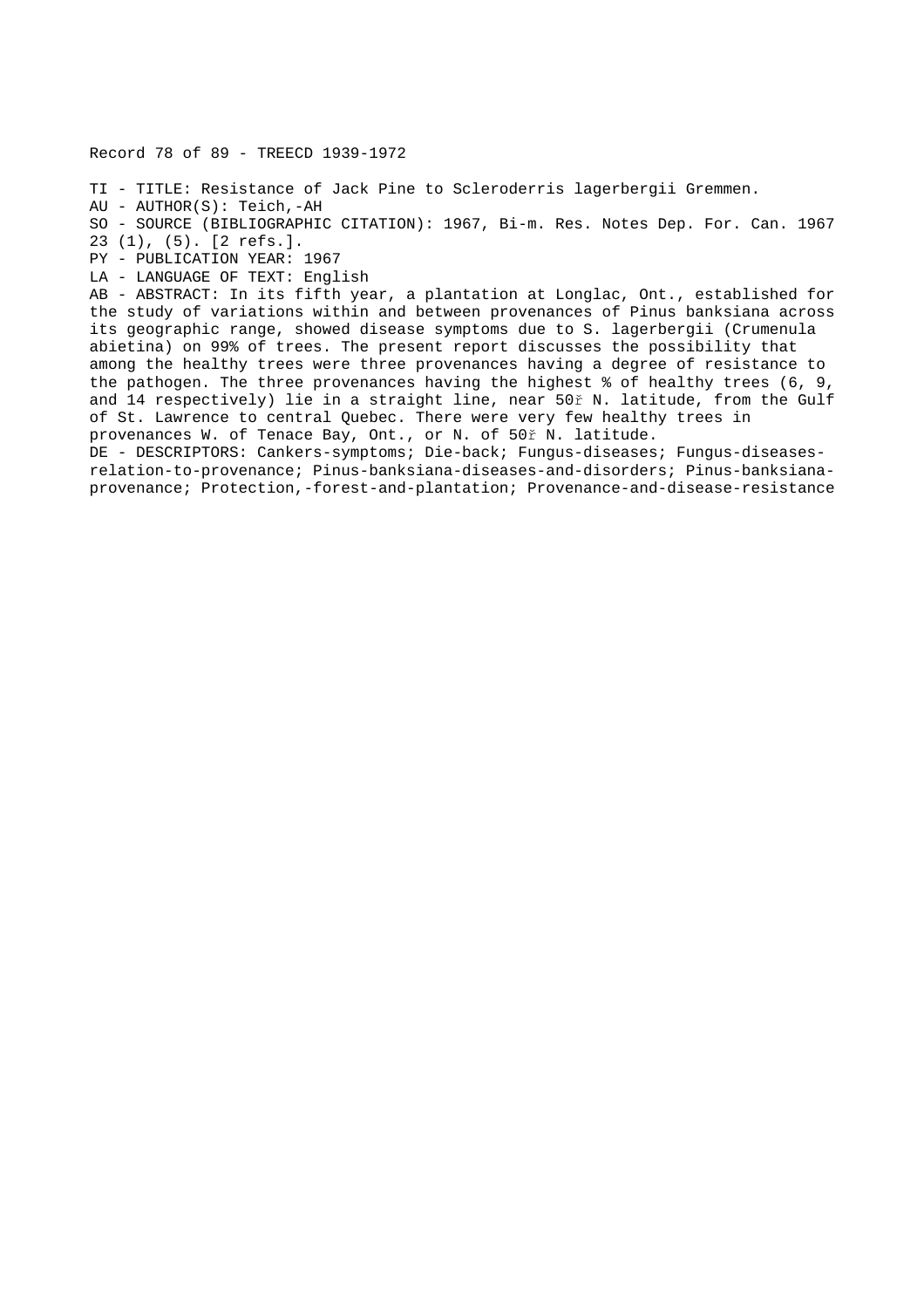Record 79 of 89 - TREECD 1939-1972

TI - TITLE: Jack Pine resistance to Scleroderris lagerbergii.

AU - AUTHOR(S): Teich,-AH; Smerlis,-E

```
SO - SOURCE (BIBLIOGRAPHIC CITATION): 1969, Bi-m. Res. Notes, Ottawa 1969 25
```
(6), (47). [4 refs.].

PY - PUBLICATION YEAR: 1969

LA - LANGUAGE OF TEXT: English

AB - ABSTRACT: The purpose of this study was to test the resistance to S. lagerbergii of three Pinus banksiana provenances which, in a previous study [cf. F.A. 28 No. 5879], appeared to be resistant. The three provenances, which had significantly more trees without disease symptoms after a natural epidemic, also had significantly (p <0.005) larger numbers of trees without disease symptoms after artificial inoculation. Examination of the 90 survivors of the natural epidemic showed that 80 were growing vigorously 2 years later, though many bore stem cankers, indicating that they were resistant rather than immune. DE - DESCRIPTORS: Cankers-resistant-species,-races,-strains; Die-back; Fungusdiseases-relation-to-provenance; Fungus-diseases-tests-for-resistance-& susceptibility; Pinus-banksiana-diseases-&-disorders; Provenance-and-diseaseresistance; Scleroderris-lagerbergii-Crumenula-abietina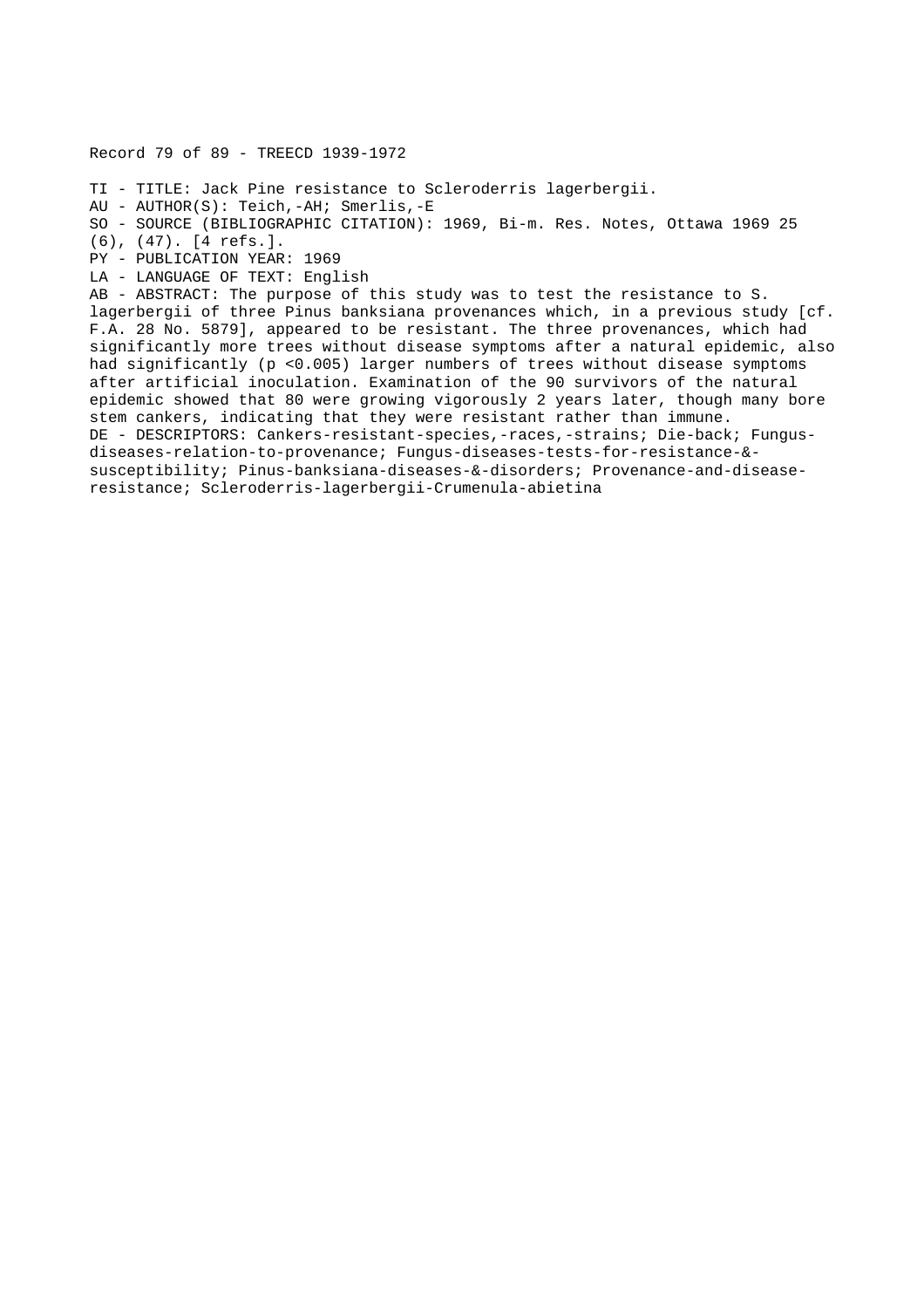Record 80 of 89 - TREECD 1939-1972 TI - TITLE: Climatic zonation and suitability of the soil for Pinus nigra var. corsicana in the Netherlands. AU - AUTHOR(S): Victor,-MA-Moraes. SO - SOURCE (BIBLIOGRAPHIC CITATION): 1970, Silvicultura em Sao Paulo 1970 7 (50-84 + 2 maps). [30 refs.]. PY - PUBLICATION YEAR: 1970 LA - LANGUAGE OF TEXT: Portuguese LS - LANGUAGE OF SUMMARIES: English AB - ABSTRACT: On the basis of Thornthwaite's system, two distinct climatic regions can be distinguished in the Netherlands; their climates are compared with that of Corsica, with particular reference to the requirements of Corsican Pine and to the possibilities of attack by Brunchorstia pinea [Seleroderris lagerbergii]. With this information, a soil map of the Netherlands, data from 960 soil samples taken from Corsican Pine plantations in the Netherlands, and data on tree growth and chemical composition of the needles in these plantations, a map is drawn up to show the suitability of different regions for this Pine. DE - DESCRIPTORS: Exotics-bioclimatic-requirements; Photoperiod-effect-onseedling-development; Pinus-nigra-var.-maritima-P.n.-var.-calabrica-plantationsin-Netherlands; Pinus-nigra-var.-maritima-P.n.-var.-calabrica-silviculturalcharacters; Pinus-nigra-var.-maritima-P.n.-var.-calabrica-site-requirements; Netherlands-choice-of-species; Netherlands-land-suitable-for-Pinus-nigra

GE - GEOGRAPHIC HEADINGS: Netherlands-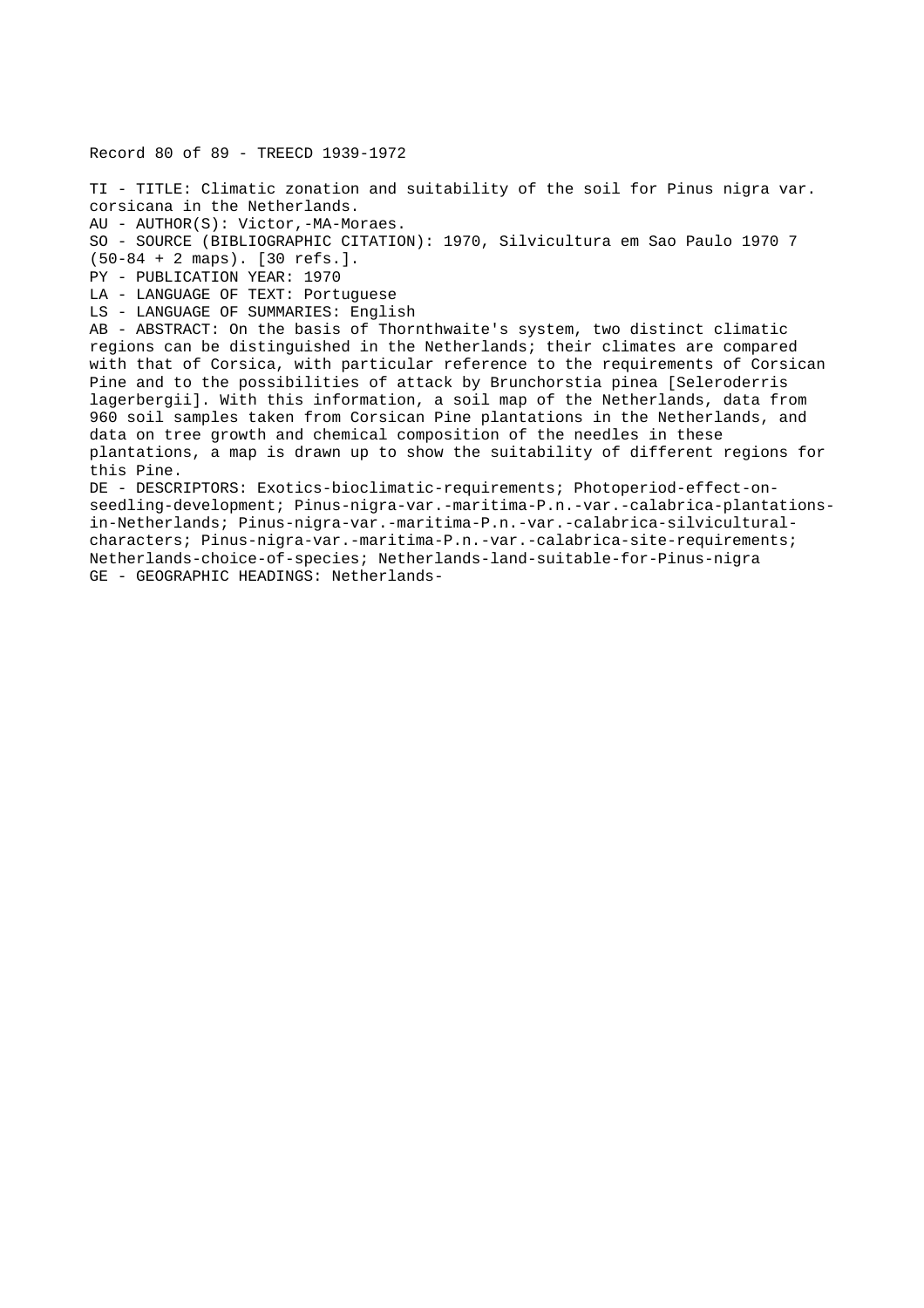Record 81 of 89 - TREECD 1939-1972 TI - TITLE: Studies on the Discomycete genera Crumenula de Not. and Cenangium Fr. AU - AUTHOR(S): Vloten,-H-Van, and Gremmen, J. SO - SOURCE (BIBLIOGRAPHIC CITATION): 1953, Acta bot. neerland. 1953 2 (2), (226-41 + 2 plates). 22 refs. PY - PUBLICATION YEAR: 1953 LA - LANGUAGE OF TEXT: English AB - ABSTRACT: A morphological and taxonomic study of these important parasites of conifers, presenting characteristic differences whereby the 2 species may be distinguished. Crumenula abietina and C. laricina are transferred to the genus Scleroderris. DE - DESCRIPTORS: Botany-systematic; Fungi-identification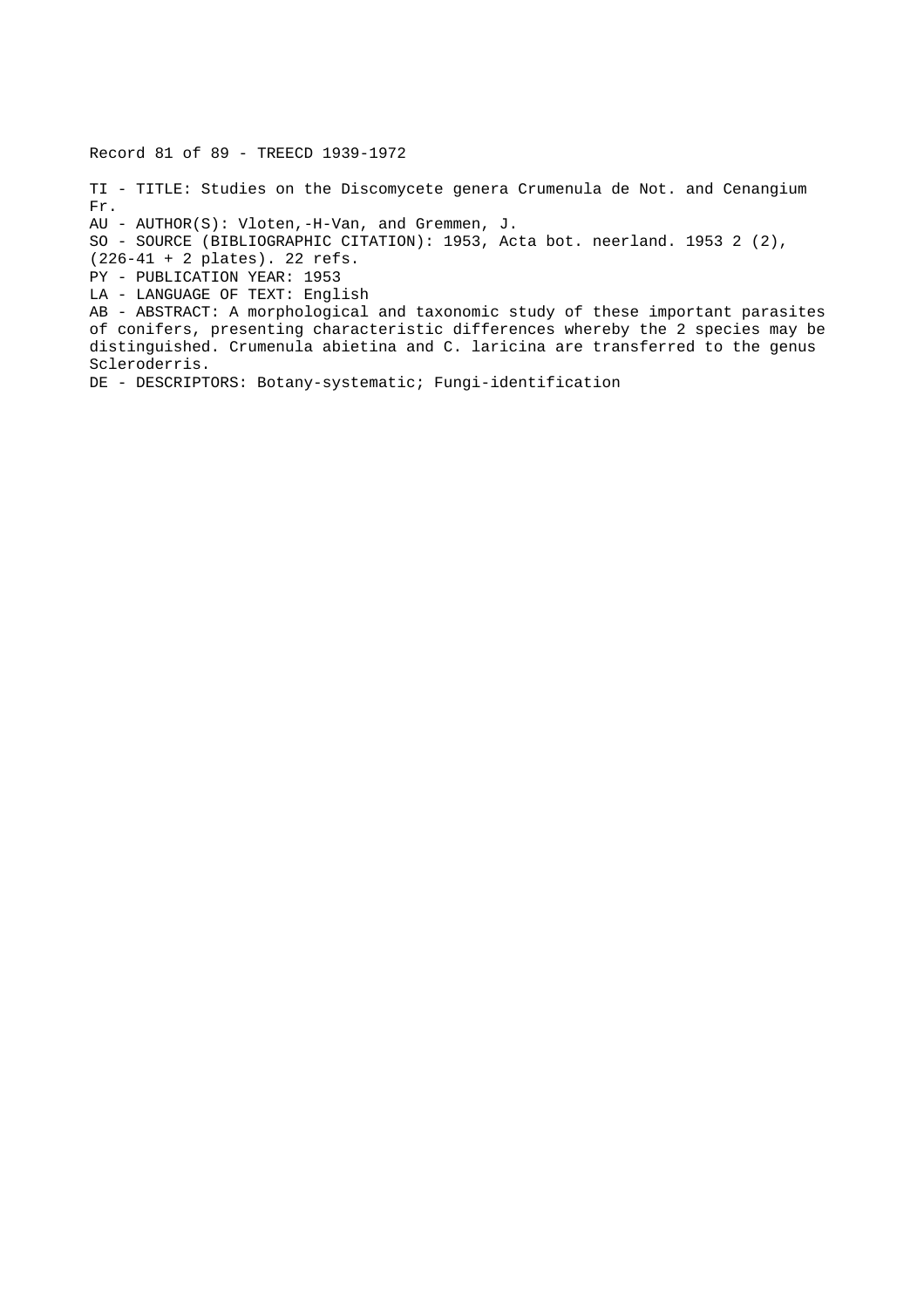Record 82 of 89 - TREECD 1939-1972 TI - TITLE: Early basal pruning to control forest pests. AU - AUTHOR(S): Wilson,-LF; Rudolph,-VJ SO - SOURCE (BIBLIOGRAPHIC CITATION): 1970, J. For. 1970 68 (10), (632-4). [13 refs.]. PY - PUBLICATION YEAR: 1970 LA - LANGUAGE OF TEXT: English AB - ABSTRACT: Discusses early basal pruning as a means of controlling Hylobius radicis, Rhyacionia buoliana and, possibly, Scleroderris lagerbergii. Pruning trials were made in three plantations of Pinus resinosa in Michigan with clippers, 26-in. curved hand saws, 18-in. Meylan saws, long-handled pruning shears and a light-weight chain saw. Pruning times with clippers and Meylan saw are tabulated by tree height for pruning only, pruning and removal of branches, and pruning and removal of branch slash and duff round the base of the trees. The times were directly related to tree size and intensity of treatment. Clippers were best for pruning trees ca. 3.5 ft. tall; the Meylan saw was best for larger trees. At current rates for labour, the cost of early basal pruning compares favourably with that of chemical control. [Cf. F.A. 25 No. 3553; 29 No. 1001.] 051 Fungus diseases control measures & results tending (pruning, thinning, weeding, etc.)\Hylobius radicis\Insect pests of trees control(s) silvicultural\Pinus resinosa pruning\Pruning tools & equipment\Rhyacionia spp. buoliana\Scleroderris lagerbergii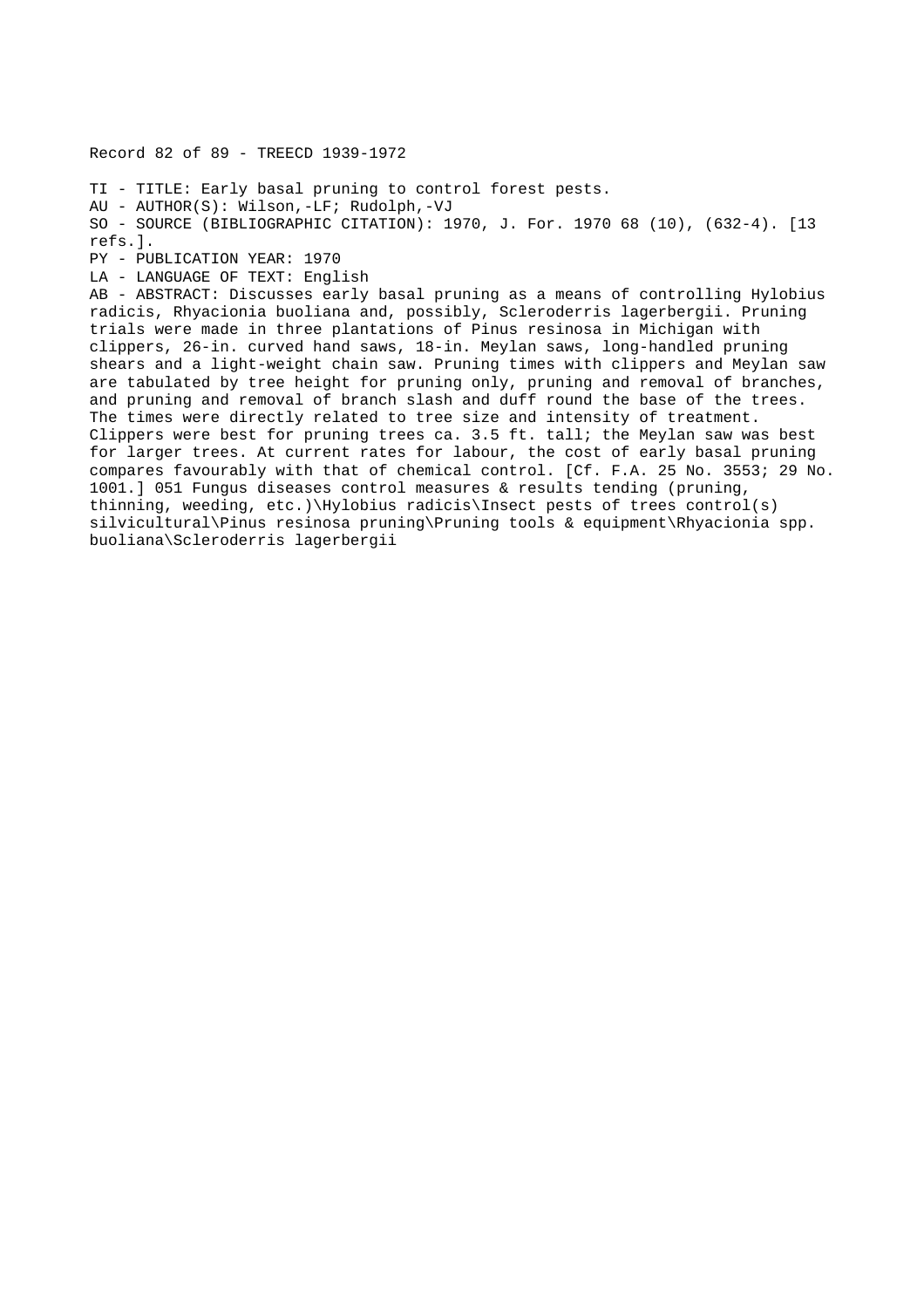Record 83 of 89 - TREECD 1939-1972 TI - TITLE: Shoot dieback on Pinus ponderosa. AU - AUTHOR(S): Zycha,-H SO - SOURCE (BIBLIOGRAPHIC CITATION): 1969, NachrBl. Dtsch. PflSchDienst., Braunschweig 1969 21 (4), (55-6). [10 refs.]. PY - PUBLICATION YEAR: 1969 LA - LANGUAGE OF TEXT: German LS - LANGUAGE OF SUMMARIES: English AB - ABSTRACT: Reports the finding of Brunchorstia pinea (Scleroderris lagerbergii) causing shoot disease on rather sickly 16-year-old specimens of P. ponderosa in an arboretum near Hann. Munden, in an area of N. Germany where it has not yet been observed on the typical host, P. nigra. [VOL. 31 DE - DESCRIPTORS: Die-back; Pinus-ponderosa-diseases-&-disorders; Scleroderrislagerbergii-Crumenula-abietina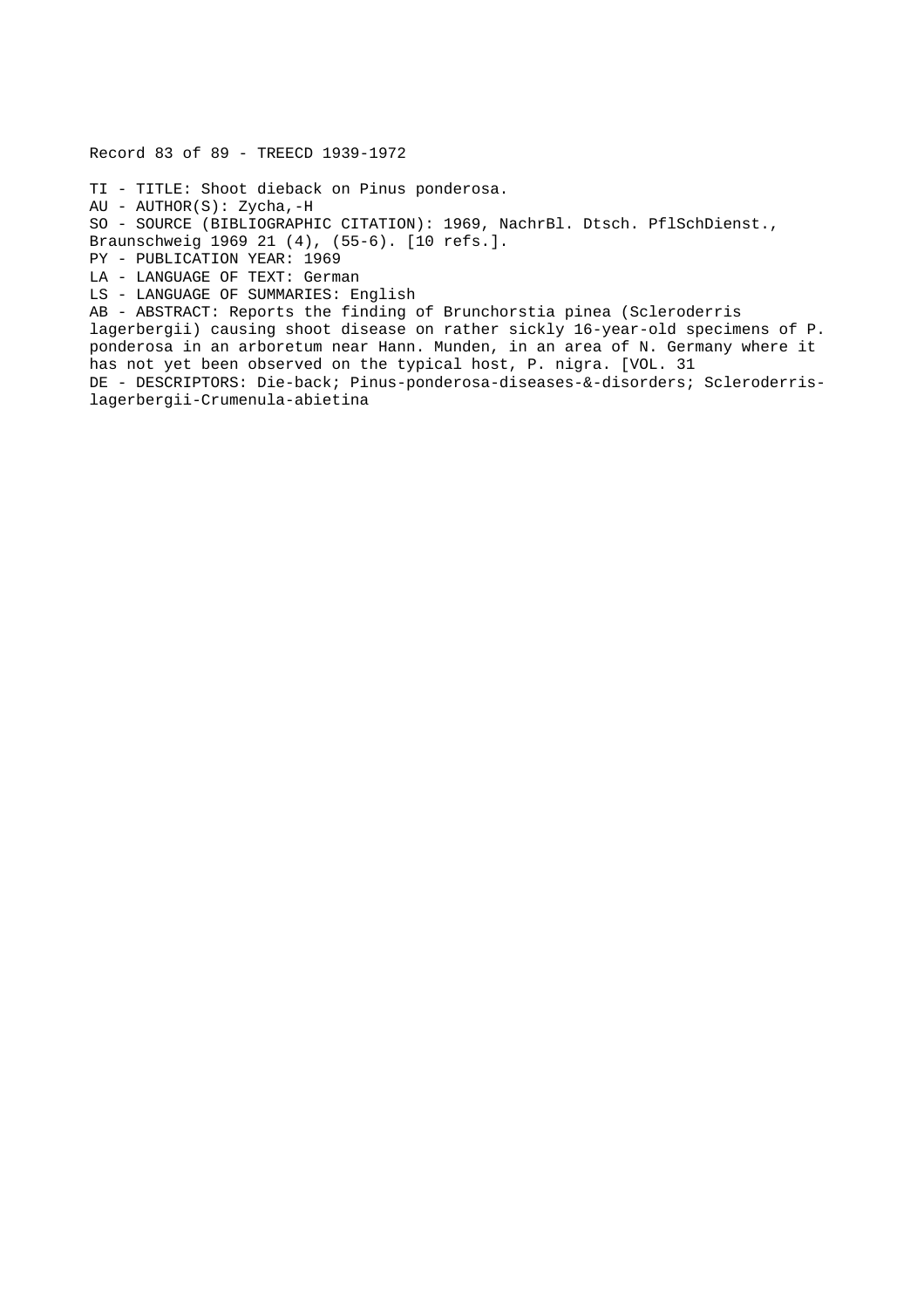Record 84 of 89 - TREECD 1939-1972

TI - TITLE: A fatal disease of Pinus nigra var. austriaca in Lower Austria. OT - ORIGINAL NON-ENGLISH TITLE: Schwarzkiefernsterben in Niederosterreich. SO - SOURCE (BIBLIOGRAPHIC CITATION): 1960, Holz-Kurier, Wien 1960 15 (14; 17),  $(1-2; 9)$ .

PY - PUBLICATION YEAR: 1960

LA - LANGUAGE OF TEXT: German

AB - ABSTRACT: Reports on a serious attack by a fungus identified as Brunchorstia pini [? Crumenula (Scleroderris) abietina, cf. FA 18 No. 1327]. It is estimated that ca. 1/2 of the Black Pine of the region will have to be felled, and the army has been called in to expedite the work of felling and slash burning so as to prevent spreading of the disease and attack by barkbeetles. The outbreak, characterized by red or yellow discoloration of the needles and dying back of shoots, is thought to be a result of the abnormal summer of 1959, which was wet at first (causing shoots to grow rapidly) and later dry and hot, weakening the trees.

DE - DESCRIPTORS: Die-back-relation-to-drought; Drought-relation-to-die-back; Fungus-diseases; Fungus-diseases-effects-of-drought; Pinus-nigra-var.-austriacadisease,-dieback; Protection,-forest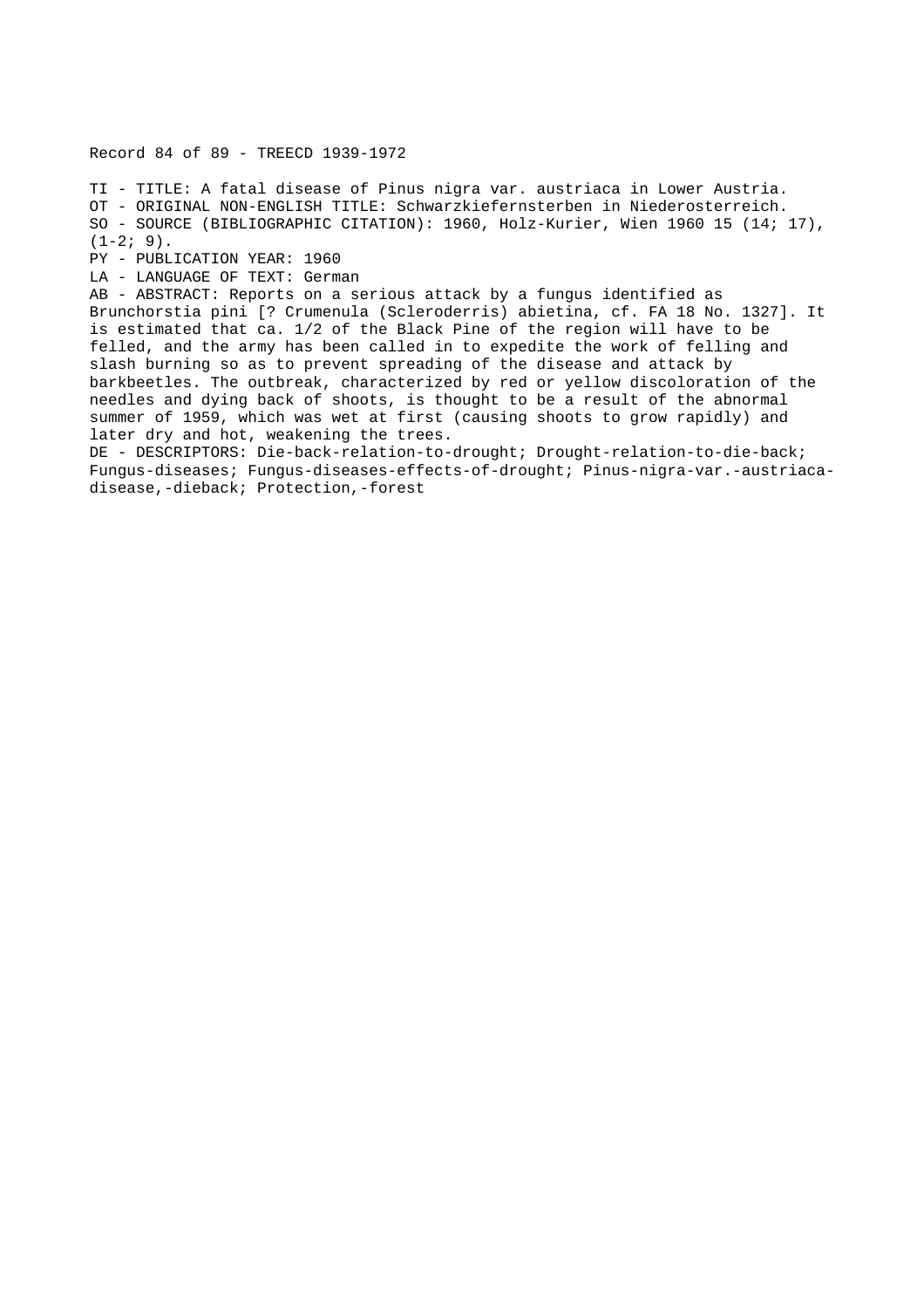Record 85 of 89 - TREECD 1939-1972

TI - TITLE: Crumenula (Scleroderris) abietina in Norrland nurseries. SO - SOURCE (BIBLIOGRAPHIC CITATION): 1959, Extr. from Domanverket, Kungl. Domanstyrelsen, Stockholm 1959, 1960 (39-40). PY - PUBLICATION YEAR: 1959

LA - LANGUAGE OF TEXT: Swedish

AB - ABSTRACT: Of various preparations tried, maneb gave good control provided that the stems were thoroughly wetted. When only the needles were wetted, it was ineffective. [Cf. F.A. 21 No. 3348.]

DE - DESCRIPTORS: Diseases-of-trees; Fungicides-maneb; Fungus-diseases; Nurseries-and-Nursery-practice-diseases; Protection,-forest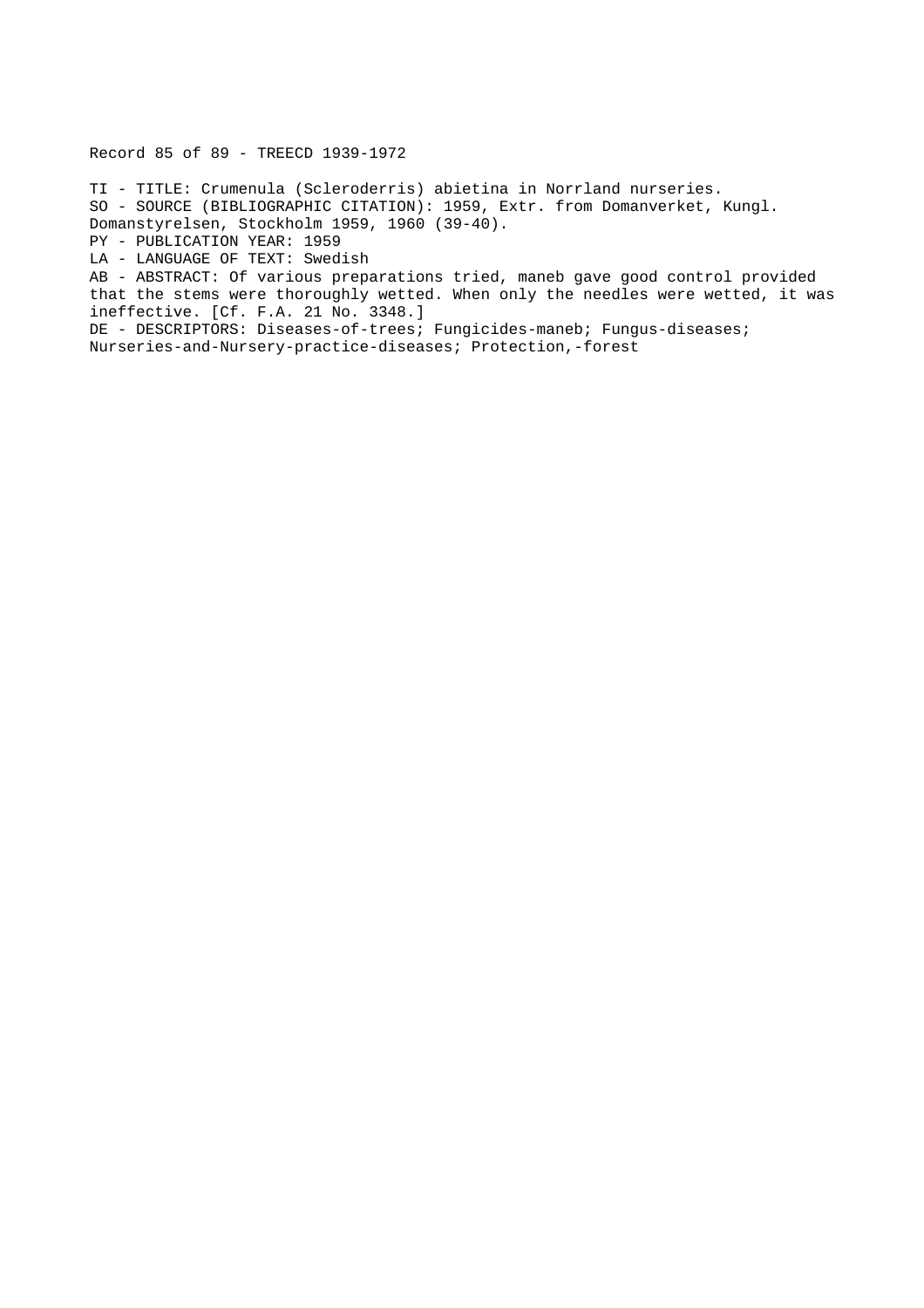Record 86 of 89 - TREECD 1939-1972

TI - TITLE: Scleroderris lagerbergii Gremmen [on Pinus spp.]. SO - SOURCE (BIBLIOGRAPHIC CITATION): 1966, Distr. Maps Pl. Dis. No. 423, 1966. pp. [2]. PY - PUBLICATION YEAR: 1966 LA - LANGUAGE OF TEXT: English DE - DESCRIPTORS: Die-back; Fungi-distribution-maps; Fungus-diseases; Pinus-

spp.-diseases-and-disorders-wilts,-die-backs; Protection,-forest-and-plantation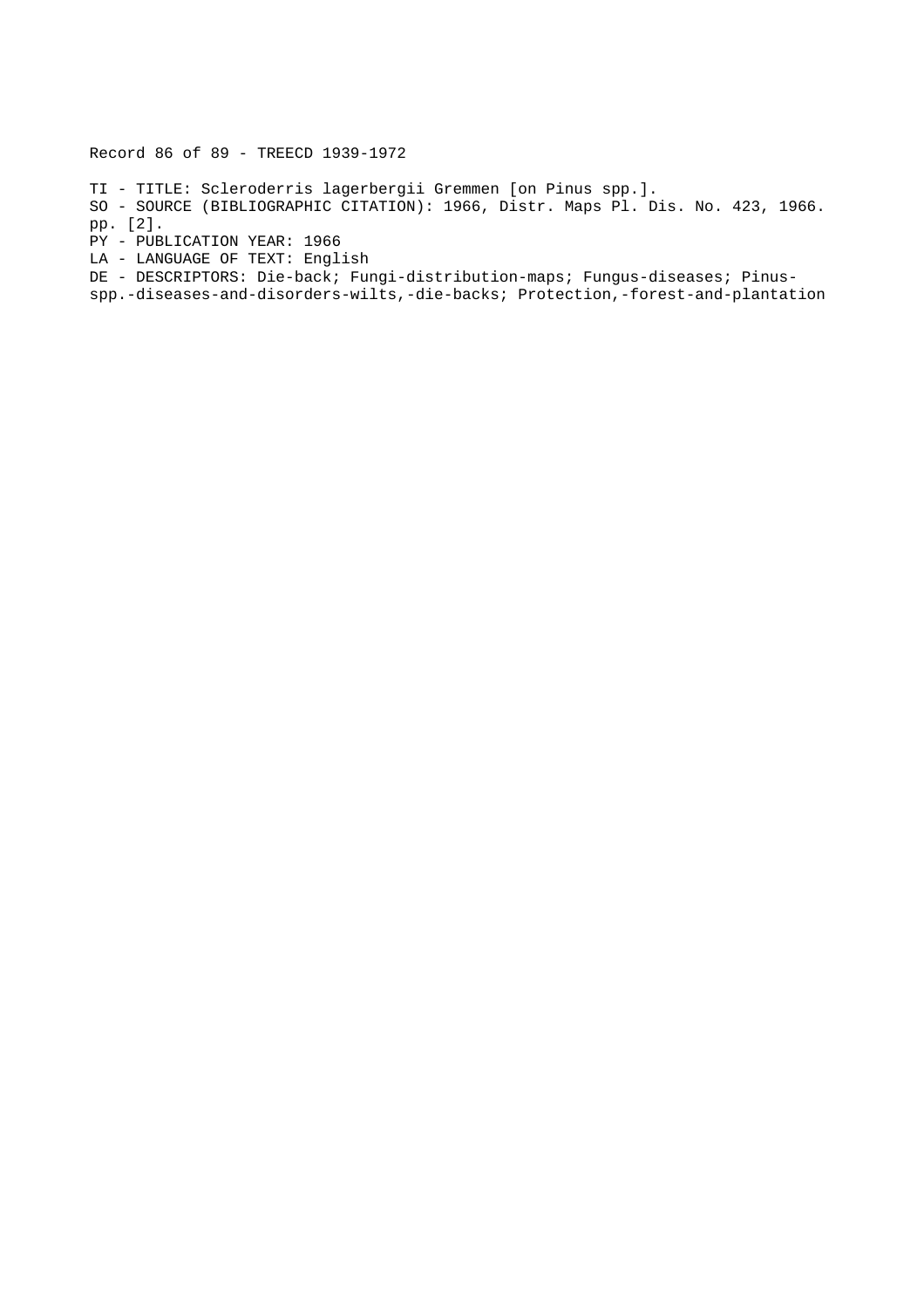Record 87 of 89 - TREECD 1939-1972

TI - TITLE: Working group on Scleroderris lagerbergii.] SO - SOURCE (BIBLIOGRAPHIC CITATION): 1972, Europ. J. For. Path. 1972 2 (1), (1- 43). [En, de, fr, many ref.]. PY - PUBLICATION YEAR: 1972 LA - LANGUAGE OF TEXT: English AB - ABSTRACT: Papers read by J. Gremmen, E. Donaubauer, A. H. Teich, D. D.

Skilling and F. Roll-Hansen at a meeting of a special IUFRO Working Group on S. lagerbergii at Gainesville, Fla., 1971, discussing aspects of the pathogen and its conidial form in Europe and America, disease symptoms, distribution and hosts, injuries caused, epidemiology, environmental factors favouring outbreaks, differences in susceptibility between Pine species and provenances, and control. DE - DESCRIPTORS: Conferences,-symposia-phytopathology; Fungus-diseasesresistance/susceptibility; Pinus-spp.-diseases-&-disorders-dieback,-wilts; Scleroderris-lagerbergii; Wilts-&-wilt-diseases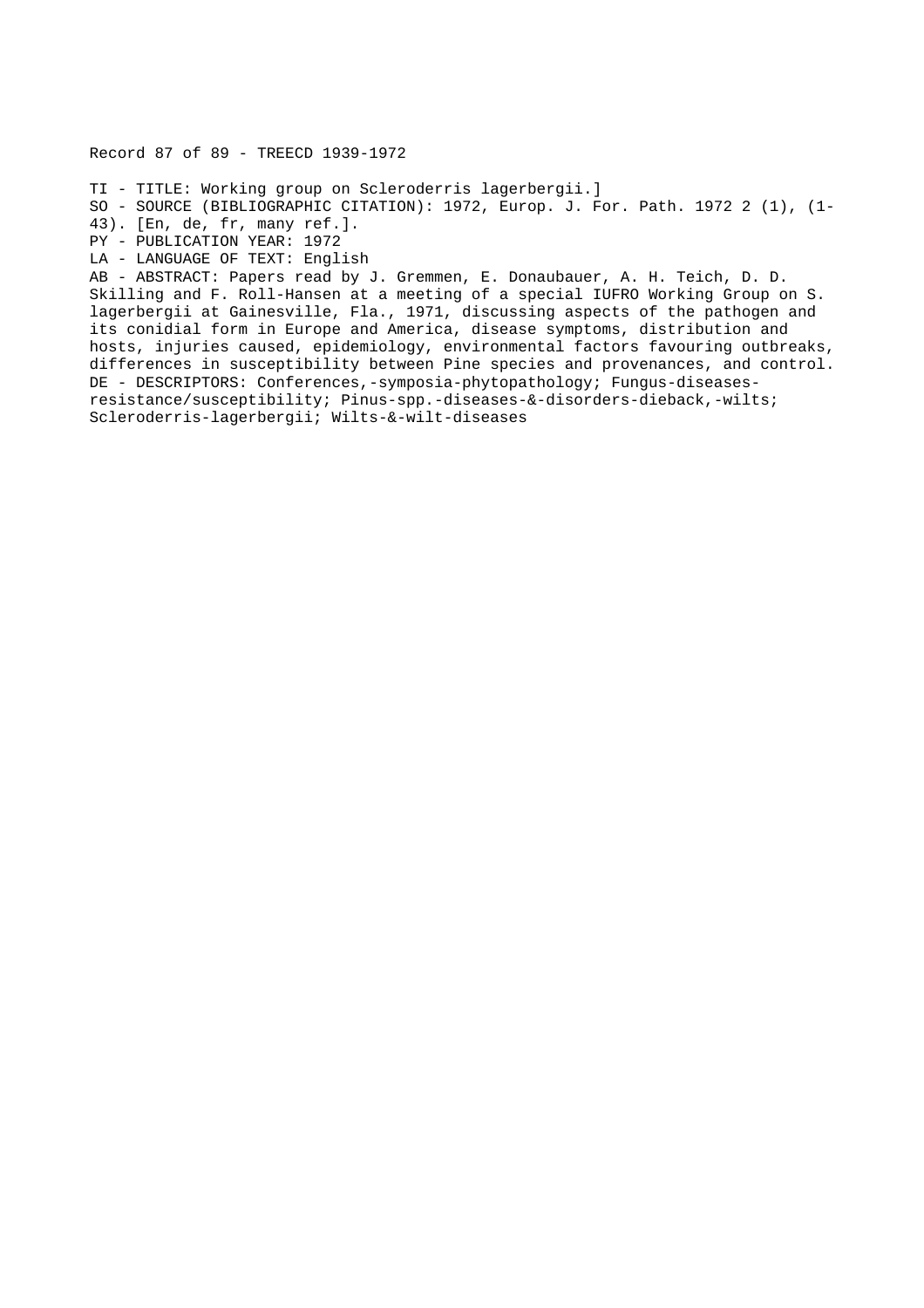Record 88 of 89 - TREECD 1939-1972

TI - TITLE: Forest pathology: dieback of Corsican Pine. SO - SOURCE (BIBLIOGRAPHIC CITATION): 1970, Extr. from Rep. For. Res. For. Comm., Lond. 1970/71, 1971 (81). PY - PUBLICATION YEAR: 1970 LA - LANGUAGE OF TEXT: English AB - ABSTRACT: A study of dieback of Pinus nigra var. maritima associated with Brunchorstia pinea [Scleroderris lagerbergii] was started after a second outbreak of the disease at Thetford Chase. Trees up to 20 years old were affected, mainly in hollows and in the shelter of adjacent older stands. Complete death of the 1969 shoots, often in the upper rather than the lower crown, was seen, instead of the gradual dieback of shoots starting in the lower crown as previously described for B. pinea. In many cases buds that appeared to be healthy failed to flush; the shoots on which they were borne usually showed patches of dead bark although these were generally not sufficiently extensive to account for the bud failure. From growth measurements and the dating of injury to the trees, it appears that a sudden and very localized outbreak in 1963 subsided in 1967 and 1968, and this was followed by a more widespread outbreak in 1969, with increasing damage in 1970. DE - DESCRIPTORS: Die-back; Pinus-nigra-var.-maritima-diseases-&-disorders;

Scleroderris-lagerbergii